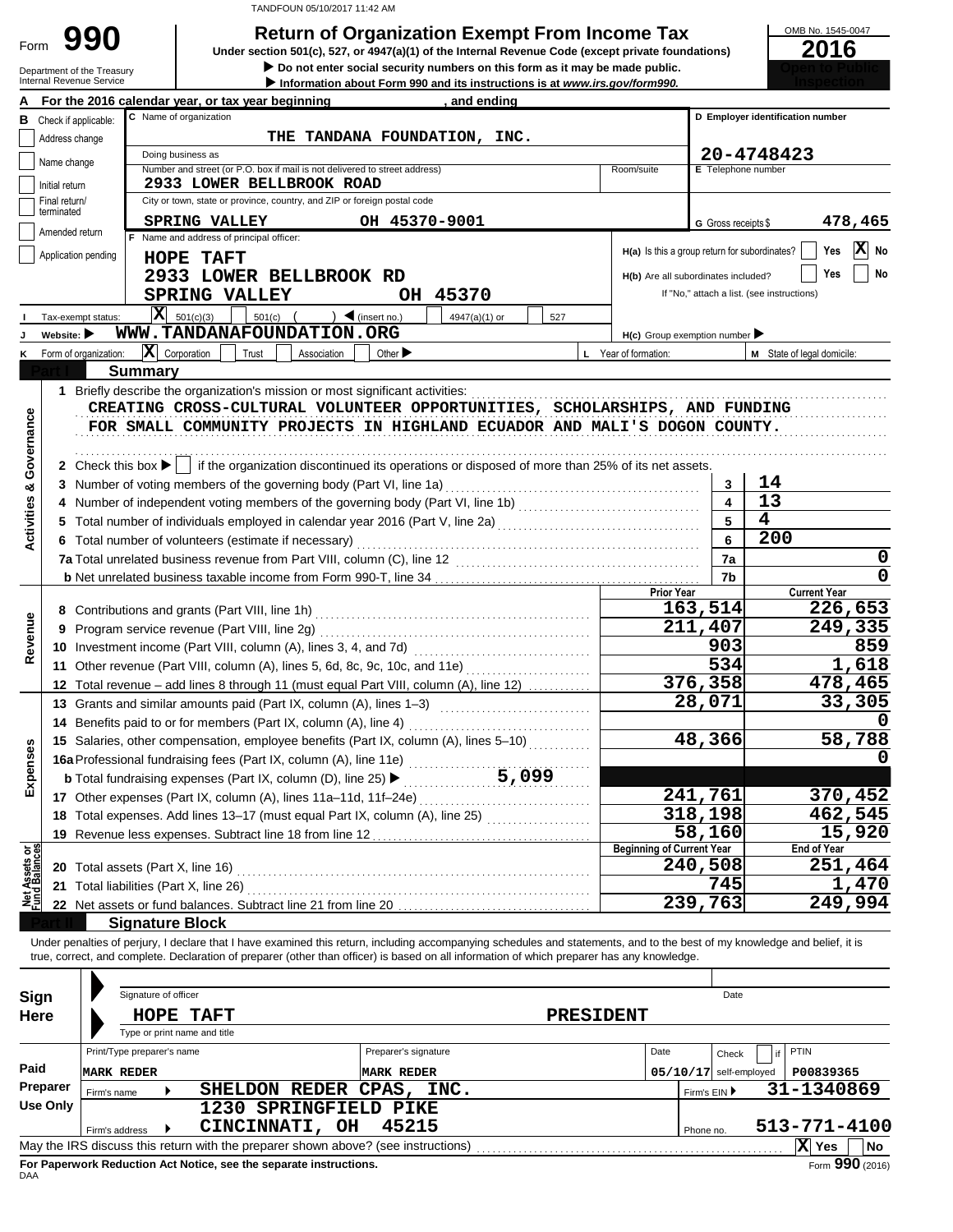|              |                             |                                              | Form 990 (2016) THE TANDANA FOUNDATION, INC.                                | 20-4748423                                                                                                                                                                                                                                                                                                                                                                                                                                                                                                                                                                                                                                                                                                | Page 2                |
|--------------|-----------------------------|----------------------------------------------|-----------------------------------------------------------------------------|-----------------------------------------------------------------------------------------------------------------------------------------------------------------------------------------------------------------------------------------------------------------------------------------------------------------------------------------------------------------------------------------------------------------------------------------------------------------------------------------------------------------------------------------------------------------------------------------------------------------------------------------------------------------------------------------------------------|-----------------------|
|              |                             |                                              | <b>Statement of Program Service Accomplishments</b>                         |                                                                                                                                                                                                                                                                                                                                                                                                                                                                                                                                                                                                                                                                                                           |                       |
|              |                             |                                              |                                                                             |                                                                                                                                                                                                                                                                                                                                                                                                                                                                                                                                                                                                                                                                                                           |                       |
|              | 1.                          | Briefly describe the organization's mission: |                                                                             | CREATING CROSS-CULTURAL VOLUNTEER OPPORTUNITIES, SCHOLARSHIPS, AND FUNDING<br>FOR SMALL COMMUNITY PROJECTS IN HIGHLAND ECUADOR AND MALI'S DOGON COUNTY.                                                                                                                                                                                                                                                                                                                                                                                                                                                                                                                                                   |                       |
|              |                             |                                              |                                                                             |                                                                                                                                                                                                                                                                                                                                                                                                                                                                                                                                                                                                                                                                                                           |                       |
| $\mathbf{2}$ |                             |                                              |                                                                             | Did the organization undertake any significant program services during the year which were not listed on the                                                                                                                                                                                                                                                                                                                                                                                                                                                                                                                                                                                              |                       |
|              | prior Form 990 or 990-EZ?   |                                              | If "Yes," describe these new services on Schedule O.                        |                                                                                                                                                                                                                                                                                                                                                                                                                                                                                                                                                                                                                                                                                                           | Yes $ X $ No          |
| 3            | services?                   |                                              |                                                                             | Did the organization cease conducting, or make significant changes in how it conducts, any program                                                                                                                                                                                                                                                                                                                                                                                                                                                                                                                                                                                                        | Yes $\overline{X}$ No |
|              |                             |                                              | If "Yes," describe these changes on Schedule O.                             |                                                                                                                                                                                                                                                                                                                                                                                                                                                                                                                                                                                                                                                                                                           |                       |
| 4            |                             |                                              | the total expenses, and revenue, if any, for each program service reported. | Describe the organization's program service accomplishments for each of its three largest program services, as measured by<br>expenses. Section 501(c)(3) and 501(c)(4) organizations are required to report the amount of grants and allocations to others,                                                                                                                                                                                                                                                                                                                                                                                                                                              |                       |
|              | 4a (Code:                   | ) (Expenses \$                               | 233, 391 including grants of \$                                             | ) (Revenue \$<br>TANDANA COORDINATED 16 VOLUNTEER PROGRAMS IN ECUADOR, WHICH ALLOWED 234<br>NORTH AMERICANS TO VOLUNTEER THEIR SERVICES TO HELP 17 RURAL COMMUNITIES IN<br>ECUADOR, WHILE LEARNING ABOUT THE LOCAL CULTURE. THREE OF THESE PROGRAMS<br>WERE FOCUSED ON HEALTH CARE, AND ALLOWED OUR VOLUNTEER HEALTHCARE PROVIDERS<br>TO TREAT 1,417 PATIENTS. OUR INTERNSHIP PROGRAM ALSO ALLOWED 11 NORTH<br>AMERICANS TO SPEND 2-12 MONTHS EACH IN ECUADOR AND TO PROVIDE ENGLISH<br>CLASSES AT ELEMENTARY SCHOOLS AND ASSISTANCE AT A RURAL<br>SCHOOL GARDENING PROJECT, AND INFORMATION TECHNOLOGY SUPPORT AND CLASSES.                                                                              | HEALTH CENTER, A      |
|              |                             |                                              |                                                                             |                                                                                                                                                                                                                                                                                                                                                                                                                                                                                                                                                                                                                                                                                                           |                       |
|              |                             |                                              |                                                                             |                                                                                                                                                                                                                                                                                                                                                                                                                                                                                                                                                                                                                                                                                                           |                       |
|              |                             |                                              |                                                                             |                                                                                                                                                                                                                                                                                                                                                                                                                                                                                                                                                                                                                                                                                                           |                       |
|              | 4b (Code:<br>SCHOOL GARDEN. | ) (Expenses \$                               | 99, 372 including grants of \$<br>CONSTRUCTION OF A NEW COMMUNITY CENTER.   | ) (Revenue \$<br>TANDANA PROVIDED FUNDING FOR SEVERAL COMMUNITY INITIATIVES IN MALI: WOMEN'S<br>LITERACY CLASSES IN 10 VILLAGES; AN INDIGO BANK FOR 3 VILLAGES; SAVINGS FOR<br>CHANGE PROGRAM IN 4 VILLAGES; A NEW WELL; SUPPORT FOR STUDENTS WHO ARE<br>MOTHERS; THE CONTRUCTION OF A COMMUNITY MEETING ROOM; AND THE CREATION OF A<br>IN ECUADOR, TANDANA SUPPORTED PROJECTS THAT INCLUDED: A<br>SCHOOL GARDEN, TREE-PLANTING ALONG A SIDEWALK, A REFORESTATION PROJECT, AN<br>EDUCATIONAL MURAL, A LOCAL WEATHER STATION, A SUMMER SCHOOL, A GAZEBO TO<br>CREATE A SPACE FOR READING, PAINTING A SCHOOL, SUPPORT FOR A SCHOOL FOR<br>CHILDREN WITH SPECIAL NEEDS WITH SUPPLIES, AND THE SECOND HALF OF |                       |
|              |                             |                                              | TRANSPORTATION COSTS, AND COVERED VARIOUS FEES.                             | 4c (Code: $($ $)$ (Expenses \$ $($ $)$ 47, 111 including grants of \$ $($ $)$ 33, 305 $)$ (Revenue \$<br>TANDANA PROVIDED SCHOLARSHIPS FOR 95 RURAL ECUADORIAN STUDENTS, WHICH<br>ALLOWED THEM TO ATTEND SECONDARY SCHOOL, AND FOR 23 RURAL ECUADORIAN<br>STUDENTS TO ATTEND UNIVERSITY. WE PROVIDED BOOKS, SUPPLIES, UNIFORMS,                                                                                                                                                                                                                                                                                                                                                                           |                       |
|              |                             |                                              |                                                                             |                                                                                                                                                                                                                                                                                                                                                                                                                                                                                                                                                                                                                                                                                                           |                       |
|              |                             |                                              |                                                                             |                                                                                                                                                                                                                                                                                                                                                                                                                                                                                                                                                                                                                                                                                                           |                       |
|              |                             |                                              |                                                                             |                                                                                                                                                                                                                                                                                                                                                                                                                                                                                                                                                                                                                                                                                                           |                       |
|              |                             |                                              |                                                                             |                                                                                                                                                                                                                                                                                                                                                                                                                                                                                                                                                                                                                                                                                                           |                       |
|              |                             |                                              |                                                                             |                                                                                                                                                                                                                                                                                                                                                                                                                                                                                                                                                                                                                                                                                                           |                       |
|              |                             |                                              |                                                                             |                                                                                                                                                                                                                                                                                                                                                                                                                                                                                                                                                                                                                                                                                                           |                       |
|              |                             |                                              | 4d Other program services (Describe in Schedule O.)                         |                                                                                                                                                                                                                                                                                                                                                                                                                                                                                                                                                                                                                                                                                                           |                       |
|              | (Expenses \$                |                                              | including grants of \$                                                      | ) (Revenue \$                                                                                                                                                                                                                                                                                                                                                                                                                                                                                                                                                                                                                                                                                             |                       |
|              |                             | 4e Total program service expenses >          | 379,874                                                                     |                                                                                                                                                                                                                                                                                                                                                                                                                                                                                                                                                                                                                                                                                                           | nne                   |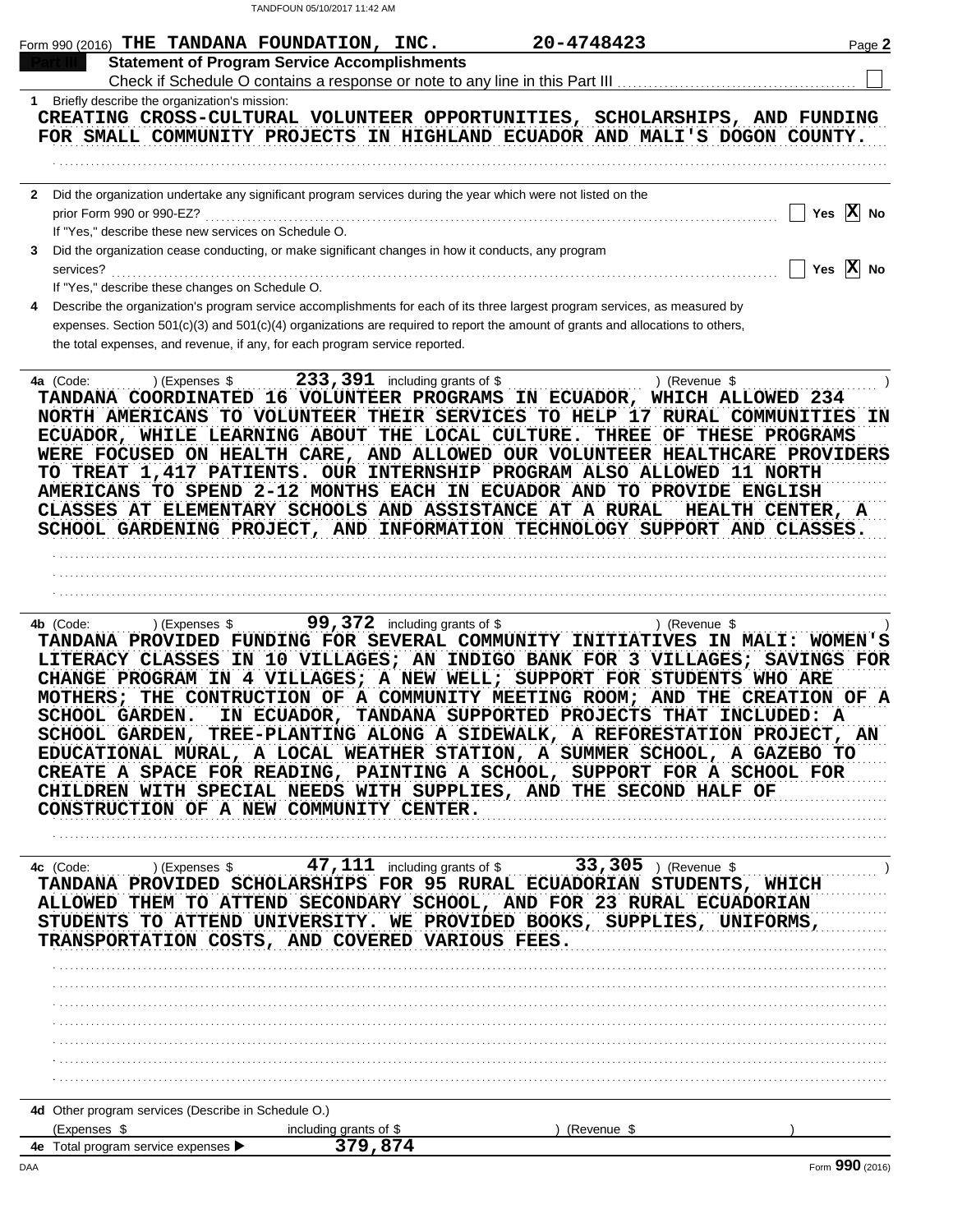|  |  | Form 990 (2016) THE TANDANA FOUNDATION, | INC. | 20-4748423 | Page |
|--|--|-----------------------------------------|------|------------|------|
|  |  |                                         |      |            |      |

|     | <b>Checklist of Required Schedules</b>                                                                                                                                                                                       |                 |             |              |
|-----|------------------------------------------------------------------------------------------------------------------------------------------------------------------------------------------------------------------------------|-----------------|-------------|--------------|
|     |                                                                                                                                                                                                                              |                 | Yes         | No           |
| 1   | Is the organization described in section 501(c)(3) or $4947(a)(1)$ (other than a private foundation)? If "Yes,"                                                                                                              |                 |             |              |
|     | complete Schedule A                                                                                                                                                                                                          | 1               | X           |              |
| 2   | Is the organization required to complete Schedule B, Schedule of Contributors (see instructions)?                                                                                                                            | $\overline{2}$  | $\mathbf x$ |              |
| 3   | Did the organization engage in direct or indirect political campaign activities on behalf of or in opposition to                                                                                                             |                 |             |              |
|     | candidates for public office? If "Yes," complete Schedule C, Part I                                                                                                                                                          | 3               |             | x            |
| 4   | Section 501(c)(3) organizations. Did the organization engage in lobbying activities, or have a section 501(h)                                                                                                                |                 |             |              |
|     | election in effect during the tax year? If "Yes," complete Schedule C, Part II                                                                                                                                               | 4               |             | x            |
| 5   | Is the organization a section $501(c)(4)$ , $501(c)(5)$ , or $501(c)(6)$ organization that receives membership dues,                                                                                                         |                 |             |              |
|     | assessments, or similar amounts as defined in Revenue Procedure 98-19? If "Yes," complete Schedule C,                                                                                                                        |                 |             |              |
|     | Part III                                                                                                                                                                                                                     | 5               |             | X            |
| 6   | Did the organization maintain any donor advised funds or any similar funds or accounts for which donors                                                                                                                      |                 |             |              |
|     | have the right to provide advice on the distribution or investment of amounts in such funds or accounts? If                                                                                                                  |                 |             |              |
|     | "Yes," complete Schedule D, Part I                                                                                                                                                                                           | 6               |             | X            |
| 7   | Did the organization receive or hold a conservation easement, including easements to preserve open space,                                                                                                                    |                 |             |              |
|     | the environment, historic land areas, or historic structures? If "Yes," complete Schedule D, Part II                                                                                                                         | 7               |             | x            |
| 8   | Did the organization maintain collections of works of art, historical treasures, or other similar assets? If "Yes,"                                                                                                          |                 |             |              |
|     | complete Schedule D, Part III                                                                                                                                                                                                | 8               |             | x            |
| 9   | Did the organization report an amount in Part X, line 21, for escrow or custodial account liability, serve as a                                                                                                              |                 |             |              |
|     | custodian for amounts not listed in Part X; or provide credit counseling, debt management, credit repair, or                                                                                                                 |                 |             |              |
|     | debt negotiation services? If "Yes," complete Schedule D, Part IV                                                                                                                                                            | 9               |             | X            |
| 10  | Did the organization, directly or through a related organization, hold assets in temporarily restricted                                                                                                                      |                 |             |              |
|     | endowments, permanent endowments, or quasi-endowments? If "Yes," complete Schedule D, Part V                                                                                                                                 | 10              |             | x            |
| 11  | If the organization's answer to any of the following questions is "Yes," then complete Schedule D, Parts VI,                                                                                                                 |                 |             |              |
|     | VII, VIII, IX, or X as applicable.                                                                                                                                                                                           |                 |             |              |
| а   | Did the organization report an amount for land, buildings, and equipment in Part X, line 10? If "Yes,"                                                                                                                       |                 |             |              |
|     | complete Schedule D, Part VI                                                                                                                                                                                                 | 11a             | х           |              |
| b   | Did the organization report an amount for investments—other securities in Part X, line 12 that is 5% or more                                                                                                                 |                 |             |              |
|     | of its total assets reported in Part X, line 16? If "Yes," complete Schedule D, Part VII                                                                                                                                     | 11 <sub>b</sub> |             | x            |
| c   | Did the organization report an amount for investments—program related in Part X, line 13 that is 5% or more                                                                                                                  |                 |             |              |
|     | of its total assets reported in Part X, line 16? If "Yes," complete Schedule D, Part VIII                                                                                                                                    | 11c             |             | x            |
| d   | Did the organization report an amount for other assets in Part X, line 15 that is 5% or more of its total assets                                                                                                             |                 |             |              |
|     | reported in Part X, line 16? If "Yes," complete Schedule D, Part IX                                                                                                                                                          | 11d             | X           |              |
|     | Did the organization report an amount for other liabilities in Part X, line 25? If "Yes," complete Schedule D, Part X                                                                                                        | 11e             |             | $\mathbf{x}$ |
| f   | Did the organization's separate or consolidated financial statements for the tax year include a footnote that addresses                                                                                                      |                 |             |              |
|     | the organization's liability for uncertain tax positions under FIN 48 (ASC 740)? If "Yes," complete Schedule D, Part X                                                                                                       | 11f             |             | x            |
|     | 12a Did the organization obtain separate, independent audited financial statements for the tax year? If "Yes," complete                                                                                                      |                 |             |              |
|     |                                                                                                                                                                                                                              | 12a             |             | X            |
| b   | Was the organization included in consolidated, independent audited financial statements for the tax year? If                                                                                                                 |                 |             |              |
|     | "Yes," and if the organization answered "No" to line 12a, then completing Schedule D, Parts XI and XII is optional                                                                                                           | 12 <sub>b</sub> |             | X            |
| 13  |                                                                                                                                                                                                                              | 13              |             | $\mathbf x$  |
| 14a | Did the organization maintain an office, employees, or agents outside of the United States?                                                                                                                                  | 14a             | X           |              |
| b   | Did the organization have aggregate revenues or expenses of more than \$10,000 from grantmaking,                                                                                                                             |                 |             |              |
|     |                                                                                                                                                                                                                              |                 |             |              |
|     | fundraising, business, investment, and program service activities outside the United States, or aggregate<br>foreign investments valued at \$100,000 or more? If "Yes," complete Schedule F, Parts I and IV [[[[[[[[[[[[[[[[ | 14b             | х           |              |
|     | Did the organization report on Part IX, column (A), line 3, more than \$5,000 of grants or other assistance to or                                                                                                            |                 |             |              |
| 15  |                                                                                                                                                                                                                              |                 |             | x            |
|     | for any foreign organization? If "Yes," complete Schedule F, Parts II and IV                                                                                                                                                 | 15              |             |              |
| 16  | Did the organization report on Part IX, column (A), line 3, more than \$5,000 of aggregate grants or other                                                                                                                   |                 | X           |              |
|     | assistance to or for foreign individuals? If "Yes," complete Schedule F, Parts III and IV                                                                                                                                    | 16              |             |              |
| 17  | Did the organization report a total of more than \$15,000 of expenses for professional fundraising services on                                                                                                               |                 |             |              |
|     |                                                                                                                                                                                                                              | 17              |             | x            |
| 18  | Did the organization report more than \$15,000 total of fundraising event gross income and contributions on                                                                                                                  |                 |             |              |
|     | Part VIII, lines 1c and 8a? If "Yes," complete Schedule G, Part II                                                                                                                                                           | 18              |             | X.           |
| 19  | Did the organization report more than \$15,000 of gross income from gaming activities on Part VIII, line 9a?                                                                                                                 |                 |             |              |
|     | If "Yes," complete Schedule G, Part III                                                                                                                                                                                      | 19              |             | x            |

Form **990** (2016)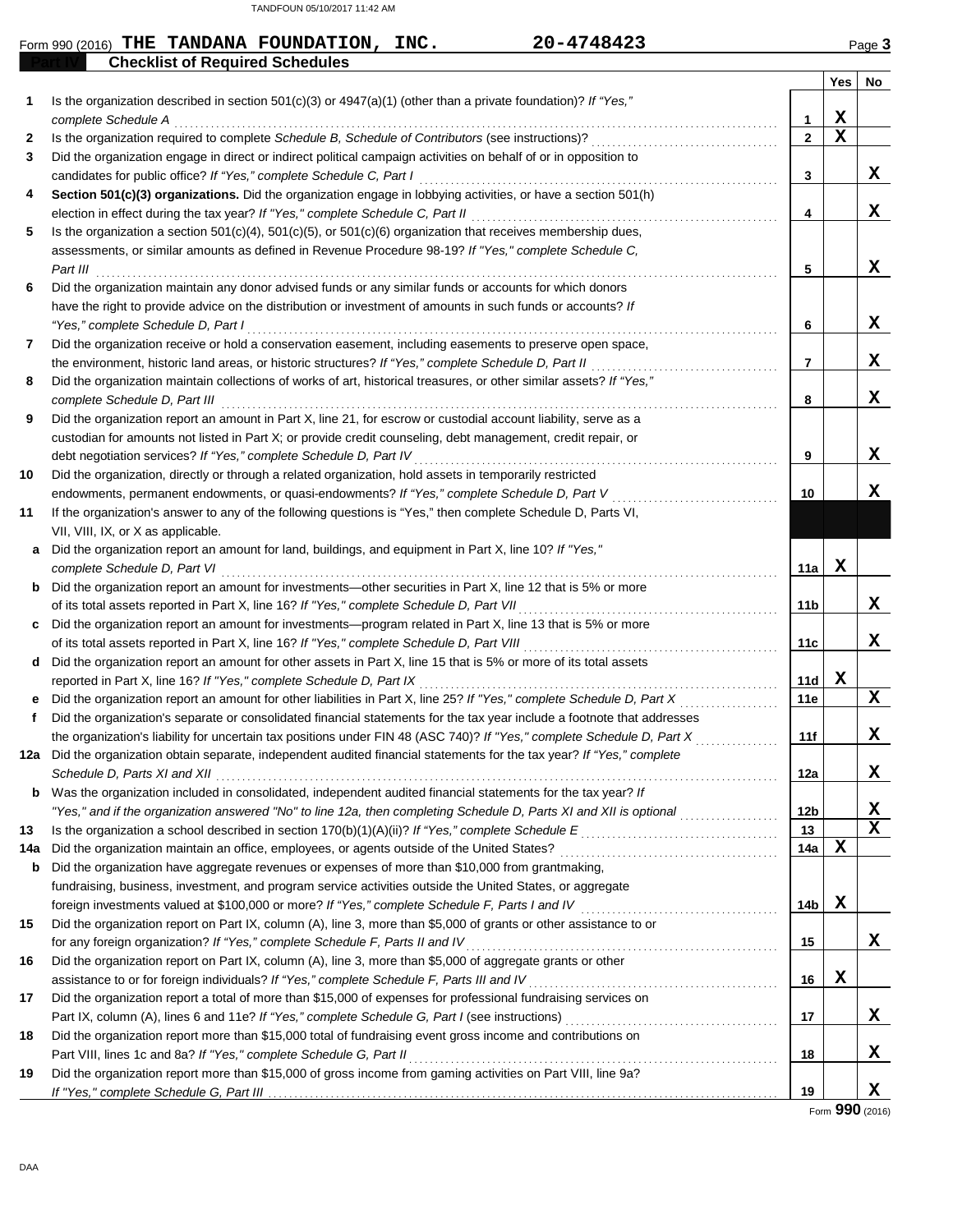### **Yes No Form 990 (2016) THE TANDANA FOUNDATION, INC.** 20-4748423 Page 4 **Checklist of Required Schedules** *(continued)* **28 a** A current or former officer, director, trustee, or key employee? *If "Yes," complete Schedule L, Part IV* . . . . . . . . . . . . . . . . . . . . . . . . . . . . . . . . **b c 29 30 31 32 33 34 35a** Did the organization have a controlled entity within the meaning of section 512(b)(13)? . . . . . . . . . . . . . . . . . . . . . . . . . . . . . . . . . . . . . . . . . . . . . . . **36 37** Was the organization a party to a business transaction with one of the following parties (see Schedule L, A family member of a current or former officer, director, trustee, or key employee? *If "Yes," complete* Schedule L, Part IV An entity of which a current or former officer, director, trustee, or key employee (or a family member thereof) was an officer, director, trustee, or direct or indirect owner? *If "Yes," complete Schedule L, Part IV* . . . . . . . . . . . . . . . . . . . . . . . . . . . . . . . . . . . Did the organization receive more than \$25,000 in non-cash contributions? *If "Yes," complete Schedule M* . . . . . . . . . . . . . . . . . . . . . . . . . . . Did the organization receive contributions of art, historical treasures, or other similar assets, or qualified conservation contributions? *If "Yes," complete Schedule M* . . . . . . . . . . . . . . . . . . . . . . . . . . . . . . . . . . . . . . . . . . . . . . . . . . . . . . . . . . . . . . . . . . . . . . . . . . . . . Did the organization liquidate, terminate, or dissolve and cease operations? *If "Yes," complete Schedule N, Part I* . . . . . . . . . . . . . . . . . . . . . . . . . . . . . . . . . . . . . . . . . . . . . . . . . . . . . . . . . . . . . . . . . . . . . . . . . . . . . . . . . . . . . . . . . . . . . . . . . . . . . . . . . . . . . . . . . . . . . . . . . . . . . . . . . . . . . Did the organization sell, exchange, dispose of, or transfer more than 25% of its net assets? *If "Yes," complete Schedule N, Part II* . . . . . . . . . . . . . . . . . . . . . . . . . . . . . . . . . . . . . . . . . . . . . . . . . . . . . . . . . . . . . . . . . . . . . . . . . . . . . . . . . . . . . . . . . . . . . . . . . . . . . . . . . . . . Did the organization own 100% of an entity disregarded as separate from the organization under Regulations sections 301.7701-2 and 301.7701-3? *If "Yes," complete Schedule R, Part I* . . . . . . . . . . . . . . . . . . . . . . . . . . . . . . . . . . . . . . . . . . . . . . . . . . . . . . . . . . . Was the organization related to any tax-exempt or taxable entity? *If "Yes," complete Schedule R, Parts II, III, or IV, and Part V, line 1* . . . . . . . . . . . . . . . . . . . . . . . . . . . . . . . . . . . . . . . . . . . . . . . . . . . . . . . . . . . . . . . . . . . . . . . . . . . . . . . . . . . . . . . . . . . . . . . . . . . . . . . . . . . . . . . . . . **b** If "Yes" to line 35a, did the organization receive any payment from or engage in any transaction with a **Section 501(c)(3) organizations.** Did the organization make any transfers to an exempt non-charitable related organization? *If "Yes," complete Schedule R, Part V, line 2* . . . . . . . . . . . . . . . . . . . . . . . . . . . . . . . . . . . . . . . . . . . . . . . . . . . . . . . . . . . . . . . . . . . . . Did the organization conduct more than 5% of its activities through an entity that is not a related organization and that is treated as a partnership for federal income tax purposes? *If "Yes," complete Schedule R,* **37 36 35a 34 33 32 31 30 29 28a 28b 28c** *Part VI* . . . . . . . . . . . . . . . . . . . . . . . . . . . . . . . . . . . . . . . . . . . . . . . . . . . . . . . . . . . . . . . . . . . . . . . . . . . . . . . . . . . . . . . . . . . . . . . . . . . . . . . . . . . . . . . . . . . . . . . . . . . . . . . . . . . **21 22 23 24a 24b 24c 24d 25a 25b 26 27** substantial contributor or employee thereof, a grant selection committee member, or to a 35% controlled Did the organization provide a grant or other assistance to an officer, director, trustee, key employee, current or former officers, directors, trustees, key employees, highest compensated employees, or Did the organization report any amount on Part X, line 5, 6, or 22 for receivables from or payables to any year, and that the transaction has not been reported on any of the organization's prior Forms 990 or 990-EZ? **b** Is the organization aware that it engaged in an excess benefit transaction with a disqualified person in a prior transaction with a disqualified person during the year? *If "Yes," complete Schedule L, Part I* . . . . . . . . . . . . . . . . . . . . . . . . . . . . . . . . . . . . . . . . . . **Section 501(c)(3), 501(c)(4), and 501(c)(29) organizations.** Did the organization engage in an excess benefit **25a** d Did the organization act as an "on behalf of" issuer for bonds outstanding at any time during the year? <sub>……………………………………</sub> to defease any tax-exempt bonds? . . . . . . . . . . . . . . . . . . . . . . . . . . . . . . . . . . . . . . . . . . . . . . . . . . . . . . . . . . . . . . . . . . . . . . . . . . . . . . . . . . . . . . . . . . . . . . . . . . . . . . Did the organization maintain an escrow account other than a refunding escrow at any time during the year **c** Did the organization invest any proceeds of tax-exempt bonds beyond a temporary period exception? . . . . . . . . . . . . . . . . . . . . . . . . . . . . . . . . **b** *through 24d and complete Schedule K. If "No," go to line 25a* . . . . . . . . . . . . . . . . . . . . . . . . . . . . . . . . . . . . . . . . . . . . . . . . . . . . . . . . . . . . . . . . . . . . . . . . . . \$100,000 as of the last day of the year, that was issued after December 31, 2002? *If "Yes," answer lines 24b* Did the organization have a tax-exempt bond issue with an outstanding principal amount of more than **24a** organization's current and former officers, directors, trustees, key employees, and highest compensated Did the organization answer "Yes" to Part VII, Section A, line 3, 4, or 5 about compensation of the Did the organization report more than \$5,000 of grants or other assistance to or for domestic individuals on Did the organization report more than \$5,000 of grants or other assistance to any domestic organization or **27 26 23 22 21** domestic government on Part IX, column (A), line 1? *If "Yes," complete Schedule I, Parts I and II* . . . . . . . . . . . . . . . . . . . . . . . . . . . . . . . . . . . . . Part IX, column (A), line 2? *If "Yes," complete Schedule I, Parts I and III* . . . . . . . . . . . . . . . . . . . . . . . . . . . . . . . . . . . . . . . . . . . . . . . . . . . . . . . . . . . . . . . employees? *If "Yes," complete Schedule J* . . . . . . . . . . . . . . . . . . . . . . . . . . . . . . . . . . . . . . . . . . . . . . . . . . . . . . . . . . . . . . . . . . . . . . . . . . . . . . . . . . . . . . . . . . . . . . *If "Yes," complete Schedule L, Part I* . . . . . . . . . . . . . . . . . . . . . . . . . . . . . . . . . . . . . . . . . . . . . . . . . . . . . . . . . . . . . . . . . . . . . . . . . . . . . . . . . . . . . . . . . . . . . . . . . . . . entity or family member of any of these persons? If "Yes,*" complete Schedule L, Part III* ……………………………………………………… Part IV instructions for applicable filing thresholds, conditions, and exceptions): **38** Did the organization complete Schedule O and provide explanations in Schedule O for Part VI, lines 11b and controlled entity within the meaning of section 512(b)(13)? *If "Yes," complete Schedule R, Part V, line 2* . . . . . . . . . . . . . . . . . . . . . . . . . . . . . **35b** disqualified persons? *If "Yes," complete Schedule L, Part II* . . . . . . . . . . . . . . . . . . . . . . . . . . . . . . . . . . . . . . . . . . . . . . . . . . . . . . . . . . . . . . . . . . . . . . . . . . . . **20b 20a b** If "Yes" to line 20a, did the organization attach a copy of its audited financial statements to this return? . . . . . . . . . . . . . . . . . . . . . . . . . . . . . . Did the organization operate one or more hospital facilities? *If "Yes," complete Schedule H* . . . . . . . . . . . . . . . . . . . . . . . . . . . . . . . . . . . . . . . . . . . **20a X X X X X X X X X X X X X X X X X X X X X X**

19? **Note.** All Form 990 filers are required to complete Schedule O. **38**

Form **990** (2016)

|--|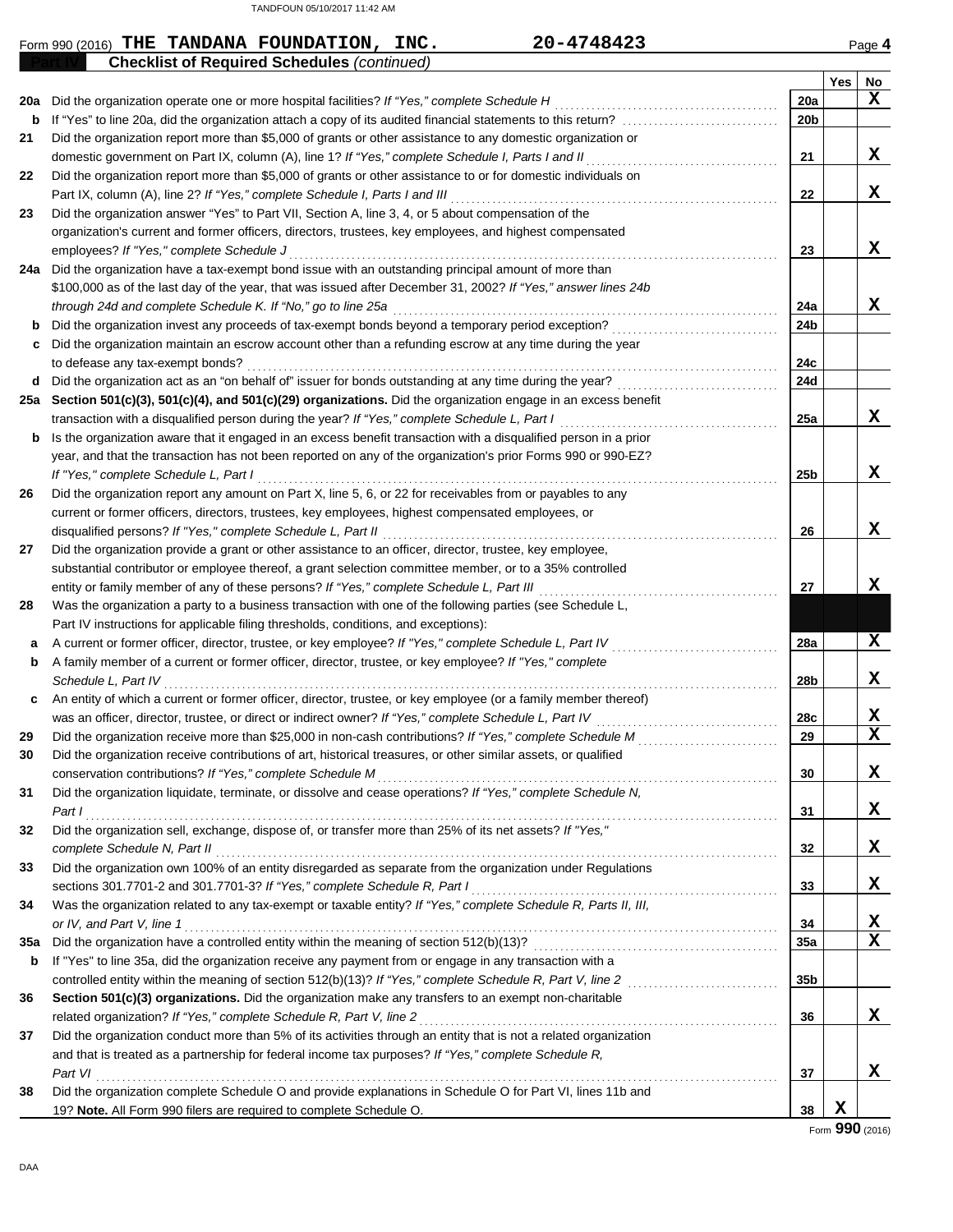|         | <b>Statements Regarding Other IRS Filings and Tax Compliance</b><br>Check if Schedule O contains a response or note to any line in this Part V                                                             |                 |             |                |   |             |
|---------|------------------------------------------------------------------------------------------------------------------------------------------------------------------------------------------------------------|-----------------|-------------|----------------|---|-------------|
|         |                                                                                                                                                                                                            |                 |             |                |   | Yes No      |
| 1а      | Enter the number reported in Box 3 of Form 1096. Enter -0- if not applicable                                                                                                                               | 1a              | 14          |                |   |             |
| b       | Enter the number of Forms W-2G included in line 1a. Enter -0- if not applicable                                                                                                                            | 1 <sub>b</sub>  | $\mathbf 0$ |                |   |             |
| c       | Did the organization comply with backup withholding rules for reportable payments to vendors and                                                                                                           |                 |             |                |   |             |
|         | reportable gaming (gambling) winnings to prize winners?                                                                                                                                                    |                 |             | 1c             |   |             |
| 2a      | Enter the number of employees reported on Form W-3, Transmittal of Wage and Tax                                                                                                                            |                 |             |                |   |             |
|         | Statements, filed for the calendar year ending with or within the year covered by this return                                                                                                              | 2a              | 4           |                |   | X           |
| b       | If at least one is reported on line 2a, did the organization file all required federal employment tax returns?                                                                                             |                 |             | 2 <sub>b</sub> |   |             |
|         | Note. If the sum of lines 1a and 2a is greater than 250, you may be required to e-file (see instructions)<br>Did the organization have unrelated business gross income of \$1,000 or more during the year? |                 |             | 3a             |   | X           |
| За<br>b | If "Yes," has it filed a Form 990-T for this year? If "No" to line 3b, provide an explanation in Schedule O                                                                                                |                 |             | 3b             |   |             |
| 4a      | At any time during the calendar year, did the organization have an interest in, or a signature or other authority                                                                                          |                 |             |                |   |             |
|         | over, a financial account in a foreign country (such as a bank account, securities account, or other financial                                                                                             |                 |             |                |   |             |
|         | account)?                                                                                                                                                                                                  |                 |             | 4a             | X |             |
| b       | If "Yes," enter the name of the foreign country: ▶ ECUADOR                                                                                                                                                 |                 |             |                |   |             |
|         | See instructions for filing requirements for FinCEN Form 114, Report of Foreign Bank and Financial Accounts                                                                                                |                 |             |                |   |             |
|         | (FBAR).                                                                                                                                                                                                    |                 |             |                |   |             |
| 5a      | Was the organization a party to a prohibited tax shelter transaction at any time during the tax year?                                                                                                      |                 |             | 5a             |   | X           |
| b       | Did any taxable party notify the organization that it was or is a party to a prohibited tax shelter transaction?                                                                                           |                 |             | 5 <sub>b</sub> |   | $\mathbf x$ |
| c       | If "Yes" to line 5a or 5b, did the organization file Form 8886-T?                                                                                                                                          |                 |             | 5c             |   |             |
| 6а      | Does the organization have annual gross receipts that are normally greater than \$100,000, and did the                                                                                                     |                 |             |                |   |             |
|         | organization solicit any contributions that were not tax deductible as charitable contributions?                                                                                                           |                 |             | 6а             |   | X           |
| b       | If "Yes," did the organization include with every solicitation an express statement that such contributions or                                                                                             |                 |             |                |   |             |
|         | gifts were not tax deductible?                                                                                                                                                                             |                 |             | 6b             |   |             |
| 7       | Organizations that may receive deductible contributions under section 170(c).                                                                                                                              |                 |             |                |   |             |
| а       | Did the organization receive a payment in excess of \$75 made partly as a contribution and partly for goods                                                                                                |                 |             |                |   |             |
|         | and services provided to the payor?                                                                                                                                                                        |                 |             | 7a             |   |             |
| b       | If "Yes," did the organization notify the donor of the value of the goods or services provided?                                                                                                            |                 |             | 7b             |   |             |
| c       | Did the organization sell, exchange, or otherwise dispose of tangible personal property for which it was                                                                                                   |                 |             |                |   |             |
|         | required to file Form 8282?                                                                                                                                                                                |                 |             | 7c             |   |             |
| d       | If "Yes," indicate the number of Forms 8282 filed during the year                                                                                                                                          | 7d              |             |                |   |             |
| е       | Did the organization receive any funds, directly or indirectly, to pay premiums on a personal benefit contract?                                                                                            |                 |             | 7e             |   |             |
|         | Did the organization, during the year, pay premiums, directly or indirectly, on a personal benefit contract?                                                                                               |                 |             | 7f             |   |             |
| g       | If the organization received a contribution of qualified intellectual property, did the organization file Form 8899 as required?                                                                           |                 |             | 7g             |   |             |
| h       | If the organization received a contribution of cars, boats, airplanes, or other vehicles, did the organization file a Form 1098-C?                                                                         |                 |             | 7h             |   |             |
|         | Sponsoring organizations maintaining donor advised funds. Did a donor advised fund maintained by the                                                                                                       |                 |             |                |   |             |
|         | sponsoring organization have excess business holdings at any time during the year?                                                                                                                         |                 |             | 8              |   |             |
| 9       | Sponsoring organizations maintaining donor advised funds.                                                                                                                                                  |                 |             |                |   |             |
| a       | Did the sponsoring organization make any taxable distributions under section 4966?                                                                                                                         |                 |             | 9а             |   |             |
| b       | Did the sponsoring organization make a distribution to a donor, donor advisor, or related person?                                                                                                          |                 |             | 9b             |   |             |
| 10      | Section 501(c)(7) organizations. Enter:                                                                                                                                                                    |                 |             |                |   |             |
| а       |                                                                                                                                                                                                            | 10a             |             |                |   |             |
| b       | Gross receipts, included on Form 990, Part VIII, line 12, for public use of club facilities                                                                                                                | 10 <sub>b</sub> |             |                |   |             |
| 11      | Section 501(c)(12) organizations. Enter:                                                                                                                                                                   |                 |             |                |   |             |
| а       | Gross income from members or shareholders                                                                                                                                                                  | 11a             |             |                |   |             |
| b       | Gross income from other sources (Do not net amounts due or paid to other sources                                                                                                                           | 11 <sub>b</sub> |             |                |   |             |
| 12a     | against amounts due or received from them.)<br>Section 4947(a)(1) non-exempt charitable trusts. Is the organization filing Form 990 in lieu of Form 1041?                                                  |                 |             | 12a            |   |             |
| b       | If "Yes," enter the amount of tax-exempt interest received or accrued during the year                                                                                                                      | 12 <sub>b</sub> |             |                |   |             |
| 13      | Section 501(c)(29) qualified nonprofit health insurance issuers.                                                                                                                                           |                 |             |                |   |             |
| а       | Is the organization licensed to issue qualified health plans in more than one state?                                                                                                                       |                 |             | 13а            |   |             |
|         | Note. See the instructions for additional information the organization must report on Schedule O.                                                                                                          |                 |             |                |   |             |
| b       | Enter the amount of reserves the organization is required to maintain by the states in which                                                                                                               |                 |             |                |   |             |
|         | the organization is licensed to issue qualified health plans                                                                                                                                               | 13 <sub>b</sub> |             |                |   |             |
| с       | Enter the amount of reserves on hand                                                                                                                                                                       | 13c             |             |                |   |             |
| 14a     | Did the organization receive any payments for indoor tanning services during the tax year?                                                                                                                 |                 |             | 14a            |   | X           |
|         |                                                                                                                                                                                                            |                 |             | 14b            |   |             |

**Form 990 (2016) THE TANDANA FOUNDATION, INC.** 20-4748423 Page 5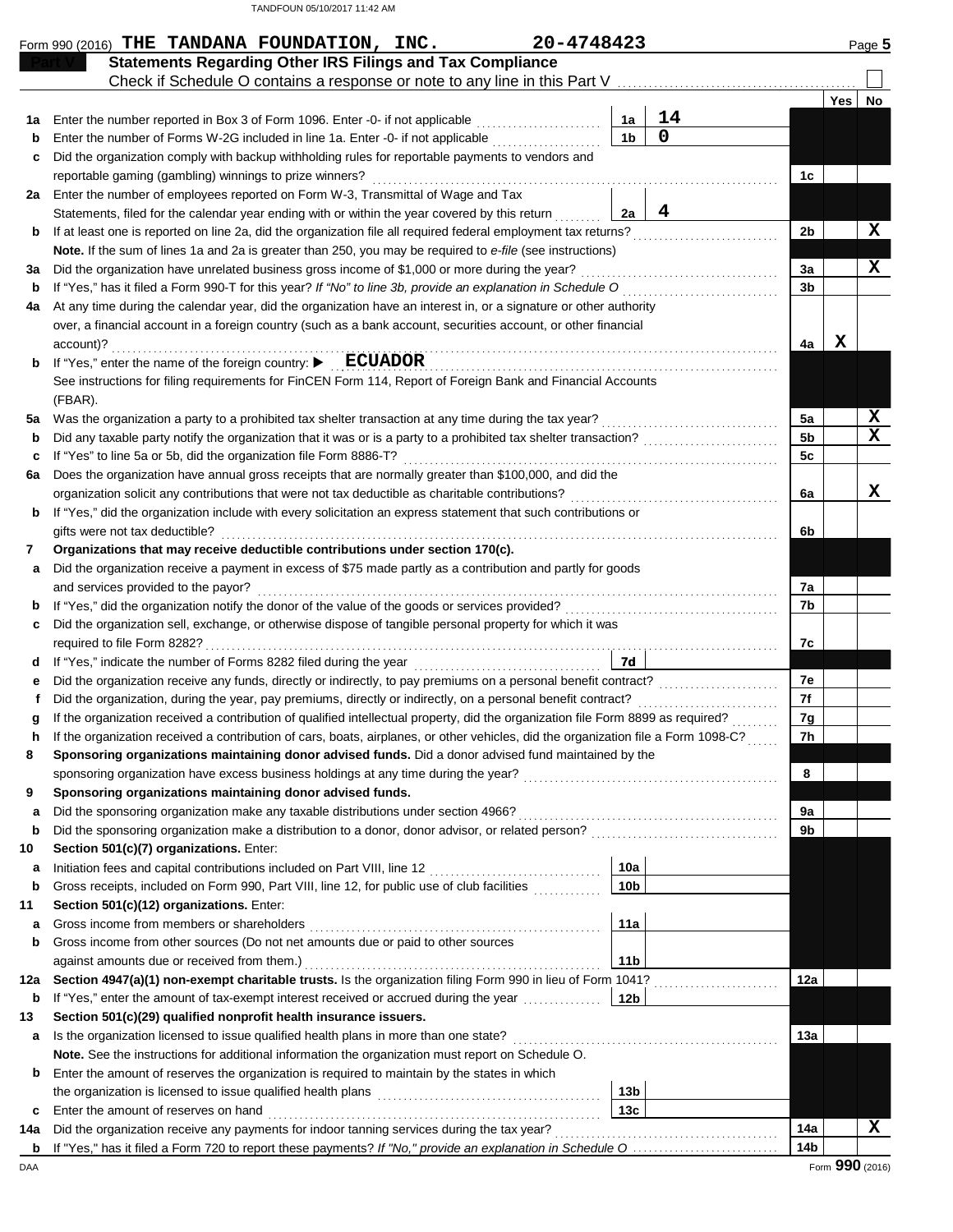|     | 20-4748423<br>Form 990 (2016) THE TANDANA FOUNDATION, INC.<br>Governance, Management, and Disclosure For each "Yes" response to lines 2 through 7b below, and for a "No"                |                 |             | Page 6                  |
|-----|-----------------------------------------------------------------------------------------------------------------------------------------------------------------------------------------|-----------------|-------------|-------------------------|
|     | response to line 8a, 8b, or 10b below, describe the circumstances, processes, or changes in Schedule O. See instructions.                                                               |                 |             |                         |
|     |                                                                                                                                                                                         |                 |             | $ \mathbf{x} $          |
|     | <b>Section A. Governing Body and Management</b>                                                                                                                                         |                 |             |                         |
|     | 14                                                                                                                                                                                      |                 | Yes         | No                      |
| 1а  | Enter the number of voting members of the governing body at the end of the tax year<br>1a<br>If there are material differences in voting rights among members of the governing body, or |                 |             |                         |
|     | if the governing body delegated broad authority to an executive committee or similar                                                                                                    |                 |             |                         |
|     | committee, explain in Schedule O.                                                                                                                                                       |                 |             |                         |
| b   | 13<br>Enter the number of voting members included in line 1a, above, who are independent<br>1b                                                                                          |                 |             |                         |
| 2   | Did any officer, director, trustee, or key employee have a family relationship or a business relationship with                                                                          |                 |             |                         |
|     | any other officer, director, trustee, or key employee?                                                                                                                                  | $\mathbf{2}$    | X           |                         |
| 3   | Did the organization delegate control over management duties customarily performed by or under the direct                                                                               |                 |             |                         |
|     | supervision of officers, directors, or trustees, or key employees to a management company or other person?                                                                              | 3               |             | X                       |
| 4   | Did the organization make any significant changes to its governing documents since the prior Form 990 was filed?                                                                        | 4               |             | $\overline{\mathbf{x}}$ |
| 5   | Did the organization become aware during the year of a significant diversion of the organization's assets?                                                                              | 5               |             | X                       |
| 6   | Did the organization have members or stockholders?                                                                                                                                      | 6               |             | X                       |
| 7a  | Did the organization have members, stockholders, or other persons who had the power to elect or appoint                                                                                 |                 |             |                         |
|     | one or more members of the governing body?                                                                                                                                              | 7a              |             | x                       |
| b   | Are any governance decisions of the organization reserved to (or subject to approval by) members,                                                                                       |                 |             |                         |
|     | stockholders, or persons other than the governing body?                                                                                                                                 | 7b              |             | x                       |
| 8   | Did the organization contemporaneously document the meetings held or written actions undertaken during the year by the following:                                                       |                 |             |                         |
| a   | The governing body?                                                                                                                                                                     | 8а              | х           |                         |
| b   | Each committee with authority to act on behalf of the governing body?                                                                                                                   | 8b              | $\mathbf x$ |                         |
| 9   | Is there any officer, director, trustee, or key employee listed in Part VII, Section A, who cannot be reached at                                                                        |                 |             |                         |
|     |                                                                                                                                                                                         | 9               |             | x                       |
|     | Section B. Policies (This Section B requests information about policies not required by the Internal Revenue Code.)                                                                     |                 | Yes         | No                      |
| 10a | Did the organization have local chapters, branches, or affiliates?                                                                                                                      | 10a             |             | X                       |
| b   | If "Yes," did the organization have written policies and procedures governing the activities of such chapters,                                                                          |                 |             |                         |
|     | affiliates, and branches to ensure their operations are consistent with the organization's exempt purposes?                                                                             | 10 <sub>b</sub> |             |                         |
| 11a | Has the organization provided a complete copy of this Form 990 to all members of its governing body before filing the form?                                                             | 11a             |             | x                       |
| b   | Describe in Schedule O the process, if any, used by the organization to review this Form 990.                                                                                           |                 |             |                         |
| 12a | Did the organization have a written conflict of interest policy? If "No," go to line 13                                                                                                 | 12a             | X           |                         |
| b   | Were officers, directors, or trustees, and key employees required to disclose annually interests that could give rise to conflicts?                                                     | 12 <sub>b</sub> | $\mathbf x$ |                         |
| c   | Did the organization regularly and consistently monitor and enforce compliance with the policy? If "Yes,"                                                                               |                 |             |                         |
|     | describe in Schedule O how this was done                                                                                                                                                | 12c             |             | х                       |
| 13  | Did the organization have a written whistleblower policy?                                                                                                                               | 13              |             | X                       |
| 14  | Did the organization have a written document retention and destruction policy?                                                                                                          | 14              |             | $\mathbf x$             |
| 15  | Did the process for determining compensation of the following persons include a review and approval by                                                                                  |                 |             |                         |
|     | independent persons, comparability data, and contemporaneous substantiation of the deliberation and decision?                                                                           |                 |             |                         |
| а   | Other officers or key employees of the organization                                                                                                                                     | 15a             |             | x<br>$\mathbf x$        |
| b   | If "Yes" to line 15a or 15b, describe the process in Schedule O (see instructions).                                                                                                     | 15 <sub>b</sub> |             |                         |
| 16a | Did the organization invest in, contribute assets to, or participate in a joint venture or similar arrangement                                                                          |                 |             |                         |
|     | with a taxable entity during the year?                                                                                                                                                  | 16a             |             | $\mathbf x$             |
| b   | If "Yes," did the organization follow a written policy or procedure requiring the organization to evaluate its                                                                          |                 |             |                         |
|     | participation in joint venture arrangements under applicable federal tax law, and take steps to safeguard the                                                                           |                 |             |                         |
|     |                                                                                                                                                                                         | 16 <sub>b</sub> |             |                         |
|     | <b>Section C. Disclosure</b>                                                                                                                                                            |                 |             |                         |
| 17  | List the states with which a copy of this Form 990 is required to be filed $\blacktriangleright$ OH                                                                                     |                 |             |                         |
| 18  | Section 6104 requires an organization to make its Forms 1023 (or 1024 if applicable), 990, and 990-T (Section 501(c)(3)s only)                                                          |                 |             |                         |
|     | available for public inspection. Indicate how you made these available. Check all that apply.                                                                                           |                 |             |                         |
|     | $\vert$ Another's website $\vert X \vert$ Upon request<br>Other (explain in Schedule O)<br>Own website                                                                                  |                 |             |                         |
| 19  | Describe in Schedule O whether (and if so, how) the organization made its governing documents, conflict of interest policy, and                                                         |                 |             |                         |
|     | financial statements available to the public during the tax year.                                                                                                                       |                 |             |                         |

**20** State the name, address, and telephone number of the person who possesses the organization's books and records:

| <b>MARILYN PETERSON</b> | 2933 LOWER BELLBROOK ROAD |                 |
|-------------------------|---------------------------|-----------------|
| <b>SPRING VALLEY</b>    | 45370<br>OН               | 937-985-3130    |
| DAA                     |                           | Form 990 (2016) |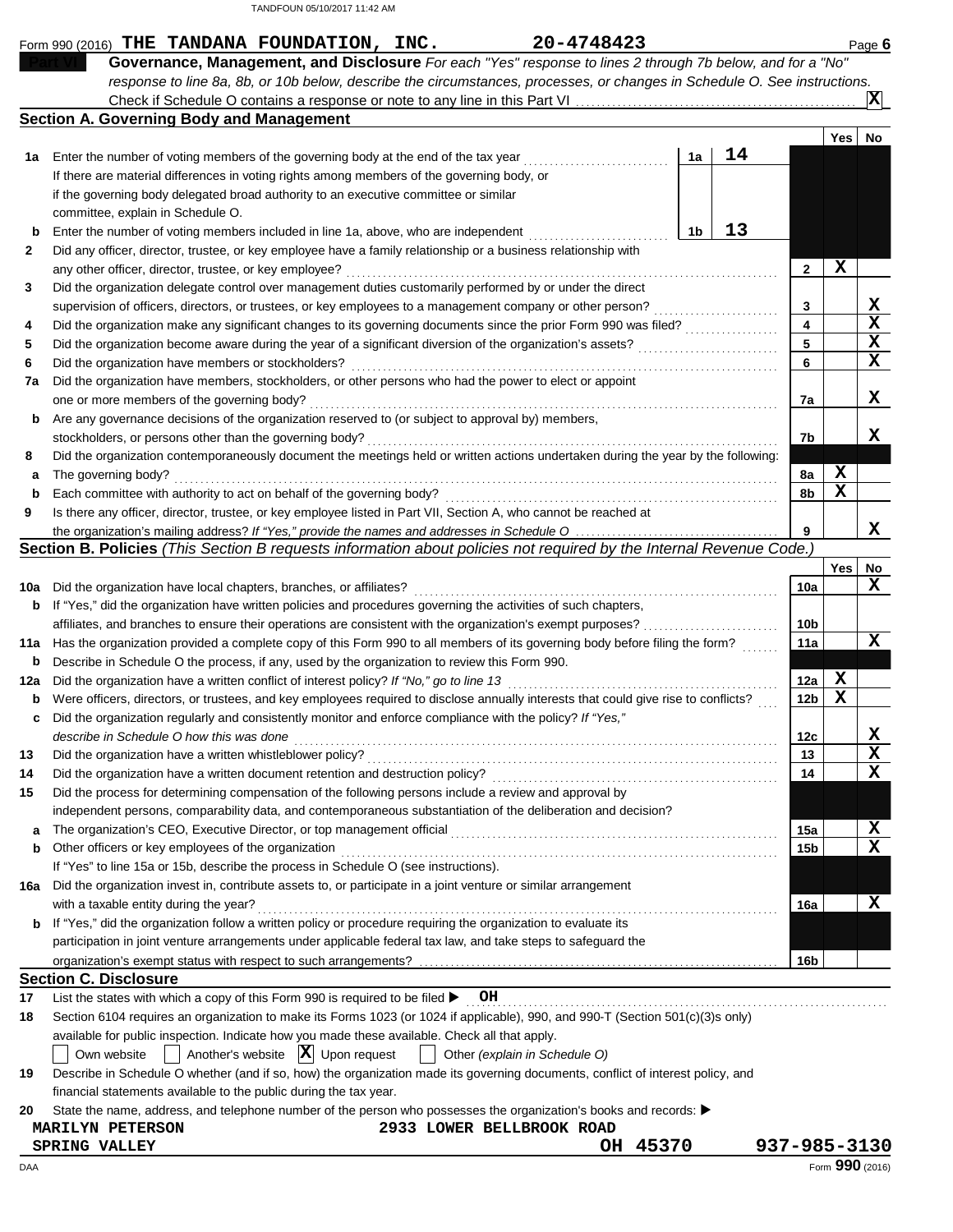|                   |                                                                                                                                                               |  | Form 990 (2016) THE TANDANA FOUNDATION, INC.                                      |  | 20-4748423                                                                                                                                    | Page 7 |  |  |  |  |
|-------------------|---------------------------------------------------------------------------------------------------------------------------------------------------------------|--|-----------------------------------------------------------------------------------|--|-----------------------------------------------------------------------------------------------------------------------------------------------|--------|--|--|--|--|
|                   |                                                                                                                                                               |  |                                                                                   |  | Compensation of Officers, Directors, Trustees, Key Employees, Highest Compensated Employees, and                                              |        |  |  |  |  |
|                   | <b>Independent Contractors</b>                                                                                                                                |  |                                                                                   |  |                                                                                                                                               |        |  |  |  |  |
|                   |                                                                                                                                                               |  |                                                                                   |  |                                                                                                                                               |        |  |  |  |  |
| <b>Section A.</b> |                                                                                                                                                               |  |                                                                                   |  | Officers, Directors, Trustees, Key Employees, and Highest Compensated Employees                                                               |        |  |  |  |  |
|                   | 1a Complete this table for all persons required to be listed. Report compensation for the calendar year ending with or within the<br>organization's tax year. |  |                                                                                   |  |                                                                                                                                               |        |  |  |  |  |
|                   |                                                                                                                                                               |  | compensation. Enter -0- in columns (D), (E), and (F) if no compensation was paid. |  | • List all of the organization's <b>current</b> officers, directors, trustees (whether individuals or organizations), regardless of amount of |        |  |  |  |  |

● List all of the organization's **current** key employees, if any. See instructions for definition of "key employee."

who received reportable compensation (Box 5 of Form W-2 and/or Box 7 of Form 1099-MISC) of more than \$100,000 from the organization and any related organizations. ■ List the organization's five **current** highest compensated employees (other than an officer, director, trustee, or key employee)<br> **•** Presented compression (Box 5 of Ferm W 2 and/or Box 7 of Ferm 1000 MISC) of mare than

List all of the organization's **former** officers, key employees, and highest compensated employees who received more than ● List all of the organization's former officers, key employees, and highest compensate \$100,000 of reportable compensation from the organization and any related organizations.

List all of the organization's **former directors or trustees** that received, in the capacity as a former director or trustee of the ● List all of the organization's former directors or trustees that received, in the capacity as a former director organization, more than \$10,000 of reportable compensation from the organization and any related organizati

List persons in the following order: individual trustees or directors; institutional trustees; officers; key employees; highest compensated employees; and former such persons.

Check this box if neither the organization nor any related organization compensated any current officer, director, or trustee.

| (A)<br>Name and Title                     | (B)<br>Average<br>hours per<br>week<br>(list any               | (C)<br>Position<br>(do not check more than one<br>box, unless person is both an<br>officer and a director/trustee) |                      |             |              |                                           |  | (D)<br>Reportable<br>compensation<br>from<br>the | (E)<br>Reportable<br>compensation from<br>related<br>organizations<br>(W-2/1099-MISC) | (F)<br>Estimated<br>amount of<br>other<br>compensation   |
|-------------------------------------------|----------------------------------------------------------------|--------------------------------------------------------------------------------------------------------------------|----------------------|-------------|--------------|-------------------------------------------|--|--------------------------------------------------|---------------------------------------------------------------------------------------|----------------------------------------------------------|
|                                           | hours for<br>related<br>organizations<br>below dotted<br>line) | Individual trustee<br>or director                                                                                  | nstitutional trustee | Officer     | Key employee | Highest compensated<br>employee<br>Former |  | organization<br>(W-2/1099-MISC)                  |                                                                                       | from the<br>organization<br>and related<br>organizations |
| $(1)$ HOPE TAFT                           |                                                                |                                                                                                                    |                      |             |              |                                           |  |                                                  |                                                                                       |                                                          |
|                                           | 5.00<br>0.00                                                   | $\mathbf x$                                                                                                        |                      | X           |              |                                           |  | 0                                                | 0                                                                                     | 0                                                        |
| <b>PRESIDENT</b><br>(2) TERRY OFFENBERGER |                                                                |                                                                                                                    |                      |             |              |                                           |  |                                                  |                                                                                       |                                                          |
|                                           | 2.00                                                           |                                                                                                                    |                      |             |              |                                           |  |                                                  |                                                                                       |                                                          |
| <b>TREASURER</b>                          | 0.00                                                           | $\mathbf x$                                                                                                        |                      | $\mathbf x$ |              |                                           |  | 0                                                | 0                                                                                     | $\mathbf 0$                                              |
| (3) JENNIFER SCHLOS\$ER                   |                                                                |                                                                                                                    |                      |             |              |                                           |  |                                                  |                                                                                       |                                                          |
|                                           | 2.00                                                           |                                                                                                                    |                      |             |              |                                           |  |                                                  |                                                                                       |                                                          |
| <b>SECRETARY</b>                          | 0.00                                                           | $\mathbf x$                                                                                                        |                      | $\mathbf x$ |              |                                           |  | 0                                                | 0                                                                                     | 0                                                        |
| (4) CATHERINE DISON                       |                                                                |                                                                                                                    |                      |             |              |                                           |  |                                                  |                                                                                       |                                                          |
|                                           | 1.00                                                           |                                                                                                                    |                      |             |              |                                           |  |                                                  |                                                                                       |                                                          |
| <b>TRUSTEE</b>                            | 0.00                                                           | $\mathbf x$                                                                                                        |                      |             |              |                                           |  | 0                                                | 0                                                                                     | $\mathbf 0$                                              |
| (5) BEAU LEFLER                           |                                                                |                                                                                                                    |                      |             |              |                                           |  |                                                  |                                                                                       |                                                          |
|                                           | 2.00                                                           |                                                                                                                    |                      |             |              |                                           |  |                                                  |                                                                                       |                                                          |
| <b>TRUSTEE</b>                            | 0.00                                                           | $\mathbf x$                                                                                                        |                      |             |              |                                           |  | 0                                                | 0                                                                                     | $\pmb{0}$                                                |
| (6) ALTA BEASLEY                          |                                                                |                                                                                                                    |                      |             |              |                                           |  |                                                  |                                                                                       |                                                          |
|                                           | 4.00                                                           |                                                                                                                    |                      |             |              |                                           |  |                                                  |                                                                                       |                                                          |
| <b>TRUSTEE</b><br>(7) RICK O'HARA         | 0.00                                                           | $\mathbf x$                                                                                                        |                      |             |              |                                           |  | 0                                                | 0                                                                                     | 0                                                        |
|                                           | 2.00                                                           |                                                                                                                    |                      |             |              |                                           |  |                                                  |                                                                                       |                                                          |
| <b>TRUSTEE</b>                            | 0.00                                                           | $\mathbf x$                                                                                                        |                      |             |              |                                           |  | 0                                                | 0                                                                                     | $\mathbf 0$                                              |
| (8) LINDSEY SMITH                         |                                                                |                                                                                                                    |                      |             |              |                                           |  |                                                  |                                                                                       |                                                          |
|                                           | 3.00                                                           |                                                                                                                    |                      |             |              |                                           |  |                                                  |                                                                                       |                                                          |
| <b>TRUSTEE</b>                            | 0.00                                                           | $\mathbf x$                                                                                                        |                      |             |              |                                           |  | 0                                                | 0                                                                                     | $\mathbf 0$                                              |
| (9) ASH VARMA                             |                                                                |                                                                                                                    |                      |             |              |                                           |  |                                                  |                                                                                       |                                                          |
|                                           | 1.00                                                           |                                                                                                                    |                      |             |              |                                           |  |                                                  |                                                                                       |                                                          |
| <b>TRUSTEE</b>                            | 0.00                                                           | $\mathbf x$                                                                                                        |                      |             |              |                                           |  | 0                                                | 0                                                                                     | $\pmb{0}$                                                |
| (10) PEGGY TILLIER                        |                                                                |                                                                                                                    |                      |             |              |                                           |  |                                                  |                                                                                       |                                                          |
|                                           | 1.00                                                           |                                                                                                                    |                      |             |              |                                           |  |                                                  |                                                                                       |                                                          |
| <b>TRUSTEE</b>                            | 0.00                                                           | $\mathbf x$                                                                                                        |                      |             |              |                                           |  | 0                                                | 0                                                                                     | 0                                                        |
| (11) PETER GARVER                         |                                                                |                                                                                                                    |                      |             |              |                                           |  |                                                  |                                                                                       |                                                          |
|                                           | 1.00                                                           |                                                                                                                    |                      |             |              |                                           |  |                                                  |                                                                                       |                                                          |
| <b>TRUSTEE</b><br>DAA                     | 0.00                                                           | $\mathbf x$                                                                                                        |                      |             |              |                                           |  | 0                                                | 0                                                                                     | 0<br>Form 990 (2016)                                     |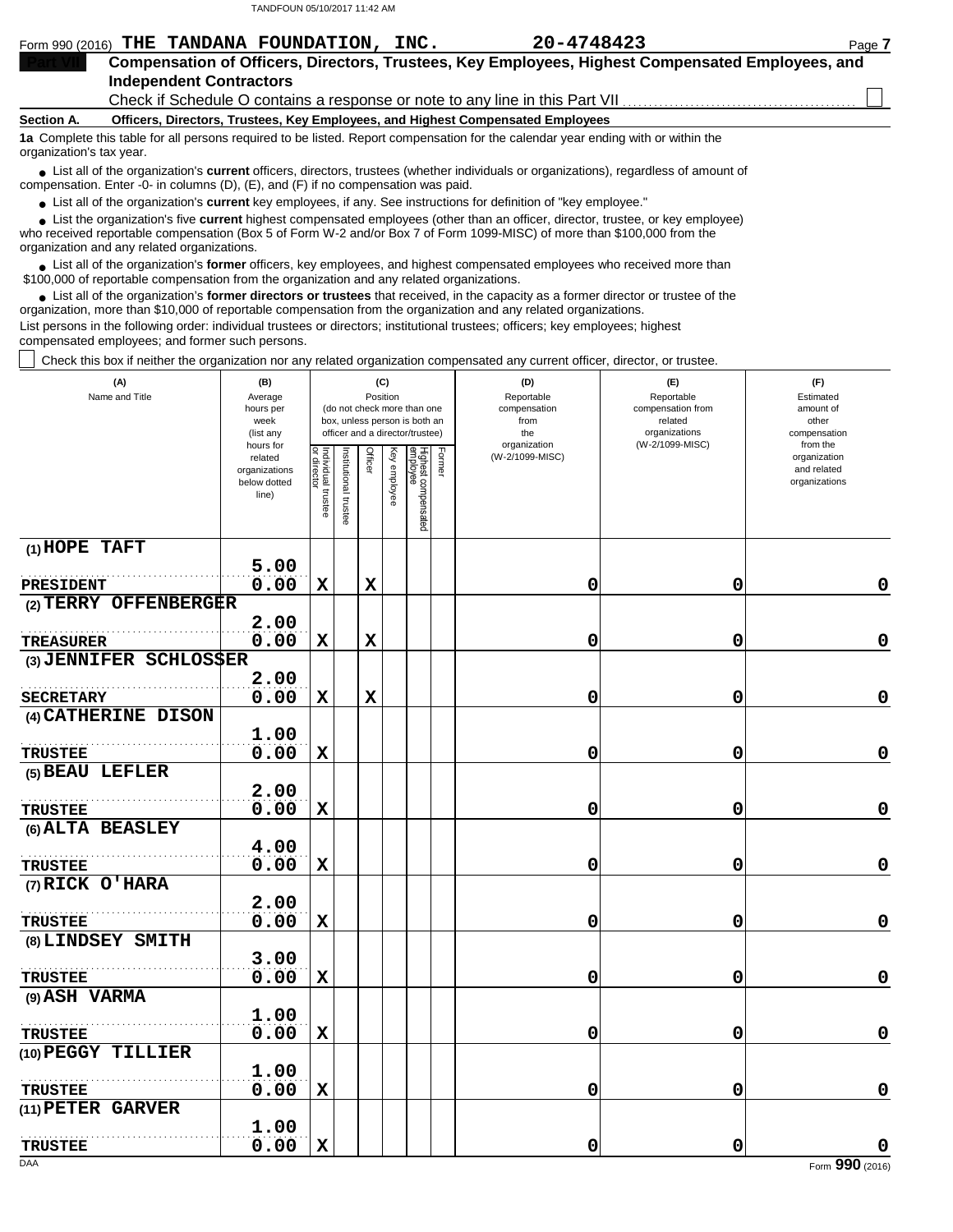| Form 990 (2016) THE TANDANA FOUNDATION, INC.                                                                                                                                                                                                                | TANDFOUN 05/10/2017 11:42 AM                                   |                                   |                      |         |                 |                                                                                                 |        | 20-4748423<br>Section A. Officers, Directors, Trustees, Key Employees, and Highest Compensated Employees (continued) |                                                                    | Page 8                                                   |
|-------------------------------------------------------------------------------------------------------------------------------------------------------------------------------------------------------------------------------------------------------------|----------------------------------------------------------------|-----------------------------------|----------------------|---------|-----------------|-------------------------------------------------------------------------------------------------|--------|----------------------------------------------------------------------------------------------------------------------|--------------------------------------------------------------------|----------------------------------------------------------|
| (A)<br>Name and title                                                                                                                                                                                                                                       | (B)<br>Average<br>hours per<br>week<br>(list any               |                                   |                      |         | (C)<br>Position | (do not check more than one<br>box, unless person is both an<br>officer and a director/trustee) |        | (D)<br>Reportable<br>compensation<br>from<br>the                                                                     | (E)<br>Reportable<br>compensation from<br>related<br>organizations | (F)<br>Estimated<br>amount of<br>other<br>compensation   |
|                                                                                                                                                                                                                                                             | hours for<br>related<br>organizations<br>below dotted<br>line) | Individual trustee<br>or director | nstitutional trustee | Officer | Key employee    | Highest compensated<br>employee                                                                 | Former | organization<br>(W-2/1099-MISC)                                                                                      | (W-2/1099-MISC)                                                    | from the<br>organization<br>and related<br>organizations |
| <b>SUSAN NAPIER</b><br>(12)                                                                                                                                                                                                                                 |                                                                |                                   |                      |         |                 |                                                                                                 |        |                                                                                                                      |                                                                    |                                                          |
| <b>TRUSTEE</b>                                                                                                                                                                                                                                              | 4.00<br>0.00                                                   | X                                 |                      |         |                 |                                                                                                 |        | 0                                                                                                                    | 0                                                                  | 0                                                        |
| <b>JILL SPIKER</b><br>(13)                                                                                                                                                                                                                                  |                                                                |                                   |                      |         |                 |                                                                                                 |        |                                                                                                                      |                                                                    |                                                          |
| <b>TRUSTEE</b>                                                                                                                                                                                                                                              | 2.00<br>0.00                                                   | X                                 |                      |         |                 |                                                                                                 |        | 0                                                                                                                    | 0                                                                  | $\mathbf 0$                                              |
| RICHARD DUVAL<br>(14)                                                                                                                                                                                                                                       |                                                                |                                   |                      |         |                 |                                                                                                 |        |                                                                                                                      |                                                                    |                                                          |
| <b>TRUSTEE</b>                                                                                                                                                                                                                                              | 2.00<br>0.00                                                   | X                                 |                      |         |                 |                                                                                                 |        | 0                                                                                                                    | 0                                                                  | $\mathbf 0$                                              |
| <b>ANNA TAFT</b><br>(15)                                                                                                                                                                                                                                    |                                                                |                                   |                      |         |                 |                                                                                                 |        |                                                                                                                      |                                                                    |                                                          |
| <b>EXECUTIVE DIRECTOR</b>                                                                                                                                                                                                                                   | 43.00<br>0.00                                                  |                                   |                      | X       |                 |                                                                                                 |        | 12,000                                                                                                               | 0                                                                  | $\mathbf 0$                                              |
|                                                                                                                                                                                                                                                             |                                                                |                                   |                      |         |                 |                                                                                                 |        |                                                                                                                      |                                                                    |                                                          |
|                                                                                                                                                                                                                                                             |                                                                |                                   |                      |         |                 |                                                                                                 |        |                                                                                                                      |                                                                    |                                                          |
|                                                                                                                                                                                                                                                             |                                                                |                                   |                      |         |                 |                                                                                                 |        |                                                                                                                      |                                                                    |                                                          |
|                                                                                                                                                                                                                                                             |                                                                |                                   |                      |         |                 |                                                                                                 |        |                                                                                                                      |                                                                    |                                                          |
|                                                                                                                                                                                                                                                             |                                                                |                                   |                      |         |                 |                                                                                                 |        |                                                                                                                      |                                                                    |                                                          |
| 1b Sub-total                                                                                                                                                                                                                                                |                                                                |                                   |                      |         |                 |                                                                                                 |        | 12,000                                                                                                               |                                                                    |                                                          |
| c Total from continuation sheets to Part VII, Section A<br>Total (add lines 1b and 1c)                                                                                                                                                                      |                                                                |                                   |                      |         |                 |                                                                                                 |        | 12,000                                                                                                               |                                                                    |                                                          |
| Total number of individuals (including but not limited to those listed above) who received more than \$100,000 of<br>$\mathbf{2}$<br>reportable compensation from the organization $\triangleright$ 0                                                       |                                                                |                                   |                      |         |                 |                                                                                                 |        |                                                                                                                      |                                                                    |                                                          |
| Did the organization list any former officer, director, or trustee, key employee, or highest compensated<br>3<br>employee on line 1a? If "Yes," complete Schedule J for such individual                                                                     |                                                                |                                   |                      |         |                 |                                                                                                 |        |                                                                                                                      |                                                                    | Yes<br>No<br>X<br>3                                      |
| For any individual listed on line 1a, is the sum of reportable compensation and other compensation from the<br>4<br>organization and related organizations greater than \$150,000? If "Yes," complete Schedule J for such<br>individual                     |                                                                |                                   |                      |         |                 |                                                                                                 |        |                                                                                                                      |                                                                    | X<br>4                                                   |
| Did any person listed on line 1a receive or accrue compensation from any unrelated organization or individual<br>5<br>for services rendered to the organization? If "Yes," complete Schedule J for such person.                                             |                                                                |                                   |                      |         |                 |                                                                                                 |        |                                                                                                                      |                                                                    | X<br>5                                                   |
| <b>Section B. Independent Contractors</b>                                                                                                                                                                                                                   |                                                                |                                   |                      |         |                 |                                                                                                 |        |                                                                                                                      |                                                                    |                                                          |
| Complete this table for your five highest compensated independent contractors that received more than \$100,000 of<br>1<br>compensation from the organization. Report compensation for the calendar year ending with or within the organization's tax year. |                                                                |                                   |                      |         |                 |                                                                                                 |        |                                                                                                                      |                                                                    |                                                          |
|                                                                                                                                                                                                                                                             | (A)<br>Name and business address                               |                                   |                      |         |                 |                                                                                                 |        |                                                                                                                      | (B)<br>Description of services                                     | (C)<br>Compensation                                      |
|                                                                                                                                                                                                                                                             |                                                                |                                   |                      |         |                 |                                                                                                 |        |                                                                                                                      |                                                                    |                                                          |
|                                                                                                                                                                                                                                                             |                                                                |                                   |                      |         |                 |                                                                                                 |        |                                                                                                                      |                                                                    |                                                          |
|                                                                                                                                                                                                                                                             |                                                                |                                   |                      |         |                 |                                                                                                 |        |                                                                                                                      |                                                                    |                                                          |
|                                                                                                                                                                                                                                                             |                                                                |                                   |                      |         |                 |                                                                                                 |        |                                                                                                                      |                                                                    |                                                          |
| Total number of independent contractors (including but not limited to those listed above) who<br>$\mathbf{2}$<br>received more than \$100,000 of compensation from the organization ▶                                                                       |                                                                |                                   |                      |         |                 |                                                                                                 |        |                                                                                                                      | 0                                                                  |                                                          |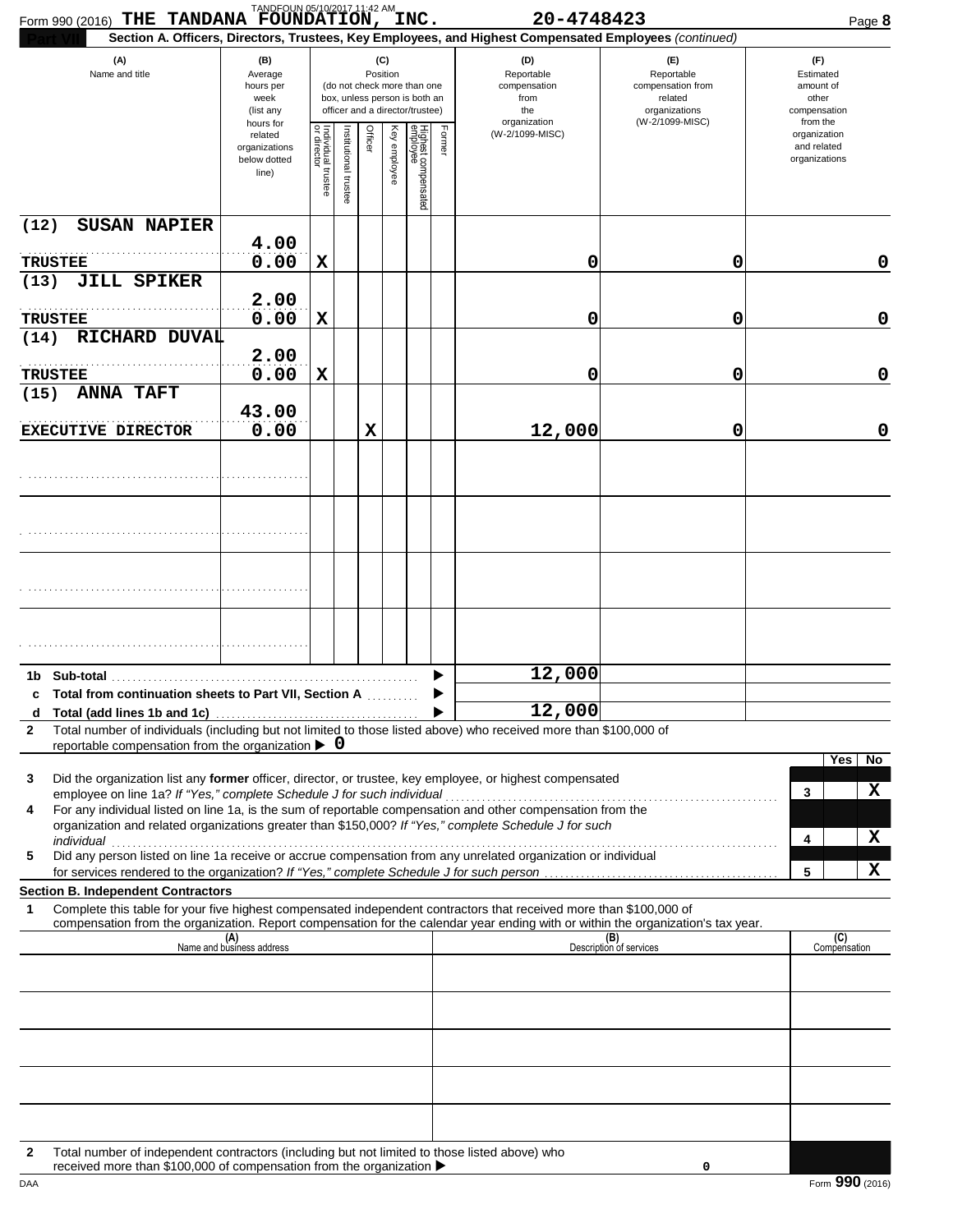|                                                           |     | Form 990 (2016) THE TANDANA FOUNDATION, INC.          |                             |                |            |                   |                      | 20-4748423                                         |                                         | Page 9                                                           |
|-----------------------------------------------------------|-----|-------------------------------------------------------|-----------------------------|----------------|------------|-------------------|----------------------|----------------------------------------------------|-----------------------------------------|------------------------------------------------------------------|
|                                                           |     |                                                       | <b>Statement of Revenue</b> |                |            |                   |                      |                                                    |                                         |                                                                  |
|                                                           |     |                                                       |                             |                |            |                   |                      |                                                    |                                         |                                                                  |
|                                                           |     |                                                       |                             |                |            |                   | (A)<br>Total revenue | (B)<br>Related or<br>exempt<br>function<br>revenue | (C)<br>Unrelated<br>business<br>revenue | (D)<br>Revenue<br>excluded from tax<br>under sections<br>512-514 |
|                                                           |     | 1a Federated campaigns                                |                             | 1a             |            |                   |                      |                                                    |                                         |                                                                  |
|                                                           |     | <b>b</b> Membership dues                              | .<br>.                      | 1 <sub>b</sub> |            |                   |                      |                                                    |                                         |                                                                  |
|                                                           |     | c Fundraising events                                  |                             | 1 <sub>c</sub> |            |                   |                      |                                                    |                                         |                                                                  |
|                                                           |     | d Related organizations                               | .                           | 1 <sub>d</sub> |            |                   |                      |                                                    |                                         |                                                                  |
|                                                           |     | <b>e</b> Government grants (contributions)            |                             | 1e             |            |                   |                      |                                                    |                                         |                                                                  |
|                                                           |     | f All other contributions, gifts, grants,             |                             |                |            |                   |                      |                                                    |                                         |                                                                  |
| Contributions, Gifts, Grants<br>and Other Similar Amounts |     | and similar amounts not included above                |                             | 1f             |            | 226,653           |                      |                                                    |                                         |                                                                  |
|                                                           |     | g Noncash contributions included in lines 1a-1f:      |                             |                | \$         |                   |                      |                                                    |                                         |                                                                  |
|                                                           |     |                                                       |                             |                |            |                   | 226,653              |                                                    |                                         |                                                                  |
|                                                           |     |                                                       |                             |                |            | <b>Busn. Code</b> |                      |                                                    |                                         |                                                                  |
| Program Service Revenue                                   | 2a  | PROGRAM FEES                                          |                             |                |            |                   | 249,335              | 249,335                                            |                                         |                                                                  |
|                                                           | b   |                                                       |                             |                |            |                   |                      |                                                    |                                         |                                                                  |
|                                                           | с   |                                                       |                             |                |            |                   |                      |                                                    |                                         |                                                                  |
|                                                           | d   |                                                       |                             |                |            |                   |                      |                                                    |                                         |                                                                  |
|                                                           |     |                                                       |                             |                |            |                   |                      |                                                    |                                         |                                                                  |
|                                                           |     | f All other program service revenue $\ldots$          |                             |                |            |                   |                      |                                                    |                                         |                                                                  |
|                                                           |     |                                                       |                             |                |            |                   | 249,335              |                                                    |                                         |                                                                  |
|                                                           | 3   | Investment income (including dividends, interest,     |                             |                |            |                   |                      |                                                    |                                         |                                                                  |
|                                                           |     | and other similar amounts)                            |                             |                |            |                   | 859                  |                                                    |                                         | 859                                                              |
|                                                           | 4   | Income from investment of tax-exempt bond proceeds >  |                             |                |            |                   |                      |                                                    |                                         |                                                                  |
|                                                           | 5   |                                                       |                             |                |            |                   |                      |                                                    |                                         |                                                                  |
|                                                           |     |                                                       | (i) Real                    |                |            | (ii) Personal     |                      |                                                    |                                         |                                                                  |
|                                                           | 6а  | Gross rents                                           |                             |                |            |                   |                      |                                                    |                                         |                                                                  |
|                                                           |     | Less: rental exps.                                    |                             |                |            |                   |                      |                                                    |                                         |                                                                  |
|                                                           | c   | Rental inc. or (loss)                                 |                             |                |            |                   |                      |                                                    |                                         |                                                                  |
|                                                           | d   |                                                       |                             |                |            |                   |                      |                                                    |                                         |                                                                  |
|                                                           |     | <b>7a</b> Gross amount from<br>(i) Securities         |                             |                | (ii) Other |                   |                      |                                                    |                                         |                                                                  |
|                                                           |     | sales of assets<br>other than inventory               |                             |                |            |                   |                      |                                                    |                                         |                                                                  |
|                                                           | b   | Less: cost or other                                   |                             |                |            |                   |                      |                                                    |                                         |                                                                  |
|                                                           |     | basis & sales exps.                                   |                             |                |            |                   |                      |                                                    |                                         |                                                                  |
|                                                           |     | c Gain or (loss)                                      |                             |                |            |                   |                      |                                                    |                                         |                                                                  |
|                                                           |     |                                                       |                             |                |            |                   |                      |                                                    |                                         |                                                                  |
|                                                           |     | 8a Gross income from fundraising events               |                             |                |            |                   |                      |                                                    |                                         |                                                                  |
|                                                           |     | (not including \$                                     | .                           |                |            |                   |                      |                                                    |                                         |                                                                  |
|                                                           |     | of contributions reported on line 1c).                |                             |                |            |                   |                      |                                                    |                                         |                                                                  |
| Other Revenue                                             |     | See Part IV, line 18                                  |                             | a              |            |                   |                      |                                                    |                                         |                                                                  |
|                                                           |     | <b>b</b> Less: direct expenses                        |                             |                |            |                   |                      |                                                    |                                         |                                                                  |
|                                                           |     | c Net income or (loss) from fundraising events        |                             |                |            |                   |                      |                                                    |                                         |                                                                  |
|                                                           |     | 9a Gross income from gaming activities.               |                             |                |            |                   |                      |                                                    |                                         |                                                                  |
|                                                           |     | See Part IV, line 19                                  |                             | a              |            |                   |                      |                                                    |                                         |                                                                  |
|                                                           |     | <b>b</b> Less: direct expenses                        |                             | b              |            |                   |                      |                                                    |                                         |                                                                  |
|                                                           |     | c Net income or (loss) from gaming activities         |                             |                |            |                   |                      |                                                    |                                         |                                                                  |
|                                                           |     | 10a Gross sales of inventory, less                    |                             |                |            |                   |                      |                                                    |                                         |                                                                  |
|                                                           |     | returns and allowances                                | .                           | a              |            |                   |                      |                                                    |                                         |                                                                  |
|                                                           |     | <b>b</b> Less: cost of goods sold                     |                             | b              |            |                   |                      |                                                    |                                         |                                                                  |
|                                                           |     | <b>c</b> Net income or (loss) from sales of inventory |                             |                |            |                   |                      |                                                    |                                         |                                                                  |
|                                                           |     |                                                       | Miscellaneous Revenue       |                |            | <b>Busn. Code</b> |                      |                                                    |                                         |                                                                  |
|                                                           | 11a | <b>OTHER</b>                                          |                             |                |            |                   | 1,618                | 1,618                                              |                                         |                                                                  |
|                                                           | b   |                                                       |                             |                |            |                   |                      |                                                    |                                         |                                                                  |
|                                                           | c   |                                                       |                             |                |            |                   |                      |                                                    |                                         |                                                                  |
|                                                           | d   |                                                       |                             |                |            |                   |                      |                                                    |                                         |                                                                  |
|                                                           | е   |                                                       |                             |                |            |                   | 1,618                |                                                    |                                         |                                                                  |
|                                                           | 12  | Total revenue. See instructions.                      |                             |                |            |                   | 478,465              | 250,953                                            | 0                                       | 859                                                              |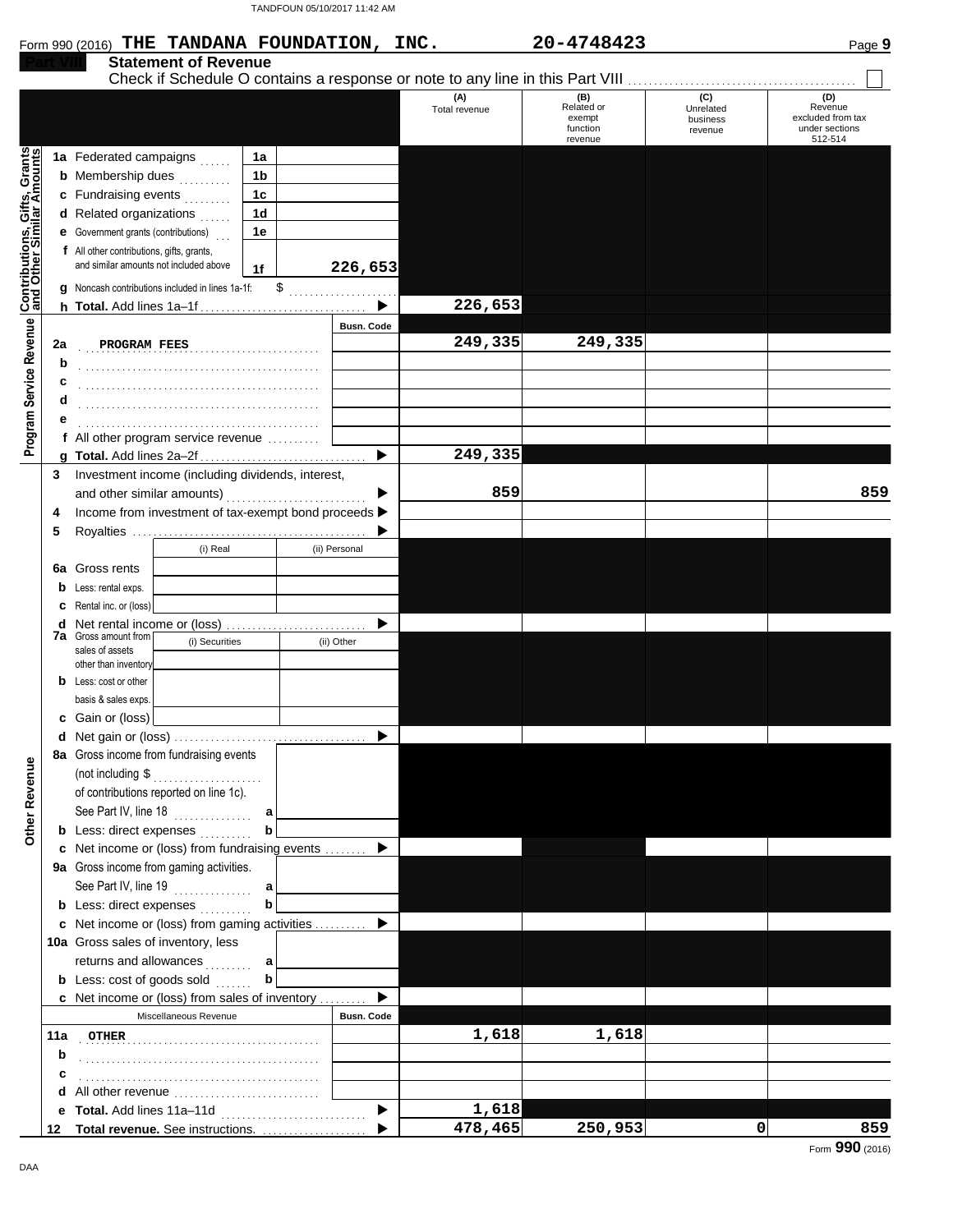### **Part IX** Statement of Functional Expenses **Form 990 (2016) THE TANDANA FOUNDATION, INC. 20-4748423** Page 10

|              | Section 501(c)(3) and 501(c)(4) organizations must complete all columns. All other organizations must complete column (A).<br>$ \mathbf{X} $<br>Check if Schedule O contains a response or note to any line in this Part IX |                       |                                    |                                           |                                |  |  |  |  |
|--------------|-----------------------------------------------------------------------------------------------------------------------------------------------------------------------------------------------------------------------------|-----------------------|------------------------------------|-------------------------------------------|--------------------------------|--|--|--|--|
|              | Do not include amounts reported on lines 6b,<br>7b, 8b, 9b, and 10b of Part VIII.                                                                                                                                           | (A)<br>Total expenses | (B)<br>Program service<br>expenses | (C)<br>Management and<br>general expenses | (D)<br>Fundraising<br>expenses |  |  |  |  |
| $\mathbf 1$  | Grants and other assistance to domestic organizations                                                                                                                                                                       |                       |                                    |                                           |                                |  |  |  |  |
|              | and domestic governments. See Part IV, line 21                                                                                                                                                                              |                       |                                    |                                           |                                |  |  |  |  |
| $\mathbf{2}$ | Grants and other assistance to domestic                                                                                                                                                                                     |                       |                                    |                                           |                                |  |  |  |  |
|              | individuals. See Part IV, line 22                                                                                                                                                                                           |                       |                                    |                                           |                                |  |  |  |  |
| 3            | Grants and other assistance to foreign                                                                                                                                                                                      |                       |                                    |                                           |                                |  |  |  |  |
|              | organizations, foreign governments, and foreign                                                                                                                                                                             |                       |                                    |                                           |                                |  |  |  |  |
|              | individuals. See Part IV, lines 15 and 16                                                                                                                                                                                   | 33,305                | 33,305                             |                                           |                                |  |  |  |  |
| 4            | Benefits paid to or for members                                                                                                                                                                                             |                       |                                    |                                           |                                |  |  |  |  |
| 5            | Compensation of current officers, directors,                                                                                                                                                                                |                       |                                    |                                           |                                |  |  |  |  |
|              |                                                                                                                                                                                                                             | 12,000                | 9,000                              | 3,000                                     |                                |  |  |  |  |
| 6            | Compensation not included above, to disqualified                                                                                                                                                                            |                       |                                    |                                           |                                |  |  |  |  |
|              | persons (as defined under section 4958(f)(1)) and                                                                                                                                                                           |                       |                                    |                                           |                                |  |  |  |  |
|              | persons described in section 4958(c)(3)(B)                                                                                                                                                                                  |                       |                                    |                                           |                                |  |  |  |  |
| 7            |                                                                                                                                                                                                                             | 46,788                | 18,039                             | 28,749                                    |                                |  |  |  |  |
| 8            | Pension plan accruals and contributions (include                                                                                                                                                                            |                       |                                    |                                           |                                |  |  |  |  |
|              | section 401(k) and 403(b) employer contributions)                                                                                                                                                                           |                       |                                    |                                           |                                |  |  |  |  |
| 9            | Other employee benefits                                                                                                                                                                                                     |                       |                                    |                                           |                                |  |  |  |  |
| 10           |                                                                                                                                                                                                                             |                       |                                    |                                           |                                |  |  |  |  |
| 11           | Fees for services (non-employees):                                                                                                                                                                                          |                       |                                    |                                           |                                |  |  |  |  |
|              | a Management                                                                                                                                                                                                                |                       |                                    |                                           |                                |  |  |  |  |
| b            |                                                                                                                                                                                                                             |                       |                                    |                                           |                                |  |  |  |  |
|              | c Accounting $\ldots$                                                                                                                                                                                                       |                       |                                    |                                           |                                |  |  |  |  |
|              |                                                                                                                                                                                                                             |                       |                                    |                                           |                                |  |  |  |  |
|              | e Professional fundraising services. See Part IV, line 17                                                                                                                                                                   |                       |                                    |                                           |                                |  |  |  |  |
| f            | Investment management fees                                                                                                                                                                                                  |                       |                                    |                                           |                                |  |  |  |  |
| g            | Other. (If line 11g amount exceeds 10% of line 25, column                                                                                                                                                                   |                       |                                    |                                           |                                |  |  |  |  |
|              |                                                                                                                                                                                                                             | 143,844               | 127,769                            | 16,075                                    |                                |  |  |  |  |
| 12           | Advertising and promotion                                                                                                                                                                                                   |                       |                                    |                                           |                                |  |  |  |  |
| 13           |                                                                                                                                                                                                                             | 9,289                 | 4,206                              | 984                                       | 4,099                          |  |  |  |  |
| 14           |                                                                                                                                                                                                                             |                       |                                    |                                           |                                |  |  |  |  |
| 15           |                                                                                                                                                                                                                             |                       |                                    |                                           |                                |  |  |  |  |
| 16           |                                                                                                                                                                                                                             | 1,372                 | 1,372                              |                                           |                                |  |  |  |  |
| 17           | Travel                                                                                                                                                                                                                      | $\overline{51,129}$   | 42,445                             | 8,684                                     |                                |  |  |  |  |
| 18           | Payments of travel or entertainment expenses                                                                                                                                                                                |                       |                                    |                                           |                                |  |  |  |  |
|              | for any federal, state, or local public officials                                                                                                                                                                           |                       |                                    |                                           |                                |  |  |  |  |
| 19           | Conferences, conventions, and meetings                                                                                                                                                                                      |                       |                                    |                                           |                                |  |  |  |  |
| 20           | Interest                                                                                                                                                                                                                    |                       |                                    |                                           |                                |  |  |  |  |
| 21           |                                                                                                                                                                                                                             |                       |                                    |                                           |                                |  |  |  |  |
| 22           | Depreciation, depletion, and amortization                                                                                                                                                                                   | 630                   | 630                                |                                           |                                |  |  |  |  |
| 23           | Insurance                                                                                                                                                                                                                   | 7,776                 | 6,436                              | 1,340                                     |                                |  |  |  |  |
| 24           | Other expenses. Itemize expenses not covered                                                                                                                                                                                |                       |                                    |                                           |                                |  |  |  |  |
|              | above (List miscellaneous expenses in line 24e. If                                                                                                                                                                          |                       |                                    |                                           |                                |  |  |  |  |
|              | line 24e amount exceeds 10% of line 25, column                                                                                                                                                                              |                       |                                    |                                           |                                |  |  |  |  |
|              | (A) amount, list line 24e expenses on Schedule O.)                                                                                                                                                                          |                       |                                    |                                           |                                |  |  |  |  |
| a            | FOOD                                                                                                                                                                                                                        | 47,963                | 44,796                             | 3,167                                     |                                |  |  |  |  |
| b            | <b>LODGING</b>                                                                                                                                                                                                              | 41,308                | 37,662                             | 3,646                                     |                                |  |  |  |  |
| с            | <b>SUPPLIES</b>                                                                                                                                                                                                             | 19,227                | 15,615                             | 3,612                                     |                                |  |  |  |  |
| d            | PROJECT SUPPLIES                                                                                                                                                                                                            | 16,034                | 15,591                             | 443                                       |                                |  |  |  |  |
| е            | All other expenses                                                                                                                                                                                                          | 31,880                | 23,008                             | 7,872                                     | 1,000                          |  |  |  |  |
| 25           | Total functional expenses. Add lines 1 through 24e                                                                                                                                                                          | 462,545               | 379,874                            | 77,572                                    | 5,099                          |  |  |  |  |
| 26           | Joint costs. Complete this line only if the                                                                                                                                                                                 |                       |                                    |                                           |                                |  |  |  |  |
|              | organization reported in column (B) joint costs<br>from a combined educational campaign and                                                                                                                                 |                       |                                    |                                           |                                |  |  |  |  |
|              | fundraising solicitation. Check here<br>if                                                                                                                                                                                  |                       |                                    |                                           |                                |  |  |  |  |
|              | following SOP 98-2 (ASC 958-720)                                                                                                                                                                                            |                       |                                    |                                           |                                |  |  |  |  |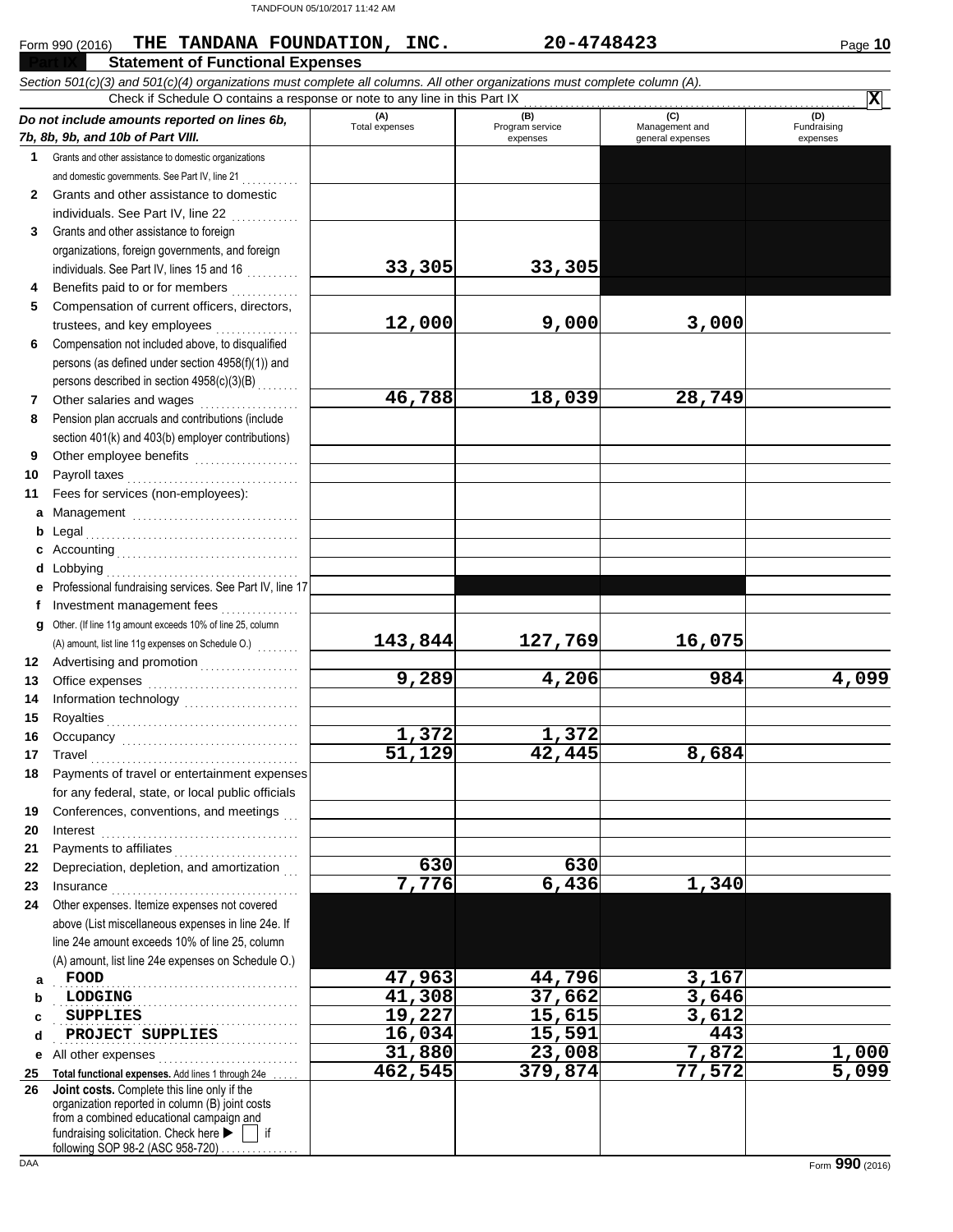## **Form 990 (2016) THE TANDANA FOUNDATION, INC. 20-4748423** Page 11

|                   |    | <b>Balance Sheet</b>                                                                                                                                                                                                           |        |                       |                   |                 |             |
|-------------------|----|--------------------------------------------------------------------------------------------------------------------------------------------------------------------------------------------------------------------------------|--------|-----------------------|-------------------|-----------------|-------------|
|                   |    | Check if Schedule O contains a response or note to any line in this Part X                                                                                                                                                     |        |                       |                   |                 |             |
|                   |    |                                                                                                                                                                                                                                |        |                       | (A)               |                 | (B)         |
|                   |    |                                                                                                                                                                                                                                |        |                       | Beginning of year |                 | End of year |
|                   | 1  |                                                                                                                                                                                                                                |        |                       | 216,106           | 1               | 225,877     |
|                   | 2  |                                                                                                                                                                                                                                |        |                       |                   | $\mathbf{2}$    |             |
|                   | 3  |                                                                                                                                                                                                                                |        |                       |                   | 3               |             |
|                   | 4  | Accounts receivable, net                                                                                                                                                                                                       |        |                       |                   | 4               |             |
|                   | 5  | Loans and other receivables from current and former officers, directors,                                                                                                                                                       |        |                       |                   |                 |             |
|                   |    | trustees, key employees, and highest compensated employees.                                                                                                                                                                    |        |                       |                   |                 |             |
|                   |    | Complete Part II of Schedule L                                                                                                                                                                                                 |        |                       |                   | 5               |             |
|                   | 6  | Loans and other receivables from other disqualified persons (as defined under section                                                                                                                                          |        |                       |                   |                 |             |
|                   |    | $4958(f)(1)$ ), persons described in section $4958(c)(3)(B)$ , and contributing employers and                                                                                                                                  |        |                       |                   |                 |             |
|                   |    | sponsoring organizations of section 501(c)(9) voluntary employees' beneficiary                                                                                                                                                 |        |                       |                   |                 |             |
|                   |    |                                                                                                                                                                                                                                |        |                       | 6                 |                 |             |
| Assets            | 7  |                                                                                                                                                                                                                                |        |                       |                   | $\overline{7}$  |             |
|                   | 8  | Inventories for sale or use contained and a series of the state or sale or use contained and a series of the state or series of the state or series of the state or series of the state of the state or series of the state or |        |                       |                   | 8               |             |
|                   | 9  |                                                                                                                                                                                                                                |        |                       |                   | 9               |             |
|                   |    | 10a Land, buildings, and equipment: cost or                                                                                                                                                                                    |        |                       |                   |                 |             |
|                   |    |                                                                                                                                                                                                                                |        | $\frac{7,434}{7,109}$ |                   |                 |             |
|                   |    |                                                                                                                                                                                                                                |        |                       | 955               | 10 <sub>c</sub> | 325         |
|                   | 11 |                                                                                                                                                                                                                                |        |                       | 11                |                 |             |
|                   | 12 |                                                                                                                                                                                                                                |        |                       | 12                |                 |             |
|                   | 13 |                                                                                                                                                                                                                                |        |                       | 13                |                 |             |
|                   | 14 | Intangible assets with a construction of the construction of the construction of the construction of the construction of the construction of the construction of the construction of the construction of the construction of t |        |                       |                   | 14              |             |
|                   | 15 |                                                                                                                                                                                                                                | 23,447 | 15                    | 25,262            |                 |             |
|                   | 16 |                                                                                                                                                                                                                                |        |                       | 240,508           | 16              | 251,464     |
|                   | 17 |                                                                                                                                                                                                                                |        |                       | 745               | 17              | 1,470       |
|                   | 18 |                                                                                                                                                                                                                                |        |                       | 18                |                 |             |
|                   | 19 |                                                                                                                                                                                                                                |        |                       |                   | 19              |             |
|                   | 20 |                                                                                                                                                                                                                                |        |                       |                   | 20              |             |
|                   | 21 | Escrow or custodial account liability. Complete Part IV of Schedule D                                                                                                                                                          |        |                       |                   | 21              |             |
|                   | 22 | Loans and other payables to current and former officers, directors,                                                                                                                                                            |        |                       |                   |                 |             |
| Liabilities       |    | trustees, key employees, highest compensated employees, and                                                                                                                                                                    |        |                       |                   |                 |             |
|                   |    | disqualified persons. Complete Part II of Schedule L                                                                                                                                                                           |        |                       |                   | 22              |             |
|                   | 23 |                                                                                                                                                                                                                                |        |                       |                   | 23              |             |
|                   | 24 |                                                                                                                                                                                                                                |        |                       |                   | 24              |             |
|                   | 25 | Other liabilities (including federal income tax, payables to related third                                                                                                                                                     |        |                       |                   |                 |             |
|                   |    | parties, and other liabilities not included on lines 17-24). Complete Part X                                                                                                                                                   |        |                       |                   |                 |             |
|                   |    | of Schedule D                                                                                                                                                                                                                  |        |                       |                   | 25              |             |
|                   | 26 |                                                                                                                                                                                                                                |        |                       | 745               | 26              | 1,470       |
|                   |    | Organizations that follow SFAS 117 (ASC 958), check here ▶                                                                                                                                                                     |        | $ \mathbf{X} $ and    |                   |                 |             |
|                   |    | complete lines 27 through 29, and lines 33 and 34.                                                                                                                                                                             |        |                       |                   |                 |             |
|                   | 27 | Unrestricted net assets                                                                                                                                                                                                        |        | 239,763               | 27                | 249,994         |             |
|                   | 28 | Temporarily restricted net assets [[11][11][12] Temporarily restricted net assets                                                                                                                                              |        | 28                    |                   |                 |             |
| or Fund Balances  | 29 | Permanently restricted net assets                                                                                                                                                                                              |        |                       |                   | 29              |             |
|                   |    | Organizations that do not follow SFAS 117 (ASC 958), check here ▶                                                                                                                                                              |        | and                   |                   |                 |             |
|                   |    | complete lines 30 through 34.                                                                                                                                                                                                  |        |                       |                   |                 |             |
| <b>Net Assets</b> | 30 | Capital stock or trust principal, or current funds                                                                                                                                                                             |        |                       |                   | 30              |             |
|                   | 31 |                                                                                                                                                                                                                                |        |                       |                   | 31              |             |
|                   | 32 |                                                                                                                                                                                                                                |        |                       |                   | 32              |             |
|                   | 33 | Total net assets or fund balances                                                                                                                                                                                              |        |                       | 239,763           | 33              | 249,994     |
|                   | 34 |                                                                                                                                                                                                                                |        |                       | 240,508           | 34              | 251,464     |

Form **990** (2016)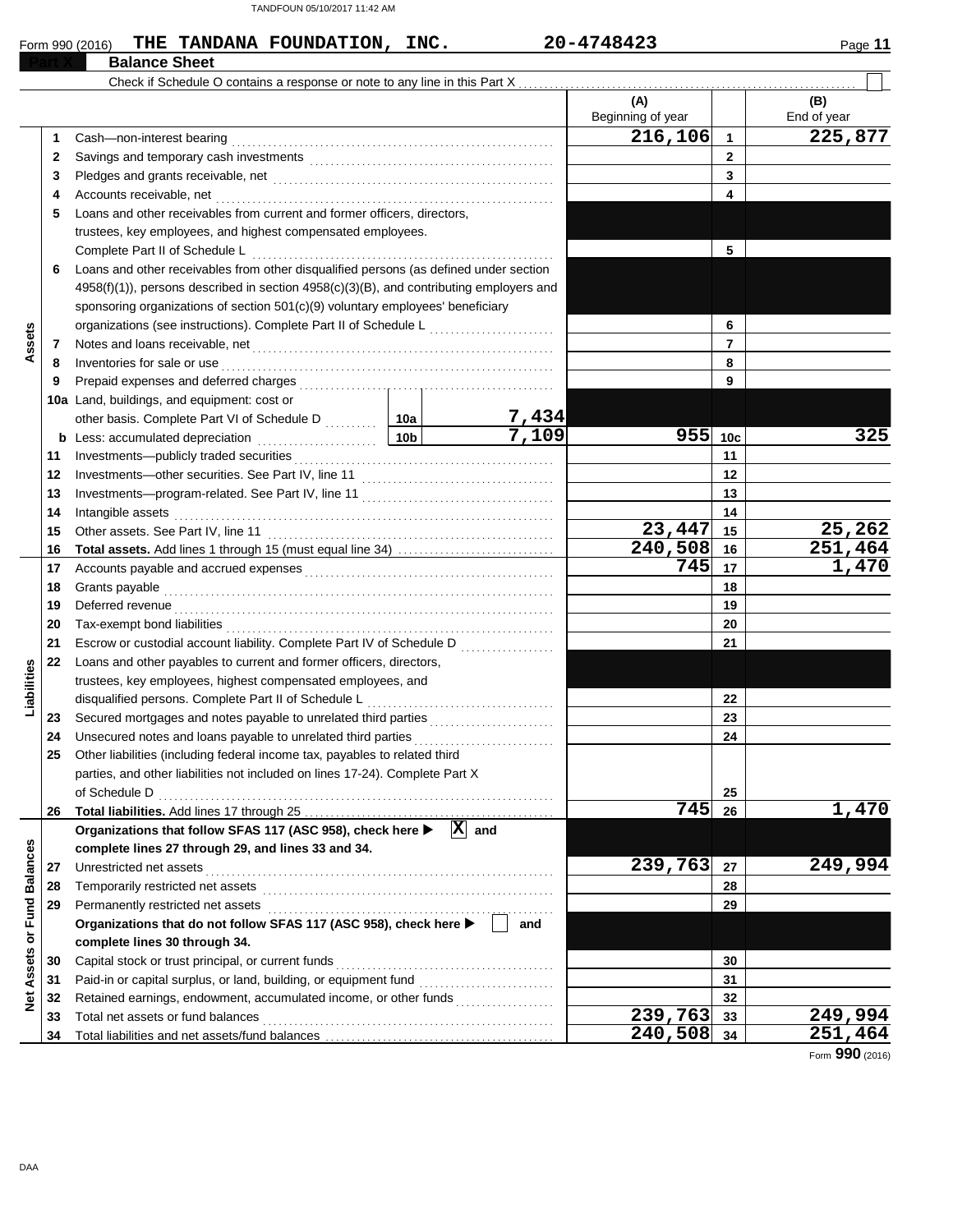|    | 20-4748423<br>Form 990 (2016) THE TANDANA FOUNDATION, INC.                                                            |                         |                | Page 12     |
|----|-----------------------------------------------------------------------------------------------------------------------|-------------------------|----------------|-------------|
|    | <b>Reconciliation of Net Assets</b>                                                                                   |                         |                |             |
|    |                                                                                                                       |                         |                |             |
| 1  |                                                                                                                       | $\mathbf{1}$            |                | 478,465     |
| 2  |                                                                                                                       | $\mathbf{2}$            |                | 462,545     |
| 3  | Revenue less expenses. Subtract line 2 from line 1                                                                    | $\overline{3}$          |                | 15,920      |
| 4  |                                                                                                                       | $\overline{\mathbf{4}}$ |                | 239,763     |
| 5  | Net unrealized gains (losses) on investments [[11] Martin Martin Martin Martin Martin Martin Martin Martin Mar        | 5                       |                | 1,173       |
| 6  |                                                                                                                       | 6                       |                |             |
| 7  | Investment expenses                                                                                                   | $\overline{7}$          |                |             |
| 8  | Prior period adjustments                                                                                              | 8                       |                |             |
| 9  | Other changes in net assets or fund balances (explain in Schedule O)                                                  | $\mathbf{9}$            |                | $-6,862$    |
| 10 | Net assets or fund balances at end of year. Combine lines 3 through 9 (must equal Part X, line                        |                         |                |             |
|    | 33, column (B))                                                                                                       | 10                      |                | 249,994     |
|    | <b>Financial Statements and Reporting</b>                                                                             |                         |                |             |
|    |                                                                                                                       |                         |                |             |
|    |                                                                                                                       |                         |                | Yes No      |
| 1  | $ \mathbf{x} $<br>Cash<br>Accounting method used to prepare the Form 990:<br>Accrual<br>Other                         |                         |                |             |
|    | If the organization changed its method of accounting from a prior year or checked "Other," explain in                 |                         |                |             |
|    | Schedule O.                                                                                                           |                         |                |             |
|    | 2a Were the organization's financial statements compiled or reviewed by an independent accountant?                    |                         | 2a             | $\mathbf x$ |
|    | If "Yes," check a box below to indicate whether the financial statements for the year were compiled or                |                         |                |             |
|    | reviewed on a separate basis, consolidated basis, or both:                                                            |                         |                |             |
|    | Separate basis<br>Consolidated basis<br>Both consolidated and separate basis                                          |                         |                |             |
|    | <b>b</b> Were the organization's financial statements audited by an independent accountant?                           |                         | 2 <sub>b</sub> | X           |
|    | If "Yes," check a box below to indicate whether the financial statements for the year were audited on a               |                         |                |             |
|    | separate basis, consolidated basis, or both:                                                                          |                         |                |             |
|    | Consolidated basis<br>Both consolidated and separate basis<br>Separate basis                                          |                         |                |             |
|    | c If "Yes" to line 2a or 2b, does the organization have a committee that assumes responsibility for oversight         |                         |                |             |
|    | of the audit, review, or compilation of its financial statements and selection of an independent accountant?          |                         | 2c             |             |
|    | If the organization changed either its oversight process or selection process during the tax year, explain in         |                         |                |             |
|    | Schedule O.                                                                                                           |                         |                |             |
|    | 3a As a result of a federal award, was the organization required to undergo an audit or audits as set forth in        |                         |                |             |
|    | the Single Audit Act and OMB Circular A-133?                                                                          |                         | 3a             |             |
|    | <b>b</b> If "Yes," did the organization undergo the required audit or audits? If the organization did not undergo the |                         |                |             |
|    | required audit or audits, explain why in Schedule O and describe any steps taken to undergo such audits.              |                         | 3 <sub>b</sub> |             |
|    |                                                                                                                       |                         |                | nnn         |

Form **990** (2016)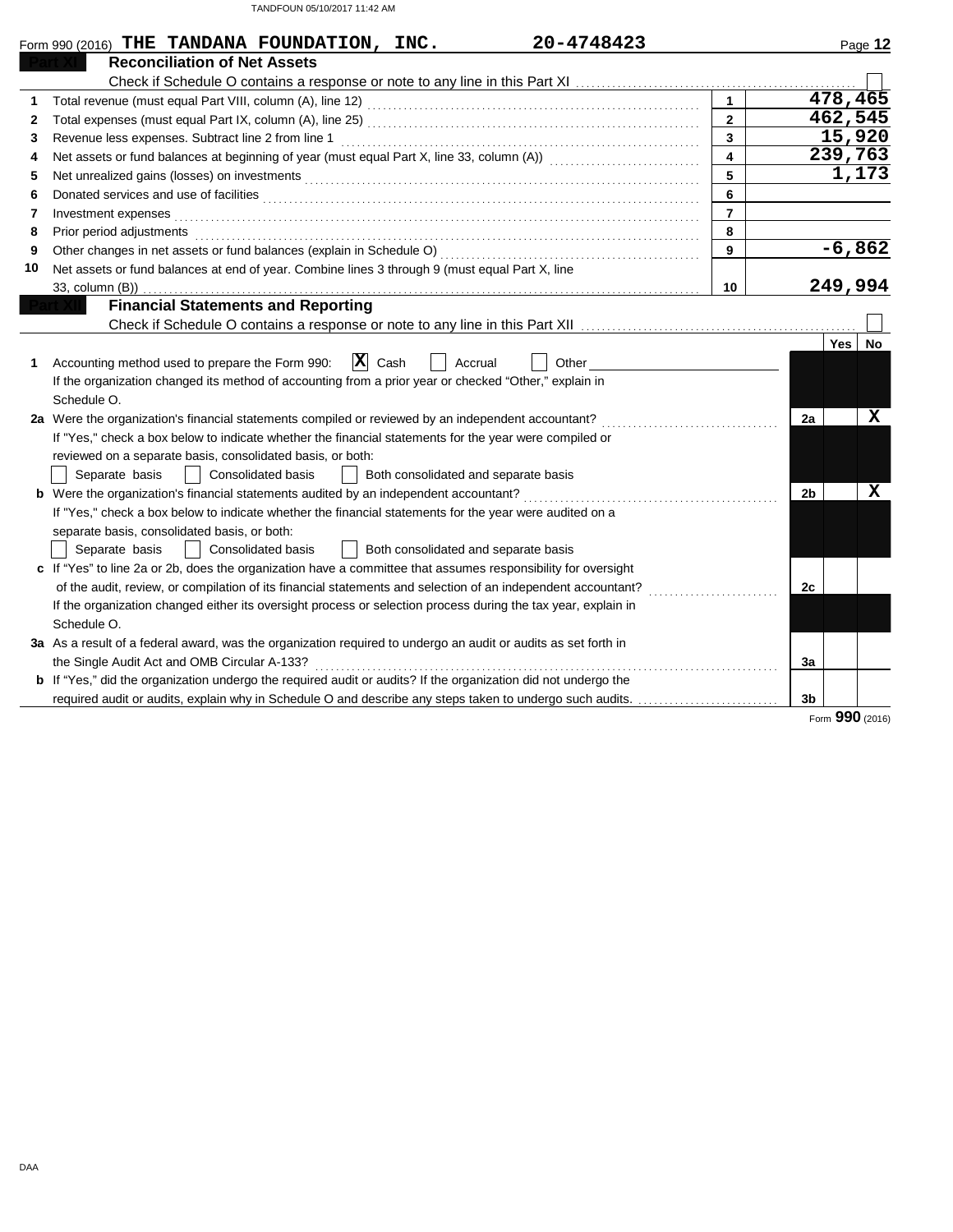| <b>SCHEDULE A</b>                     |                                                                                                                                            | <b>Public Charity Status and Public Support</b>                                                                                                                                                                                                                 |                          |                          |                                        |                                       | OMB No. 1545-0047                    |  |  |  |
|---------------------------------------|--------------------------------------------------------------------------------------------------------------------------------------------|-----------------------------------------------------------------------------------------------------------------------------------------------------------------------------------------------------------------------------------------------------------------|--------------------------|--------------------------|----------------------------------------|---------------------------------------|--------------------------------------|--|--|--|
| (Form 990 or 990-EZ)                  |                                                                                                                                            | Complete if the organization is a section 501(c)(3) organization or a section 4947(a)(1) nonexempt charitable trust.                                                                                                                                            |                          |                          |                                        |                                       | <b>2016</b>                          |  |  |  |
| Department of the Treasury            |                                                                                                                                            | Attach to Form 990 or Form 990-EZ.                                                                                                                                                                                                                              |                          |                          |                                        |                                       |                                      |  |  |  |
| Internal Revenue Service              |                                                                                                                                            | Information about Schedule A (Form 990 or 990-EZ) and its instructions is at www.irs.gov/form990.                                                                                                                                                               |                          |                          |                                        |                                       |                                      |  |  |  |
| Name of the organization              |                                                                                                                                            |                                                                                                                                                                                                                                                                 |                          |                          |                                        | <b>Employer identification number</b> |                                      |  |  |  |
|                                       |                                                                                                                                            | THE TANDANA FOUNDATION, INC.                                                                                                                                                                                                                                    |                          |                          |                                        | 20-4748423                            |                                      |  |  |  |
|                                       |                                                                                                                                            | Reason for Public Charity Status (All organizations must complete this part.) See instructions.                                                                                                                                                                 |                          |                          |                                        |                                       |                                      |  |  |  |
|                                       |                                                                                                                                            | The organization is not a private foundation because it is: (For lines 1 through 12, check only one box.)                                                                                                                                                       |                          |                          |                                        |                                       |                                      |  |  |  |
| 1<br>2                                |                                                                                                                                            | A church, convention of churches, or association of churches described in section 170(b)(1)(A)(i).<br>A school described in section 170(b)(1)(A)(ii). (Attach Schedule E (Form 990 or 990-EZ).)                                                                 |                          |                          |                                        |                                       |                                      |  |  |  |
| 3                                     |                                                                                                                                            | A hospital or a cooperative hospital service organization described in section 170(b)(1)(A)(iii).                                                                                                                                                               |                          |                          |                                        |                                       |                                      |  |  |  |
| 4                                     |                                                                                                                                            |                                                                                                                                                                                                                                                                 |                          |                          |                                        |                                       |                                      |  |  |  |
| city, and state:                      | A medical research organization operated in conjunction with a hospital described in section 170(b)(1)(A)(iii). Enter the hospital's name, |                                                                                                                                                                                                                                                                 |                          |                          |                                        |                                       |                                      |  |  |  |
| 5                                     |                                                                                                                                            | An organization operated for the benefit of a college or university owned or operated by a governmental unit described in                                                                                                                                       |                          |                          |                                        |                                       |                                      |  |  |  |
|                                       | section 170(b)(1)(A)(iv). (Complete Part II.)                                                                                              |                                                                                                                                                                                                                                                                 |                          |                          |                                        |                                       |                                      |  |  |  |
| 6                                     |                                                                                                                                            | A federal, state, or local government or governmental unit described in section 170(b)(1)(A)(v).                                                                                                                                                                |                          |                          |                                        |                                       |                                      |  |  |  |
| 7                                     | described in section 170(b)(1)(A)(vi). (Complete Part II.)                                                                                 | An organization that normally receives a substantial part of its support from a governmental unit or from the general public                                                                                                                                    |                          |                          |                                        |                                       |                                      |  |  |  |
| 8                                     |                                                                                                                                            | A community trust described in section 170(b)(1)(A)(vi). (Complete Part II.)                                                                                                                                                                                    |                          |                          |                                        |                                       |                                      |  |  |  |
| 9<br>university:                      |                                                                                                                                            | An agricultural research organization described in section 170(b)(1)(A)(ix) operated in conjunction with a land-grant college<br>or university or a non-land grant college of agriculture (see instructions). Enter the name, city, and state of the college or |                          |                          |                                        |                                       |                                      |  |  |  |
| $ \mathbf{x} $<br>10                  |                                                                                                                                            | An organization that normally receives: (1) more than 33 1/3% of its support from contributions, membership fees, and gross                                                                                                                                     |                          |                          |                                        |                                       |                                      |  |  |  |
|                                       |                                                                                                                                            | receipts from activities related to its exempt functions—subject to certain exceptions, and (2) no more than 33 1/3% of its                                                                                                                                     |                          |                          |                                        |                                       |                                      |  |  |  |
|                                       |                                                                                                                                            | support from gross investment income and unrelated business taxable income (less section 511 tax) from businesses<br>acquired by the organization after June 30, 1975. See section 509(a)(2). (Complete Part III.)                                              |                          |                          |                                        |                                       |                                      |  |  |  |
| 11                                    |                                                                                                                                            | An organization organized and operated exclusively to test for public safety. See section 509(a)(4).                                                                                                                                                            |                          |                          |                                        |                                       |                                      |  |  |  |
| 12                                    |                                                                                                                                            | An organization organized and operated exclusively for the benefit of, to perform the functions of, or to carry out the purposes                                                                                                                                |                          |                          |                                        |                                       |                                      |  |  |  |
|                                       |                                                                                                                                            | of one or more publicly supported organizations described in section 509(a)(1) or section 509(a)(2). See section 509(a)(3).                                                                                                                                     |                          |                          |                                        |                                       |                                      |  |  |  |
|                                       |                                                                                                                                            | Check the box in lines 12a through 12d that describes the type of supporting organization and complete lines 12e, 12f, and 12g.                                                                                                                                 |                          |                          |                                        |                                       |                                      |  |  |  |
| а                                     |                                                                                                                                            | Type I. A supporting organization operated, supervised, or controlled by its supported organization(s), typically by giving<br>the supported organization(s) the power to regularly appoint or elect a majority of the directors or trustees of the             |                          |                          |                                        |                                       |                                      |  |  |  |
|                                       |                                                                                                                                            | supporting organization. You must complete Part IV, Sections A and B.                                                                                                                                                                                           |                          |                          |                                        |                                       |                                      |  |  |  |
| b                                     |                                                                                                                                            | Type II. A supporting organization supervised or controlled in connection with its supported organization(s), by having                                                                                                                                         |                          |                          |                                        |                                       |                                      |  |  |  |
|                                       |                                                                                                                                            | control or management of the supporting organization vested in the same persons that control or manage the supported                                                                                                                                            |                          |                          |                                        |                                       |                                      |  |  |  |
|                                       |                                                                                                                                            | organization(s). You must complete Part IV, Sections A and C.<br>Type III functionally integrated. A supporting organization operated in connection with, and functionally integrated with,                                                                     |                          |                          |                                        |                                       |                                      |  |  |  |
| c                                     |                                                                                                                                            | its supported organization(s) (see instructions). You must complete Part IV, Sections A, D, and E.                                                                                                                                                              |                          |                          |                                        |                                       |                                      |  |  |  |
| d                                     |                                                                                                                                            | Type III non-functionally integrated. A supporting organization operated in connection with its supported organization(s)                                                                                                                                       |                          |                          |                                        |                                       |                                      |  |  |  |
|                                       |                                                                                                                                            | that is not functionally integrated. The organization generally must satisfy a distribution requirement and an attentiveness<br>requirement (see instructions). You must complete Part IV, Sections A and D, and Part V.                                        |                          |                          |                                        |                                       |                                      |  |  |  |
| е                                     |                                                                                                                                            | Check this box if the organization received a written determination from the IRS that it is a Type I, Type II, Type III                                                                                                                                         |                          |                          |                                        |                                       |                                      |  |  |  |
|                                       |                                                                                                                                            | functionally integrated, or Type III non-functionally integrated supporting organization.                                                                                                                                                                       |                          |                          |                                        |                                       |                                      |  |  |  |
| f                                     | Enter the number of supported organizations                                                                                                |                                                                                                                                                                                                                                                                 |                          |                          |                                        |                                       |                                      |  |  |  |
| g                                     |                                                                                                                                            | Provide the following information about the supported organization(s).                                                                                                                                                                                          |                          |                          |                                        |                                       |                                      |  |  |  |
| (i) Name of supported<br>organization | (ii) EIN                                                                                                                                   | (iii) Type of organization<br>(described on lines 1-10                                                                                                                                                                                                          | (iv) Is the organization | listed in your governing | (v) Amount of monetary<br>support (see |                                       | (vi) Amount of<br>other support (see |  |  |  |
|                                       |                                                                                                                                            | above (see instructions))                                                                                                                                                                                                                                       |                          | document?                | instructions)                          |                                       | instructions)                        |  |  |  |
|                                       |                                                                                                                                            |                                                                                                                                                                                                                                                                 | Yes                      | No                       |                                        |                                       |                                      |  |  |  |
| (A)                                   |                                                                                                                                            |                                                                                                                                                                                                                                                                 |                          |                          |                                        |                                       |                                      |  |  |  |
| (B)                                   |                                                                                                                                            |                                                                                                                                                                                                                                                                 |                          |                          |                                        |                                       |                                      |  |  |  |
| (C)                                   |                                                                                                                                            |                                                                                                                                                                                                                                                                 |                          |                          |                                        |                                       |                                      |  |  |  |
| (D)                                   |                                                                                                                                            |                                                                                                                                                                                                                                                                 |                          |                          |                                        |                                       |                                      |  |  |  |
| (E)                                   |                                                                                                                                            |                                                                                                                                                                                                                                                                 |                          |                          |                                        |                                       |                                      |  |  |  |
|                                       |                                                                                                                                            |                                                                                                                                                                                                                                                                 |                          |                          |                                        |                                       |                                      |  |  |  |
|                                       |                                                                                                                                            |                                                                                                                                                                                                                                                                 |                          |                          |                                        |                                       |                                      |  |  |  |

**For Paperwork Reduction Act Notice, see the Instructions for Form 990 or 990-EZ. Total**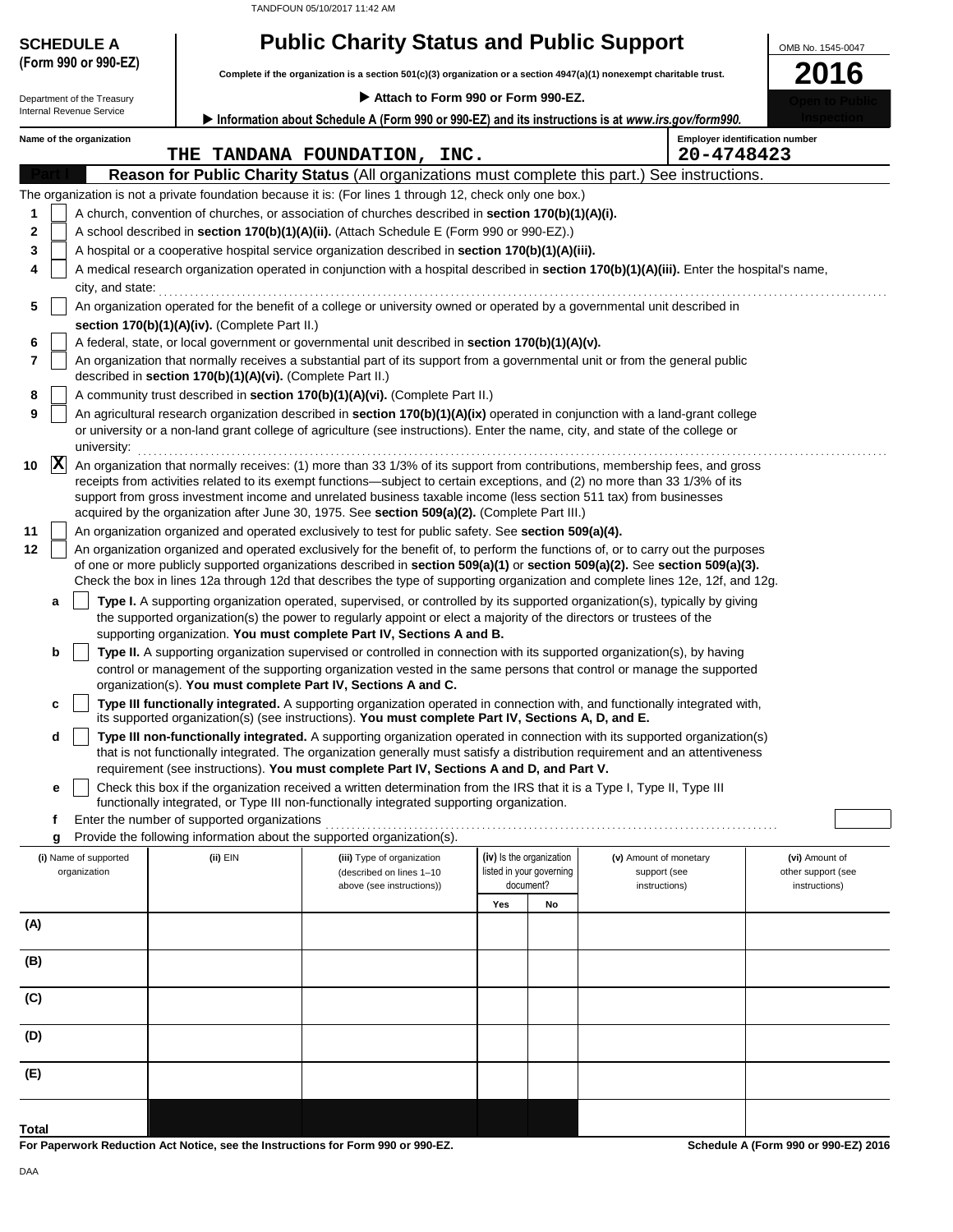|              | Schedule A (Form 990 or 990-EZ) 2016                                                                                                                                                                                                             |          |            | THE TANDANA FOUNDATION, INC. 20-4748423 |            |            | Page 2    |
|--------------|--------------------------------------------------------------------------------------------------------------------------------------------------------------------------------------------------------------------------------------------------|----------|------------|-----------------------------------------|------------|------------|-----------|
|              | Support Schedule for Organizations Described in Sections 170(b)(1)(A)(iv) and 170(b)(1)(A)(vi)                                                                                                                                                   |          |            |                                         |            |            |           |
|              | (Complete only if you checked the box on line 5, 7, or 8 of Part I or if the organization failed to qualify under                                                                                                                                |          |            |                                         |            |            |           |
|              | Part III. If the organization fails to qualify under the tests listed below, please complete Part III.)                                                                                                                                          |          |            |                                         |            |            |           |
|              | <b>Section A. Public Support</b>                                                                                                                                                                                                                 |          |            |                                         |            |            |           |
|              | Calendar year (or fiscal year beginning in)<br>▶                                                                                                                                                                                                 | (a) 2012 | (b) 2013   | $(c)$ 2014                              | $(d)$ 2015 | (e) 2016   | (f) Total |
| 1            | Gifts, grants, contributions, and<br>membership fees received. (Do not<br>include any "unusual grants.")                                                                                                                                         |          |            |                                         |            |            |           |
| $\mathbf{2}$ | Tax revenues levied for the<br>organization's benefit and either paid<br>to or expended on its behalf                                                                                                                                            |          |            |                                         |            |            |           |
| 3            | The value of services or facilities<br>furnished by a governmental unit to the<br>organization without charge                                                                                                                                    |          |            |                                         |            |            |           |
| 4            | Total. Add lines 1 through 3                                                                                                                                                                                                                     |          |            |                                         |            |            |           |
| 5            | The portion of total contributions by<br>each person (other than a<br>governmental unit or publicly<br>supported organization) included on<br>line 1 that exceeds 2% of the amount<br>shown on line 11, column (f) $\ldots$                      |          |            |                                         |            |            |           |
| 6            | Public support. Subtract line 5 from line 4.                                                                                                                                                                                                     |          |            |                                         |            |            |           |
|              | <b>Section B. Total Support</b>                                                                                                                                                                                                                  |          |            |                                         |            |            |           |
|              | Calendar year (or fiscal year beginning in)<br>$\blacktriangleright$                                                                                                                                                                             | (a) 2012 | $(b)$ 2013 | $(c)$ 2014                              | $(d)$ 2015 | $(e)$ 2016 | (f) Total |
| 7            | Amounts from line 4                                                                                                                                                                                                                              |          |            |                                         |            |            |           |
| 8            | Gross income from interest, dividends,<br>payments received on securities loans,<br>rents, royalties and income from similar<br>$sources \dots \dots \dots \dots \dots \dots \dots \dots \dots \dots \dots \dots$                                |          |            |                                         |            |            |           |
| 9            | Net income from unrelated business<br>activities, whether or not the business<br>is regularly carried on                                                                                                                                         |          |            |                                         |            |            |           |
| 10<br>11     | Other income. Do not include gain or<br>loss from the sale of capital assets<br>(Explain in Part VI.)<br>Total support. Add lines 7 through 10                                                                                                   |          |            |                                         |            |            |           |
| 12           |                                                                                                                                                                                                                                                  |          |            |                                         |            | 12         |           |
| 13           | First five years. If the Form 990 is for the organization's first, second, third, fourth, or fifth tax year as a section 501(c)(3)                                                                                                               |          |            |                                         |            |            |           |
|              | organization, check this box and stop here                                                                                                                                                                                                       |          |            |                                         |            |            |           |
|              | <b>Section C. Computation of Public Support Percentage</b>                                                                                                                                                                                       |          |            |                                         |            |            |           |
| 14           | Public support percentage for 2016 (line 6, column (f) divided by line 11, column (f)) [[[[[[[[[[[[[[[[[[[[[[                                                                                                                                    |          |            |                                         |            | 14         | %         |
| 15           |                                                                                                                                                                                                                                                  |          |            |                                         |            | 15         | %         |
| 16a          | 33 1/3% support test-2016. If the organization did not check the box on line 13, and line 14 is 33 1/3% or more, check this                                                                                                                      |          |            |                                         |            |            |           |
|              | box and stop here. The organization qualifies as a publicly supported organization [11] content content content content content of the content of the content of the content of the content of the content of the content of t                   |          |            |                                         |            |            |           |
| b            | 33 1/3% support test-2015. If the organization did not check a box on line 13 or 16a, and line 15 is 33 1/3% or more, check                                                                                                                      |          |            |                                         |            |            |           |
|              |                                                                                                                                                                                                                                                  |          |            |                                         |            |            |           |
| 17a          | 10%-facts-and-circumstances test-2016. If the organization did not check a box on line 13, 16a, or 16b, and line 14 is                                                                                                                           |          |            |                                         |            |            |           |
|              | 10% or more, and if the organization meets the "facts-and-circumstances" test, check this box and stop here. Explain in                                                                                                                          |          |            |                                         |            |            |           |
|              | Part VI how the organization meets the "facts-and-circumstances" test. The organization qualifies as a publicly supported                                                                                                                        |          |            |                                         |            |            |           |
|              | organization                                                                                                                                                                                                                                     |          |            |                                         |            |            |           |
| b            | 10%-facts-and-circumstances test-2015. If the organization did not check a box on line 13, 16a, 16b, or 17a, and line                                                                                                                            |          |            |                                         |            |            |           |
|              | 15 is 10% or more, and if the organization meets the "facts-and-circumstances" test, check this box and stop here.<br>Explain in Part VI how the organization meets the "facts-and-circumstances" test. The organization qualifies as a publicly |          |            |                                         |            |            |           |
|              | supported organization                                                                                                                                                                                                                           |          |            |                                         |            |            |           |
| 18           | Private foundation. If the organization did not check a box on line 13, 16a, 16b, 17a, or 17b, check this box and see                                                                                                                            |          |            |                                         |            |            |           |
|              |                                                                                                                                                                                                                                                  |          |            |                                         |            |            |           |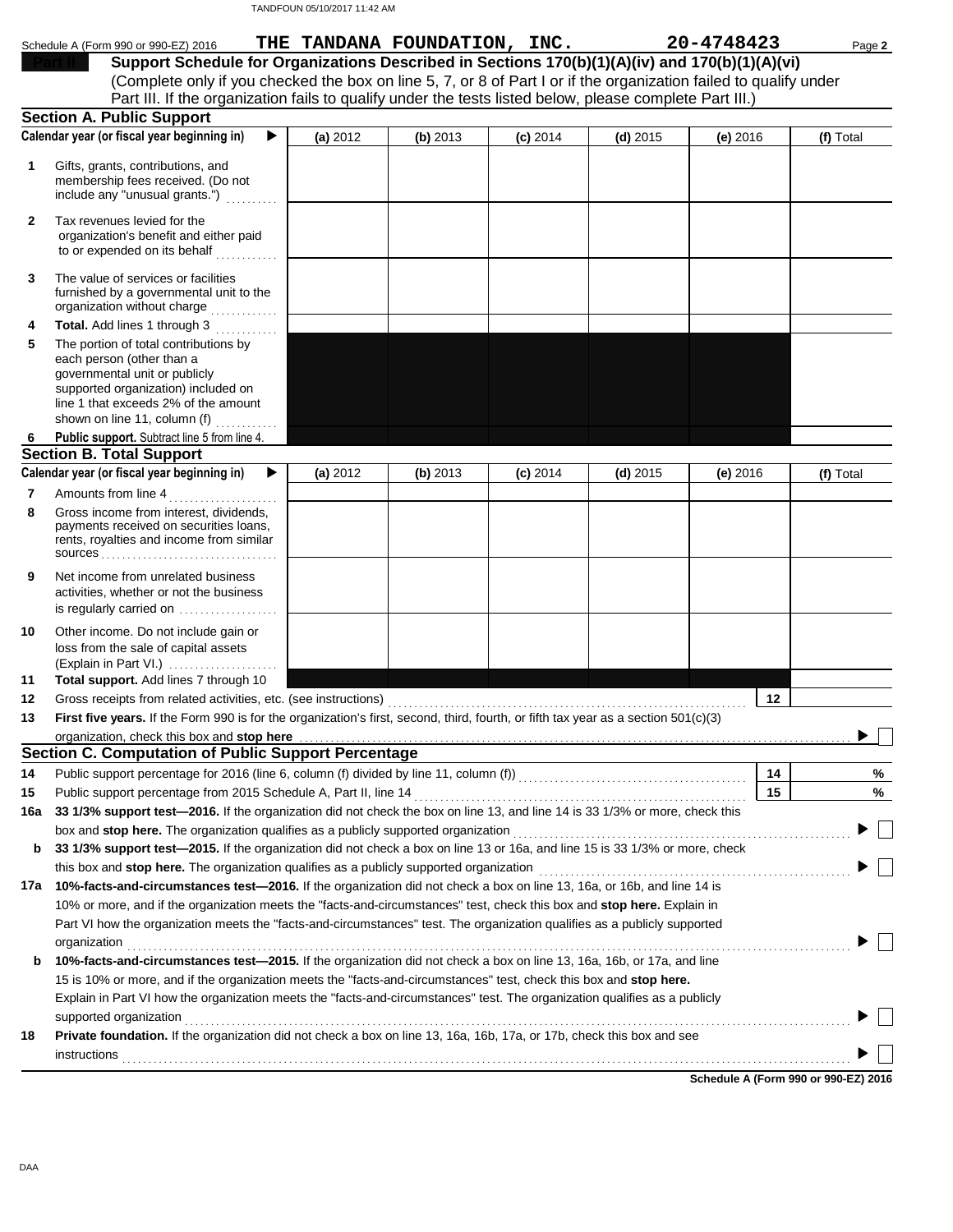|              | Schedule A (Form 990 or 990-EZ) 2016                                                                                                                    |          | THE TANDANA FOUNDATION, INC. |            |            | 20-4748423      | Page 3       |
|--------------|---------------------------------------------------------------------------------------------------------------------------------------------------------|----------|------------------------------|------------|------------|-----------------|--------------|
|              | Support Schedule for Organizations Described in Section 509(a)(2)                                                                                       |          |                              |            |            |                 |              |
|              | (Complete only if you checked the box on line 10 of Part I or if the organization failed to qualify under Part II.                                      |          |                              |            |            |                 |              |
|              | If the organization fails to qualify under the tests listed below, please complete Part II.)                                                            |          |                              |            |            |                 |              |
|              | <b>Section A. Public Support</b>                                                                                                                        |          |                              |            |            |                 |              |
|              | Calendar year (or fiscal year beginning in)<br>▶                                                                                                        | (a) 2012 | (b) 2013                     | $(c)$ 2014 | $(d)$ 2015 | $(e)$ 2016      | (f) Total    |
| 1            | Gifts, grants, contributions, and membership                                                                                                            |          |                              |            |            |                 |              |
|              | fees received. (Do not include any "unusual grants.")                                                                                                   | 92,133   | 115,180                      | 114,960    | 163,514    | 226,653         | 712,440      |
| $\mathbf{2}$ | Gross receipts from admissions, merchandise                                                                                                             |          |                              |            |            |                 |              |
|              | sold or services performed, or facilities<br>furnished in any activity that is related to the                                                           |          |                              |            |            |                 |              |
|              | organization's tax-exempt purpose                                                                                                                       | 93,244   | 187,029                      | 168,535    | 211,941    | 250,953         | 911,702      |
| 3            | Gross receipts from activities that are not an                                                                                                          |          |                              |            |            |                 |              |
|              | unrelated trade or business under section 513                                                                                                           |          |                              |            |            |                 |              |
| 4            | Tax revenues levied for the                                                                                                                             |          |                              |            |            |                 |              |
|              | organization's benefit and either paid                                                                                                                  |          |                              |            |            |                 |              |
|              | to or expended on its behalf                                                                                                                            |          |                              |            |            |                 |              |
| 5            | The value of services or facilities                                                                                                                     |          |                              |            |            |                 |              |
|              | furnished by a governmental unit to the<br>organization without charge                                                                                  |          |                              |            |            |                 |              |
| 6            | Total. Add lines 1 through 5                                                                                                                            | 185,377  | 302,209                      | 283,495    | 375,455    | 477,606         | 1,624,142    |
|              | Amounts included on lines 1, 2, and 3                                                                                                                   |          |                              |            |            |                 |              |
| 7a           | received from disqualified persons                                                                                                                      | 29,834   | 53,447                       | 52,235     | 85,649     | 112,000         | 333,165      |
| b            | Amounts included on lines 2 and 3                                                                                                                       |          |                              |            |            |                 |              |
|              | received from other than disqualified                                                                                                                   |          |                              |            |            |                 |              |
|              | persons that exceed the greater of \$5,000                                                                                                              |          |                              |            |            |                 |              |
|              | or 1% of the amount on line 13 for the year                                                                                                             |          | 60,700                       | 45,025     | 81,880     | 105,413         | 293,018      |
| с            | Add lines 7a and 7b                                                                                                                                     | 29,834   | 114,147                      | 97,260     | 167,529    | 217,413         | 626,183      |
| 8            | Public support. (Subtract line 7c from<br>line $6.$ )                                                                                                   |          |                              |            |            |                 |              |
|              | <b>Section B. Total Support</b>                                                                                                                         |          |                              |            |            |                 | 997,959      |
|              | Calendar year (or fiscal year beginning in)                                                                                                             | (a) 2012 | (b) 2013                     | $(c)$ 2014 | $(d)$ 2015 | <b>(e)</b> 2016 | (f) Total    |
| 9            | Amounts from line 6                                                                                                                                     | 185,377  | 302,209                      | 283,495    | 375,455    | 477,606         | 1,624,142    |
|              |                                                                                                                                                         |          |                              |            |            |                 |              |
|              | 10a Gross income from interest, dividends,<br>payments received on securities loans, rents,                                                             |          |                              |            |            |                 |              |
|              | royalties and income from similar sources                                                                                                               | 606      | 757                          | 723        | 903        | 859             | 3,848        |
| b            | Unrelated business taxable income (less                                                                                                                 |          |                              |            |            |                 |              |
|              | section 511 taxes) from businesses                                                                                                                      |          |                              |            |            |                 |              |
|              | acquired after June 30, 1975                                                                                                                            |          |                              |            |            |                 |              |
| c            | Add lines 10a and 10b<br>.                                                                                                                              | 606      | 757                          | 723        | 903        | 859             | 3,848        |
|              |                                                                                                                                                         |          |                              |            |            |                 |              |
| 11           | Net income from unrelated business<br>activities not included in line 10b, whether                                                                      |          |                              |            |            |                 |              |
|              | or not the business is regularly carried on                                                                                                             |          |                              |            |            |                 |              |
| 12           | Other income. Do not include gain or                                                                                                                    |          |                              |            |            |                 |              |
|              | loss from the sale of capital assets                                                                                                                    |          |                              |            |            |                 |              |
|              | (Explain in Part VI.)                                                                                                                                   |          |                              |            |            |                 |              |
| 13           | Total support. (Add lines 9, 10c, 11,                                                                                                                   |          |                              |            |            |                 |              |
|              | and 12.) $\ldots$<br>First five years. If the Form 990 is for the organization's first, second, third, fourth, or fifth tax year as a section 501(c)(3) | 185,983  | 302,966                      | 284,218    | 376,358    | 478,465         | 1,627,990    |
| 14           | organization, check this box and stop here                                                                                                              |          |                              |            |            |                 |              |
|              | <b>Section C. Computation of Public Support Percentage</b>                                                                                              |          |                              |            |            |                 |              |
| 15           | Public support percentage for 2016 (line 8, column (f) divided by line 13, column (f)) [[[[[[[[[[[[[[[[[[[[[[                                           |          |                              |            |            | 15              | $61.30\,\%$  |
| 16           |                                                                                                                                                         |          |                              |            |            | 16              | 75.64%       |
|              | Section D. Computation of Investment Income Percentage                                                                                                  |          |                              |            |            |                 |              |
| 17           |                                                                                                                                                         |          |                              |            |            | 17              | %            |
| 18           |                                                                                                                                                         |          |                              |            |            | 18              | %            |
| 19a          | 33 1/3% support tests-2016. If the organization did not check the box on line 14, and line 15 is more than 33 1/3%, and line                            |          |                              |            |            |                 |              |
|              |                                                                                                                                                         |          |                              |            |            |                 | $\mathbf{x}$ |
| b            | 33 1/3% support tests—2015. If the organization did not check a box on line 14 or line 19a, and line 16 is more than 33 1/3%, and                       |          |                              |            |            |                 |              |
|              |                                                                                                                                                         |          |                              |            |            |                 |              |
|              |                                                                                                                                                         |          |                              |            |            |                 |              |

**20 Private foundation.** If the organization did not check a box on line 14, 19a, or 19b, check this box and see instructions . . . . . . . . . . . . . . . . . . . . . . . . .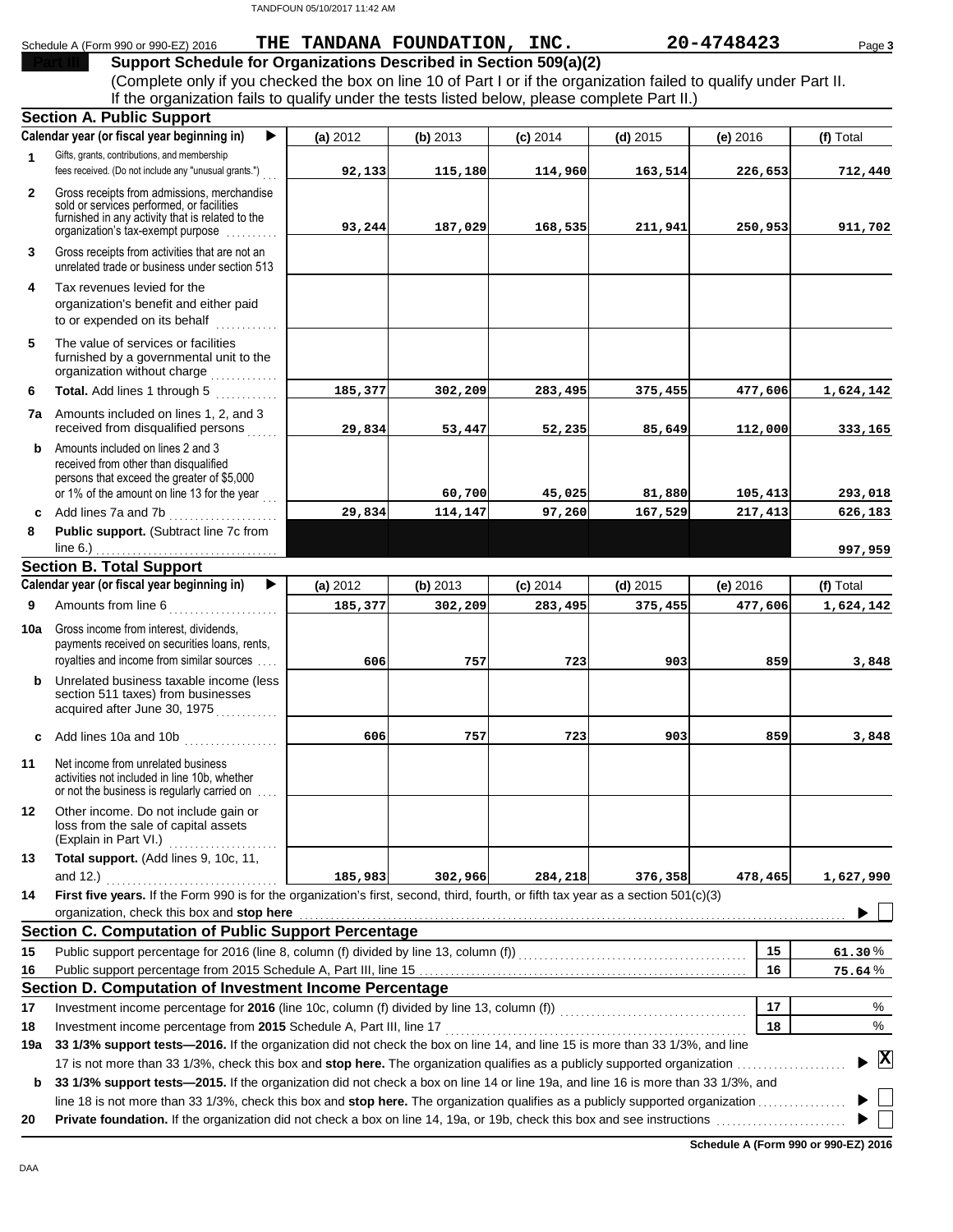## Schedule A (Form 990 or 990-EZ) 2016 **THE TANDANA FOUNDATION, INC.** 20-4748423 Page 4

Sections A, D, and E. If you checked 12d of Part I, complete Sections A and D, and complete Part V.) **Section A. All Supporting Organizations** (Complete only if you checked a box in line 12 on Part I. If you checked 12a of Part I, complete Sections A and B. If you checked 12b of Part I, complete Sections A and C. If you checked 12c of Part I, complete

- Are all of the organization's supported organizations listed by name in the organization's governing documents? *If "No," describe in Part VI how the supported organizations are designated. If designated by class or purpose, describe the designation. If historic and continuing relationship, explain.* **1**
- Did the organization have any supported organization that does not have an IRS determination of status under section 509(a)(1) or (2)? *If "Yes," explain in Part VI how the organization determined that the supported organization was described in section 509(a)(1) or (2).* **2**
- **3a** Did the organization have a supported organization described in section 501(c)(4), (5), or (6)? *If "Yes," answer (b) and (c) below.*
- **b** Did the organization confirm that each supported organization qualified under section 501(c)(4), (5), or (6) and satisfied the public support tests under section 509(a)(2)? *If "Yes," describe in Part VI when and how the organization made the determination.*
- **c** Did the organization ensure that all support to such organizations was used exclusively for section 170(c)(2)(B) purposes? *If "Yes," explain in Part VI what controls the organization put in place to ensure such use.*
- **4a** Was any supported organization not organized in the United States ("foreign supported organization")? *If "Yes," and if you checked 12a or 12b in Part I, answer (b) and (c) below.*
- **b** Did the organization have ultimate control and discretion in deciding whether to make grants to the foreign supported organization? *If "Yes," describe in Part VI how the organization had such control and discretion despite being controlled or supervised by or in connection with its supported organizations.*
- **c** Did the organization support any foreign supported organization that does not have an IRS determination under sections 501(c)(3) and 509(a)(1) or (2)? *If "Yes," explain in Part VI what controls the organization used to ensure that all support to the foreign supported organization was used exclusively for section 170(c)(2)(B) purposes.*
- **5a** Did the organization add, substitute, or remove any supported organizations during the tax year? *If "Yes," answer (b) and (c) below (if applicable). Also, provide detail in Part VI, including (i) the names and EIN numbers of the supported organizations added, substituted, or removed; (ii) the reasons for each such action; (iii) the authority under the organization's organizing document authorizing such action; and (iv) how the action was accomplished (such as by amendment to the organizing document).*
- **b Type I or Type II only.** Was any added or substituted supported organization part of a class already designated in the organization's organizing document?
- **c Substitutions only.** Was the substitution the result of an event beyond the organization's control?
- **6** Did the organization provide support (whether in the form of grants or the provision of services or facilities) to anyone other than (i) its supported organizations, (ii) individuals that are part of the charitable class benefited by one or more of its supported organizations, or (iii) other supporting organizations that also support or benefit one or more of the filing organization's supported organizations? *If "Yes," provide detail in Part VI.*
- **7** Did the organization provide a grant, loan, compensation, or other similar payment to a substantial contributor (defined in section 4958(c)(3)(C)), a family member of a substantial contributor, or a 35% controlled entity with regard to a substantial contributor? *If "Yes," complete Part I of Schedule L (Form 990 or 990-EZ).*
- **8** Did the organization make a loan to a disqualified person (as defined in section 4958) not described in line 7? *If "Yes," complete Part I of Schedule L (Form 990 or 990-EZ).*
- **9a** Was the organization controlled directly or indirectly at any time during the tax year by one or more disqualified persons as defined in section 4946 (other than foundation managers and organizations described in section 509(a)(1) or (2))? *If "Yes," provide detail in Part VI.*
- **b** Did one or more disqualified persons (as defined in line 9a) hold a controlling interest in any entity in which the supporting organization had an interest? *If "Yes," provide detail in Part VI.*
- **c** Did a disqualified person (as defined in line 9a) have an ownership interest in, or derive any personal benefit from, assets in which the supporting organization also had an interest? *If "Yes," provide detail in Part VI.*
- **10a** Was the organization subject to the excess business holdings rules of section 4943 because of section 4943(f) (regarding certain Type II supporting organizations, and all Type III non-functionally integrated supporting organizations)? *If "Yes," answer 10b below.*
	- **b** Did the organization have any excess business holdings in the tax year? *(Use Schedule C, Form 4720, to determine whether the organization had excess business holdings.)*

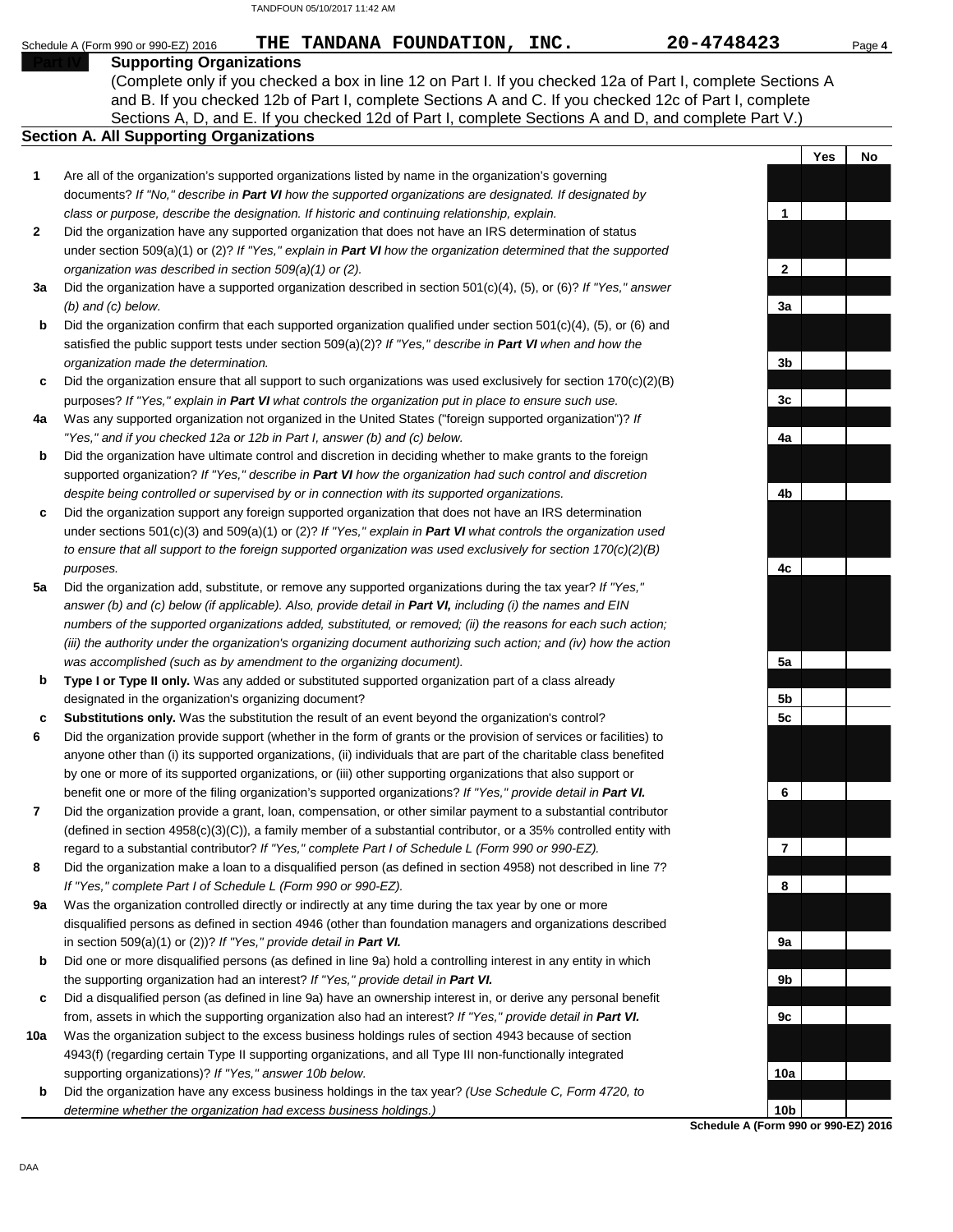|    | THE TANDANA FOUNDATION,<br>20-4748423<br>INC.<br>Schedule A (Form 990 or 990-EZ) 2016<br><b>Supporting Organizations (continued)</b> |                 |            | Page 5 |
|----|--------------------------------------------------------------------------------------------------------------------------------------|-----------------|------------|--------|
|    |                                                                                                                                      |                 |            |        |
|    |                                                                                                                                      |                 | Yes        | No     |
| 11 | Has the organization accepted a gift or contribution from any of the following persons?                                              |                 |            |        |
| а  | A person who directly or indirectly controls, either alone or together with persons described in (b) and (c)                         |                 |            |        |
|    | below, the governing body of a supported organization?                                                                               | 11a             |            |        |
| b  | A family member of a person described in (a) above?                                                                                  | 11 <sub>b</sub> |            |        |
| c  | A 35% controlled entity of a person described in (a) or (b) above? If "Yes" to a, b, or c, provide detail in Part VI.                | 11c             |            |        |
|    | <b>Section B. Type I Supporting Organizations</b>                                                                                    |                 |            |        |
|    |                                                                                                                                      |                 | Yes        | No     |
| 1  | Did the directors, trustees, or membership of one or more supported organizations have the power to                                  |                 |            |        |
|    | regularly appoint or elect at least a majority of the organization's directors or trustees at all times during the                   |                 |            |        |
|    | tax year? If "No," describe in Part VI how the supported organization(s) effectively operated, supervised, or                        |                 |            |        |
|    | controlled the organization's activities. If the organization had more than one supported organization,                              |                 |            |        |
|    | describe how the powers to appoint and/or remove directors or trustees were allocated among the supported                            |                 |            |        |
|    | organizations and what conditions or restrictions, if any, applied to such powers during the tax year.                               | $\mathbf{1}$    |            |        |
| 2  | Did the organization operate for the benefit of any supported organization other than the supported                                  |                 |            |        |
|    | organization(s) that operated, supervised, or controlled the supporting organization? If "Yes," explain in Part                      |                 |            |        |
|    | VI how providing such benefit carried out the purposes of the supported organization(s) that operated,                               |                 |            |        |
|    | supervised, or controlled the supporting organization.                                                                               | $\mathbf{2}$    |            |        |
|    | <b>Section C. Type II Supporting Organizations</b>                                                                                   |                 |            |        |
|    |                                                                                                                                      |                 | Yes        | No     |
| 1  | Were a majority of the organization's directors or trustees during the tax year also a majority of the directors                     |                 |            |        |
|    | or trustees of each of the organization's supported organization(s)? If "No," describe in Part VI how control                        |                 |            |        |
|    | or management of the supporting organization was vested in the same persons that controlled or managed                               |                 |            |        |
|    | the supported organization(s).                                                                                                       | $\mathbf{1}$    |            |        |
|    | <b>Section D. All Type III Supporting Organizations</b>                                                                              |                 |            |        |
|    |                                                                                                                                      |                 | <b>Yes</b> | No     |
| 1  | Did the organization provide to each of its supported organizations, by the last day of the fifth month of the                       |                 |            |        |
|    | organization's tax year, (i) a written notice describing the type and amount of support provided during the prior tax                |                 |            |        |
|    | year, (ii) a copy of the Form 990 that was most recently filed as of the date of notification, and (iii) copies of the               |                 |            |        |
|    | organization's governing documents in effect on the date of notification, to the extent not previously provided?                     | $\mathbf{1}$    |            |        |
| 2  | Were any of the organization's officers, directors, or trustees either (i) appointed or elected by the supported                     |                 |            |        |
|    | organization(s) or (ii) serving on the governing body of a supported organization? If "No," explain in Part VI how                   |                 |            |        |
|    | the organization maintained a close and continuous working relationship with the supported organization(s).                          | 2               |            |        |
| 3  | By reason of the relationship described in (2), did the organization's supported organizations have a                                |                 |            |        |
|    | significant voice in the organization's investment policies and in directing the use of the organization's                           |                 |            |        |
|    | income or assets at all times during the tax year? If "Yes," describe in Part VI the role the organization's                         |                 |            |        |
|    | supported organizations played in this regard.                                                                                       | 3               |            |        |
|    | Section E. Type III Functionally-Integrated Supporting Organizations                                                                 |                 |            |        |
| 1  | Check the box next to the method that the organization used to satisfy the Integral Part Test during the year (see instructions).    |                 |            |        |
| a  | The organization satisfied the Activities Test. Complete line 2 below.                                                               |                 |            |        |
| b  | The organization is the parent of each of its supported organizations. Complete line 3 below.                                        |                 |            |        |
| с  | The organization supported a governmental entity. Describe in Part VI how you supported a government entity (see instructions).      |                 |            |        |

### **2** Activities Test. *Answer (a) and (b) below.*

- **a** Did substantially all of the organization's activities during the tax year directly further the exempt purposes of the supported organization(s) to which the organization was responsive? *If "Yes," then in Part VI identify those supported organizations and explain how these activities directly furthered their exempt purposes, how the organization was responsive to those supported organizations, and how the organization determined that these activities constituted substantially all of its activities.*
- **b** Did the activities described in (a) constitute activities that, but for the organization's involvement, one or more of the organization's supported organization(s) would have been engaged in? *If "Yes," explain in Part VI the reasons for the organization's position that its supported organization(s) would have engaged in these activities but for the organization's involvement.*
- **3** Parent of Supported Organizations. *Answer (a) and (b) below.*
- **a** Did the organization have the power to regularly appoint or elect a majority of the officers, directors, or trustees of each of the supported organizations? *Provide details in Part VI.*
- **b** Did the organization exercise a substantial degree of direction over the policies, programs, and activities of each of its supported organizations? *If "Yes," describe in Part VI the role played by the organization in this regard.*

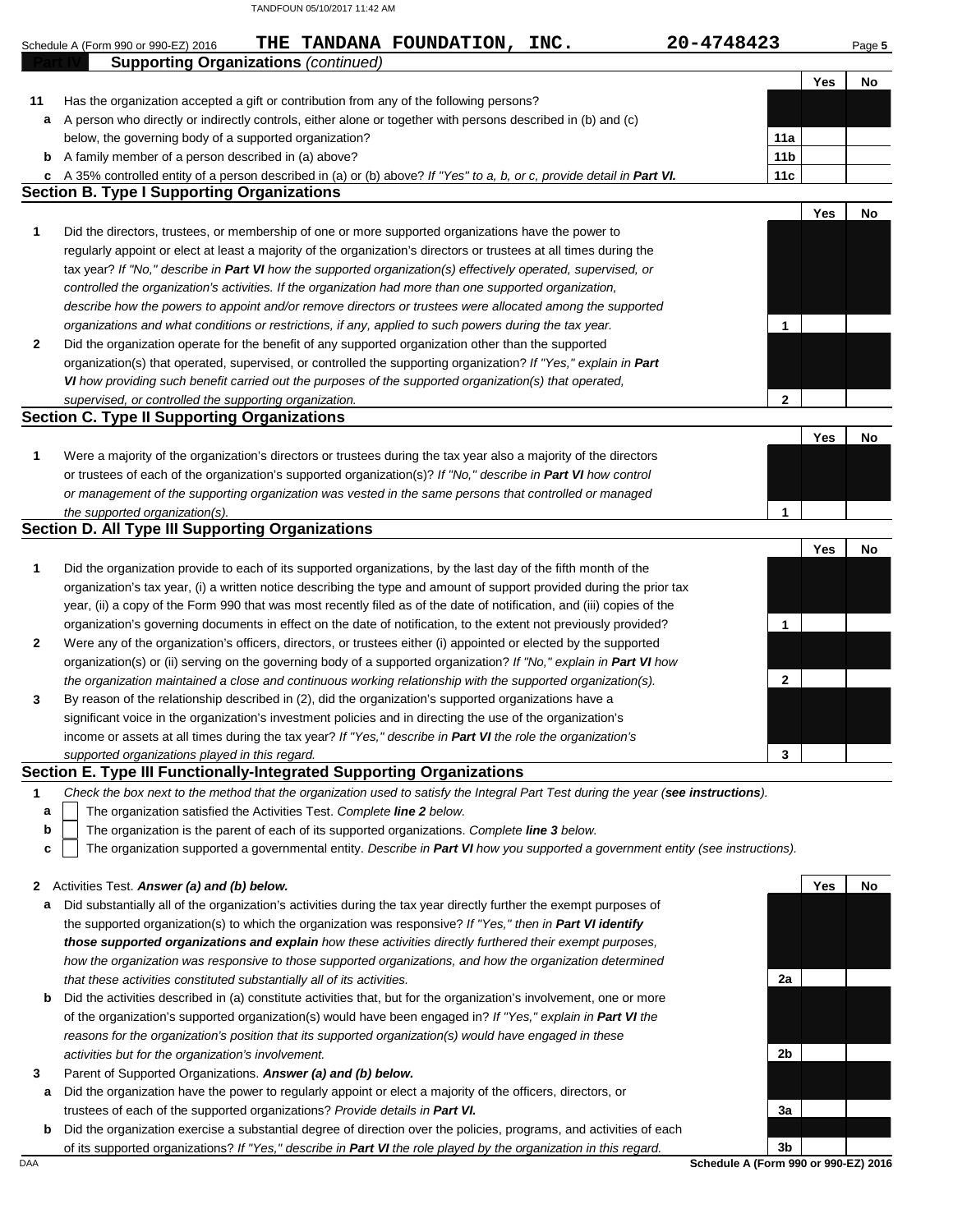|                | THE TANDANA FOUNDATION, INC.<br>Schedule A (Form 990 or 990-EZ) 2016                                                              |              | 20-4748423     | Page 6                         |
|----------------|-----------------------------------------------------------------------------------------------------------------------------------|--------------|----------------|--------------------------------|
|                | Type III Non-Functionally Integrated 509(a)(3) Supporting Organizations                                                           |              |                |                                |
| 1              | Check here if the organization satisfied the Integral Part Test as a qualifying trust on Nov. 20, 1970 (explain in Part VI). See  |              |                |                                |
|                | instructions. All other Type III non-functionally integrated supporting organizations must complete Sections A through E.         |              |                |                                |
|                | Section A - Adjusted Net Income                                                                                                   |              | (A) Prior Year | (B) Current Year<br>(optional) |
| 1              | Net short-term capital gain                                                                                                       | 1            |                |                                |
| $\mathbf{2}$   | Recoveries of prior-year distributions                                                                                            | 2            |                |                                |
| 3              | Other gross income (see instructions)                                                                                             | 3            |                |                                |
| 4              | Add lines 1 through 3.                                                                                                            | 4            |                |                                |
| 5              | Depreciation and depletion                                                                                                        | 5            |                |                                |
| 6              | Portion of operating expenses paid or incurred for production or                                                                  |              |                |                                |
|                | collection of gross income or for management, conservation, or                                                                    |              |                |                                |
|                | maintenance of property held for production of income (see instructions)                                                          | 6            |                |                                |
| 7              | Other expenses (see instructions)                                                                                                 | 7            |                |                                |
| 8              | Adjusted Net Income (subtract lines 5, 6 and 7 from line 4).                                                                      | 8            |                |                                |
|                | <b>Section B - Minimum Asset Amount</b>                                                                                           |              | (A) Prior Year | (B) Current Year<br>(optional) |
| 1              | Aggregate fair market value of all non-exempt-use assets (see                                                                     |              |                |                                |
|                | instructions for short tax year or assets held for part of year):                                                                 |              |                |                                |
|                | Average monthly value of securities<br>a                                                                                          | 1a           |                |                                |
|                | Average monthly cash balances<br>b                                                                                                | 1b           |                |                                |
|                | Fair market value of other non-exempt-use assets<br>C                                                                             | 1c           |                |                                |
|                | <b>Total</b> (add lines 1a, 1b, and 1c)<br>d                                                                                      | 1d           |                |                                |
|                | Discount claimed for blockage or other<br>е                                                                                       |              |                |                                |
|                | factors (explain in detail in <b>Part VI</b> ):                                                                                   |              |                |                                |
| $\mathbf{2}$   | Acquisition indebtedness applicable to non-exempt-use assets                                                                      | $\mathbf{2}$ |                |                                |
| 3              | Subtract line 2 from line 1d.                                                                                                     | 3            |                |                                |
| 4              | Cash deemed held for exempt use. Enter 1-1/2% of line 3 (for greater amount,                                                      |              |                |                                |
|                | see instructions)                                                                                                                 | 4            |                |                                |
| 5              | Net value of non-exempt-use assets (subtract line 4 from line 3)                                                                  | 5            |                |                                |
| 6              | Multiply line 5 by .035.                                                                                                          | 6            |                |                                |
| 7              | Recoveries of prior-year distributions                                                                                            | 7            |                |                                |
| 8              | Minimum Asset Amount (add line 7 to line 6)                                                                                       | 8            |                |                                |
|                | <b>Section C - Distributable Amount</b>                                                                                           |              |                | <b>Current Year</b>            |
| 1              | Adjusted net income for prior year (from Section A, line 8, Column A)                                                             | $\mathbf 1$  |                |                                |
| $\mathbf{2}$   | Enter 85% of line 1.                                                                                                              | $\mathbf{2}$ |                |                                |
| 3              | Minimum asset amount for prior year (from Section B, line 8, Column A)                                                            | 3            |                |                                |
| 4              | Enter greater of line 2 or line 3.                                                                                                | 4            |                |                                |
| 5              | Income tax imposed in prior year                                                                                                  | 5            |                |                                |
| 6              | Distributable Amount. Subtract line 5 from line 4, unless subject to                                                              |              |                |                                |
|                | emergency temporary reduction (see instructions)                                                                                  | 6            |                |                                |
| $\overline{7}$ | Check here if the current year is the organization's first as a non-functionally integrated Type III supporting organization (see |              |                |                                |

instructions).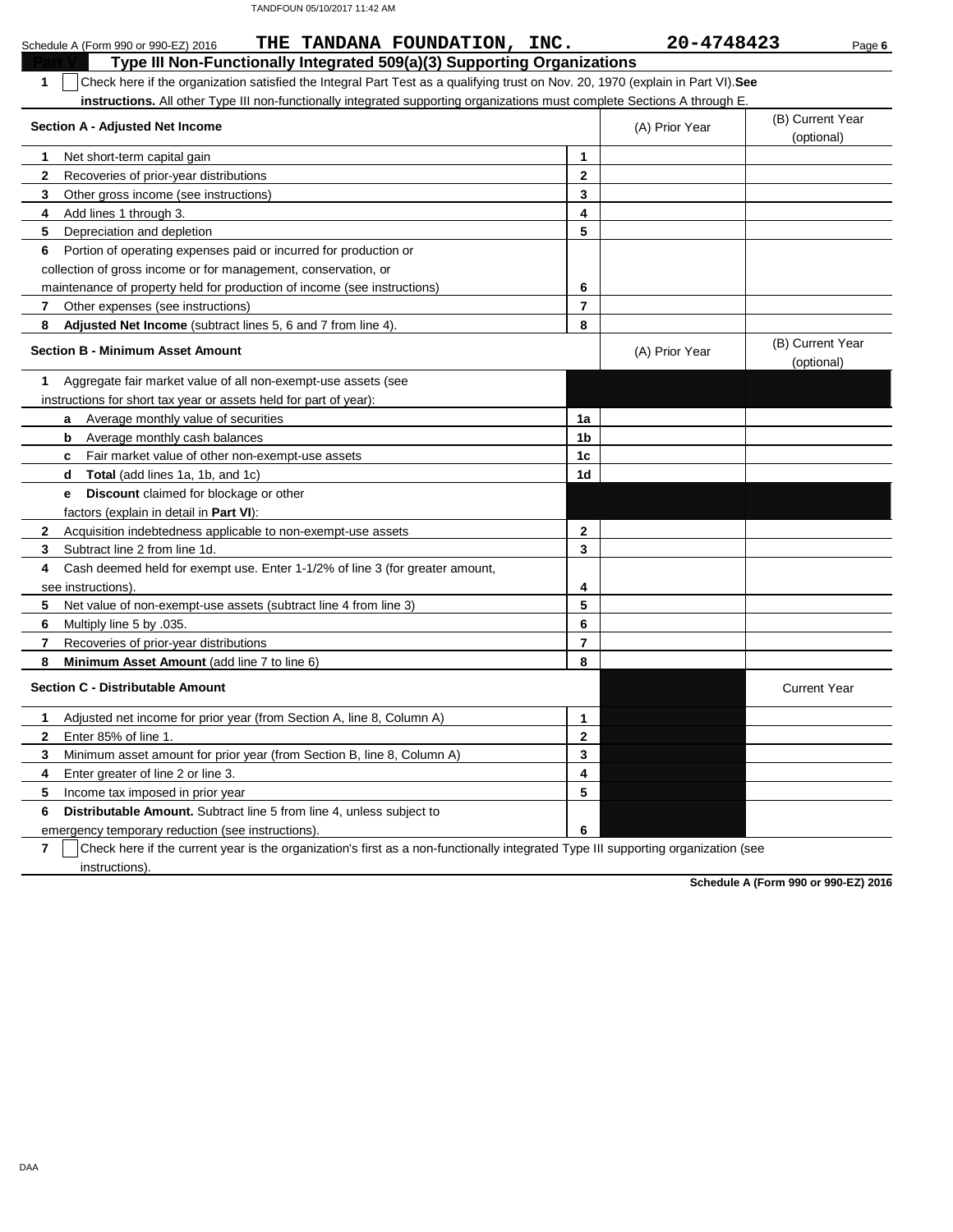|              | THE TANDANA FOUNDATION, INC.<br>Schedule A (Form 990 or 990-EZ) 2016                       |                             | 20-4748423                | Page 7               |
|--------------|--------------------------------------------------------------------------------------------|-----------------------------|---------------------------|----------------------|
|              | Type III Non-Functionally Integrated 509(a)(3) Supporting Organizations (continued)        |                             |                           |                      |
|              | <b>Section D - Distributions</b>                                                           |                             |                           | <b>Current Year</b>  |
| 1            | Amounts paid to supported organizations to accomplish exempt purposes                      |                             |                           |                      |
| $\mathbf{2}$ | Amounts paid to perform activity that directly furthers exempt purposes of supported       |                             |                           |                      |
|              | organizations, in excess of income from activity                                           |                             |                           |                      |
| 3            | Administrative expenses paid to accomplish exempt purposes of supported organizations      |                             |                           |                      |
| 4            | Amounts paid to acquire exempt-use assets                                                  |                             |                           |                      |
| 5            | Qualified set-aside amounts (prior IRS approval required)                                  |                             |                           |                      |
| 6            | Other distributions (describe in Part VI). See instructions.                               |                             |                           |                      |
| 7            | Total annual distributions. Add lines 1 through 6.                                         |                             |                           |                      |
| 8            | Distributions to attentive supported organizations to which the organization is responsive |                             |                           |                      |
|              | (provide details in Part VI). See instructions.                                            |                             |                           |                      |
| 9            | Distributable amount for 2016 from Section C, line 6                                       |                             |                           |                      |
| 10           | Line 8 amount divided by Line 9 amount                                                     |                             |                           |                      |
|              |                                                                                            | (i)                         | (ii)                      | (iii)                |
|              | Section E - Distribution Allocations (see instructions)                                    | <b>Excess Distributions</b> | <b>Underdistributions</b> | <b>Distributable</b> |
|              |                                                                                            |                             | Pre-2016                  | Amount for 2016      |
| 1            | Distributable amount for 2016 from Section C, line 6                                       |                             |                           |                      |
|              | Underdistributions, if any, for years prior to 2016                                        |                             |                           |                      |
| 2            | (reasonable cause required-explain in Part VI). See                                        |                             |                           |                      |
| 3            | instructions.<br>Excess distributions carryover, if any, to 2016:                          |                             |                           |                      |
|              |                                                                                            |                             |                           |                      |
| a<br>b       |                                                                                            |                             |                           |                      |
|              |                                                                                            |                             |                           |                      |
|              |                                                                                            |                             |                           |                      |
|              |                                                                                            |                             |                           |                      |
|              | f Total of lines 3a through e                                                              |                             |                           |                      |
|              | g Applied to underdistributions of prior years                                             |                             |                           |                      |
|              | h Applied to 2016 distributable amount                                                     |                             |                           |                      |
|              | Carryover from 2011 not applied (see instructions)                                         |                             |                           |                      |
|              | Remainder. Subtract lines 3q, 3h, and 3i from 3f.                                          |                             |                           |                      |
| 4            | Distributions for 2016 from                                                                |                             |                           |                      |
|              | \$<br>Section D, line 7:                                                                   |                             |                           |                      |
|              | a Applied to underdistributions of prior years                                             |                             |                           |                      |
|              | <b>b</b> Applied to 2016 distributable amount                                              |                             |                           |                      |
|              | c Remainder. Subtract lines 4a and 4b from 4.                                              |                             |                           |                      |
| 5            | Remaining underdistributions for years prior to 2016, if                                   |                             |                           |                      |
|              | any. Subtract lines 3g and 4a from line 2. For result                                      |                             |                           |                      |
|              | greater than zero, explain in Part VI. See instructions.                                   |                             |                           |                      |
| 6            | Remaining underdistributions for 2016. Subtract lines 3h                                   |                             |                           |                      |
|              | and 4b from line 1. For result greater than zero, explain in                               |                             |                           |                      |
|              | Part VI. See instructions.                                                                 |                             |                           |                      |
| 7            | Excess distributions carryover to 2017. Add lines 3j                                       |                             |                           |                      |
|              | and 4c.                                                                                    |                             |                           |                      |
| 8            | Breakdown of line 7:                                                                       |                             |                           |                      |
| a            |                                                                                            |                             |                           |                      |
|              |                                                                                            |                             |                           |                      |
|              | <b>c</b> Excess from 2014                                                                  |                             |                           |                      |
|              |                                                                                            |                             |                           |                      |
|              | <b>e</b> Excess from 2016                                                                  |                             |                           |                      |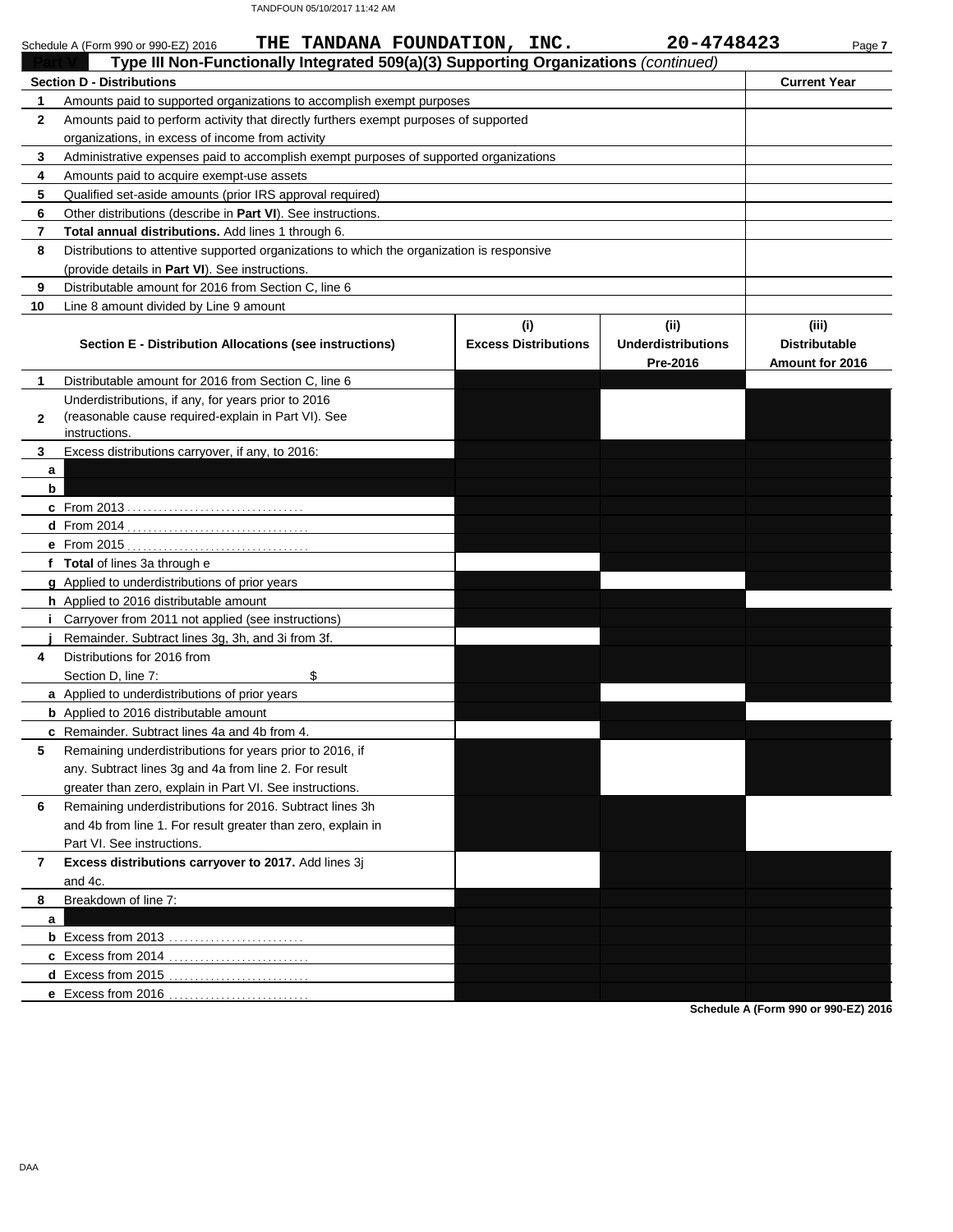| Schedule A (Form 990 or 990-EZ) 2016 |                                                                                                | THE TANDANA FOUNDATION, INC. | 20-4748423                                                                                                                                                                                                                                                                                                                                                                                                                                                                               | Page 8 |
|--------------------------------------|------------------------------------------------------------------------------------------------|------------------------------|------------------------------------------------------------------------------------------------------------------------------------------------------------------------------------------------------------------------------------------------------------------------------------------------------------------------------------------------------------------------------------------------------------------------------------------------------------------------------------------|--------|
|                                      | lines 2, 5, and 6. Also complete this part for any additional information. (See instructions.) |                              | Supplemental Information. Provide the explanations required by Part II, line 10; Part II, line 17a or 17b; Part<br>III, line 12; Part IV, Section A, lines 1, 2, 3b, 3c, 4b, 4c, 5a, 6, 9a, 9b, 9c, 11a, 11b, and 11c; Part IV, Section<br>B, lines 1 and 2; Part IV, Section C, line 1; Part IV, Section D, lines 2 and 3; Part IV, Section E, lines 1c, 2a, 2b,<br>3a and 3b; Part V, line 1; Part V, Section B, line 1e; Part V, Section D, lines 5, 6, and 8; and Part V, Section E, |        |
|                                      |                                                                                                |                              |                                                                                                                                                                                                                                                                                                                                                                                                                                                                                          |        |
|                                      |                                                                                                |                              |                                                                                                                                                                                                                                                                                                                                                                                                                                                                                          |        |
|                                      |                                                                                                |                              |                                                                                                                                                                                                                                                                                                                                                                                                                                                                                          |        |
|                                      |                                                                                                |                              |                                                                                                                                                                                                                                                                                                                                                                                                                                                                                          |        |
|                                      |                                                                                                |                              |                                                                                                                                                                                                                                                                                                                                                                                                                                                                                          |        |
|                                      |                                                                                                |                              |                                                                                                                                                                                                                                                                                                                                                                                                                                                                                          |        |
|                                      |                                                                                                |                              |                                                                                                                                                                                                                                                                                                                                                                                                                                                                                          |        |
|                                      |                                                                                                |                              |                                                                                                                                                                                                                                                                                                                                                                                                                                                                                          |        |
|                                      |                                                                                                |                              |                                                                                                                                                                                                                                                                                                                                                                                                                                                                                          |        |
|                                      |                                                                                                |                              |                                                                                                                                                                                                                                                                                                                                                                                                                                                                                          |        |
|                                      |                                                                                                |                              |                                                                                                                                                                                                                                                                                                                                                                                                                                                                                          |        |
|                                      |                                                                                                |                              |                                                                                                                                                                                                                                                                                                                                                                                                                                                                                          |        |
|                                      |                                                                                                |                              |                                                                                                                                                                                                                                                                                                                                                                                                                                                                                          |        |
|                                      |                                                                                                |                              |                                                                                                                                                                                                                                                                                                                                                                                                                                                                                          |        |
|                                      |                                                                                                |                              |                                                                                                                                                                                                                                                                                                                                                                                                                                                                                          |        |
|                                      |                                                                                                |                              |                                                                                                                                                                                                                                                                                                                                                                                                                                                                                          |        |
|                                      |                                                                                                |                              |                                                                                                                                                                                                                                                                                                                                                                                                                                                                                          |        |
|                                      |                                                                                                |                              |                                                                                                                                                                                                                                                                                                                                                                                                                                                                                          |        |
|                                      |                                                                                                |                              |                                                                                                                                                                                                                                                                                                                                                                                                                                                                                          |        |
|                                      |                                                                                                |                              |                                                                                                                                                                                                                                                                                                                                                                                                                                                                                          |        |
|                                      |                                                                                                |                              |                                                                                                                                                                                                                                                                                                                                                                                                                                                                                          |        |
|                                      |                                                                                                |                              |                                                                                                                                                                                                                                                                                                                                                                                                                                                                                          |        |
|                                      |                                                                                                |                              |                                                                                                                                                                                                                                                                                                                                                                                                                                                                                          |        |
|                                      |                                                                                                |                              |                                                                                                                                                                                                                                                                                                                                                                                                                                                                                          |        |
|                                      |                                                                                                |                              |                                                                                                                                                                                                                                                                                                                                                                                                                                                                                          |        |
|                                      |                                                                                                |                              |                                                                                                                                                                                                                                                                                                                                                                                                                                                                                          |        |
|                                      |                                                                                                |                              |                                                                                                                                                                                                                                                                                                                                                                                                                                                                                          |        |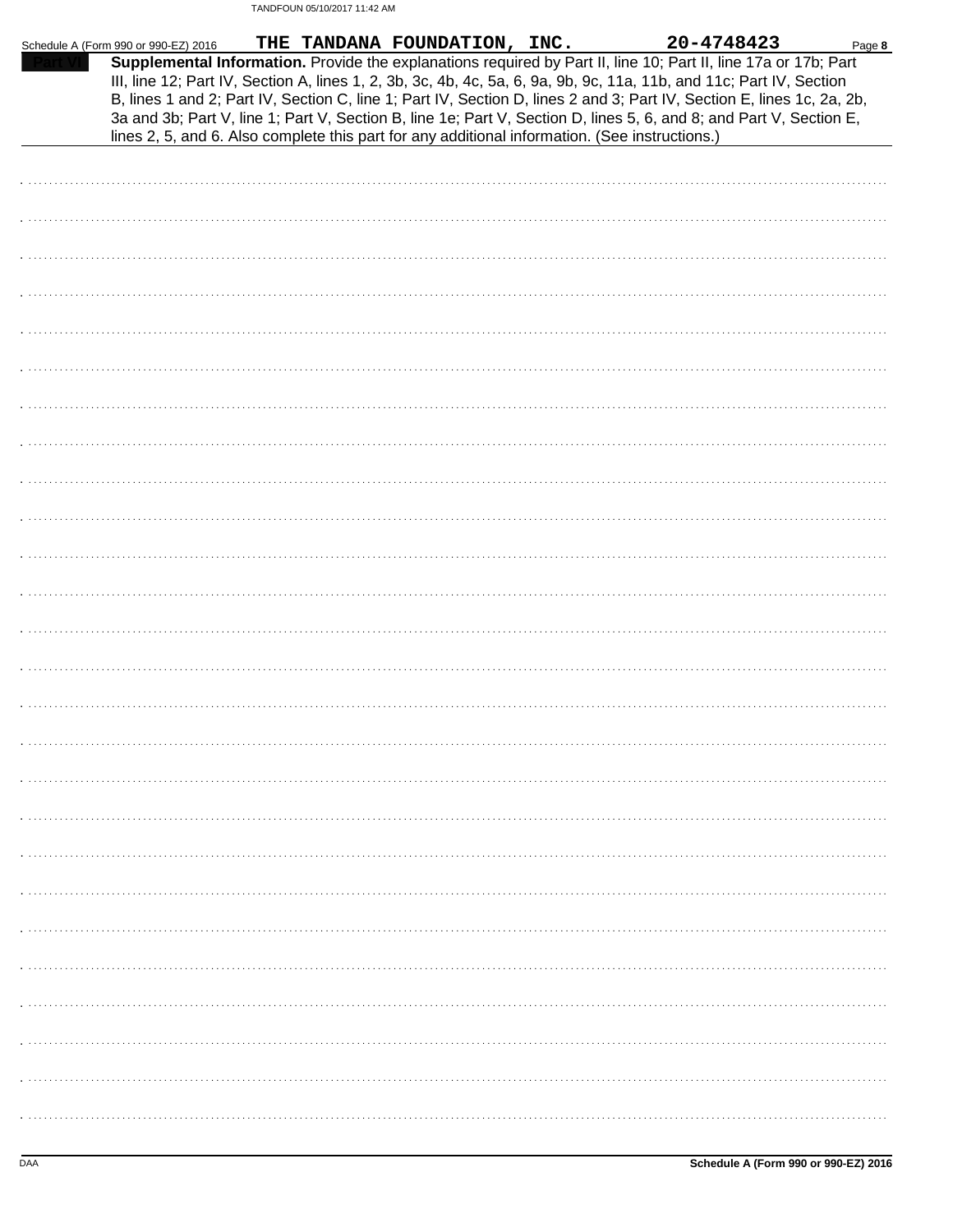|            | <b>SCHEDULE D</b> |
|------------|-------------------|
| (Form 990) |                   |

# **SCHEDULE D Supplemental Financial Statements**

**Part IV, line 6, 7, 8, 9, 10, 11a, 11b, 11c, 11d, 11e, 11f, 12a, or 12b. Complete if the organization answered "Yes" on Form 990,**

**Attach to Form 990.**

**Information about Schedule D (Form 990) and its instructions is at** *www.irs.gov/form990.*

Internal Revenue Service **Name of the organization**

Department of the Treasury

## **Employer identification number**

**2016**

OMB No. 1545-0047

|              | THE TANDANA FOUNDATION, INC.                                                                                                                                                                                                                                        |                                                                        | 20-4748423                      |
|--------------|---------------------------------------------------------------------------------------------------------------------------------------------------------------------------------------------------------------------------------------------------------------------|------------------------------------------------------------------------|---------------------------------|
|              | Organizations Maintaining Donor Advised Funds or Other Similar Funds or Accounts.<br>Complete if the organization answered "Yes" on Form 990, Part IV, line 6.                                                                                                      |                                                                        |                                 |
|              |                                                                                                                                                                                                                                                                     | (a) Donor advised funds                                                | (b) Funds and other accounts    |
| 1            |                                                                                                                                                                                                                                                                     |                                                                        |                                 |
| 2            |                                                                                                                                                                                                                                                                     |                                                                        |                                 |
| 3            |                                                                                                                                                                                                                                                                     |                                                                        |                                 |
|              |                                                                                                                                                                                                                                                                     |                                                                        |                                 |
| 5            | Did the organization inform all donors and donor advisors in writing that the assets held in donor advised                                                                                                                                                          |                                                                        |                                 |
|              |                                                                                                                                                                                                                                                                     |                                                                        | Yes<br>No                       |
| 6            | Did the organization inform all grantees, donors, and donor advisors in writing that grant funds can be used                                                                                                                                                        |                                                                        |                                 |
|              | only for charitable purposes and not for the benefit of the donor or donor advisor, or for any other purpose                                                                                                                                                        |                                                                        |                                 |
|              | conferring impermissible private benefit?                                                                                                                                                                                                                           |                                                                        | Yes<br>No                       |
|              | <b>Conservation Easements.</b>                                                                                                                                                                                                                                      |                                                                        |                                 |
|              | Complete if the organization answered "Yes" on Form 990, Part IV, line 7.                                                                                                                                                                                           |                                                                        |                                 |
| 1            | Purpose(s) of conservation easements held by the organization (check all that apply).                                                                                                                                                                               |                                                                        |                                 |
|              | Preservation of land for public use (e.g., recreation or education)                                                                                                                                                                                                 | Preservation of a historically important land area                     |                                 |
|              | Protection of natural habitat                                                                                                                                                                                                                                       | Preservation of a certified historic structure                         |                                 |
|              | Preservation of open space                                                                                                                                                                                                                                          |                                                                        |                                 |
| 2            | Complete lines 2a through 2d if the organization held a qualified conservation contribution in the form of a conservation                                                                                                                                           |                                                                        |                                 |
|              | easement on the last day of the tax year.                                                                                                                                                                                                                           |                                                                        | Held at the End of the Tax Year |
| а            |                                                                                                                                                                                                                                                                     |                                                                        | 2a                              |
|              |                                                                                                                                                                                                                                                                     |                                                                        | 2 <sub>b</sub>                  |
| c            | Number of conservation easements on a certified historic structure included in (a) [[[[[[[[[[[[[[[[[[[[[[[[[]]]]]]]                                                                                                                                                 |                                                                        | 2c                              |
| d            | Number of conservation easements included in (c) acquired after 8/17/06, and not on a                                                                                                                                                                               |                                                                        |                                 |
|              |                                                                                                                                                                                                                                                                     |                                                                        | 2d                              |
| 3            | Number of conservation easements modified, transferred, released, extinguished, or terminated by the organization during the                                                                                                                                        |                                                                        |                                 |
|              | tax year $\blacktriangleright$<br>.                                                                                                                                                                                                                                 |                                                                        |                                 |
|              | Number of states where property subject to conservation easement is located ▶                                                                                                                                                                                       |                                                                        |                                 |
| 5            | Does the organization have a written policy regarding the periodic monitoring, inspection, handling of                                                                                                                                                              |                                                                        |                                 |
|              |                                                                                                                                                                                                                                                                     |                                                                        | Yes<br>No                       |
| 6            | Staff and volunteer hours devoted to monitoring, inspecting, handling of violations, and enforcing conservation easements during the year                                                                                                                           |                                                                        |                                 |
|              | .                                                                                                                                                                                                                                                                   |                                                                        |                                 |
| 7            | Amount of expenses incurred in monitoring, inspecting, handling of violations, and enforcing conservation easements during the year                                                                                                                                 |                                                                        |                                 |
|              | ▶ \$                                                                                                                                                                                                                                                                |                                                                        |                                 |
|              | Does each conservation easement reported on line 2(d) above satisfy the requirements of section 170(h)(4)(B)(i)                                                                                                                                                     |                                                                        |                                 |
|              |                                                                                                                                                                                                                                                                     |                                                                        | $\Box$ Yes<br>∣ No              |
| 9            | In Part XIII, describe how the organization reports conservation easements in its revenue and expense statement, and                                                                                                                                                |                                                                        |                                 |
|              | balance sheet, and include, if applicable, the text of the footnote to the organization's financial statements that describes the                                                                                                                                   |                                                                        |                                 |
|              | organization's accounting for conservation easements.                                                                                                                                                                                                               |                                                                        |                                 |
|              | Organizations Maintaining Collections of Art, Historical Treasures, or Other Similar Assets.<br>Complete if the organization answered "Yes" on Form 990, Part IV, line 8.                                                                                           |                                                                        |                                 |
|              |                                                                                                                                                                                                                                                                     |                                                                        |                                 |
|              | 1a If the organization elected, as permitted under SFAS 116 (ASC 958), not to report in its revenue statement and balance sheet<br>works of art, historical treasures, or other similar assets held for public exhibition, education, or research in furtherance of |                                                                        |                                 |
|              | public service, provide, in Part XIII, the text of the footnote to its financial statements that describes these items.                                                                                                                                             |                                                                        |                                 |
|              |                                                                                                                                                                                                                                                                     |                                                                        |                                 |
|              | <b>b</b> If the organization elected, as permitted under SFAS 116 (ASC 958), to report in its revenue statement and balance sheet                                                                                                                                   |                                                                        |                                 |
|              | works of art, historical treasures, or other similar assets held for public exhibition, education, or research in furtherance of                                                                                                                                    |                                                                        |                                 |
|              | public service, provide the following amounts relating to these items:                                                                                                                                                                                              |                                                                        |                                 |
|              |                                                                                                                                                                                                                                                                     |                                                                        |                                 |
|              |                                                                                                                                                                                                                                                                     |                                                                        | $\frac{1}{2}$                   |
| $\mathbf{2}$ | If the organization received or held works of art, historical treasures, or other similar assets for financial gain, provide the                                                                                                                                    |                                                                        |                                 |
|              | following amounts required to be reported under SFAS 116 (ASC 958) relating to these items:                                                                                                                                                                         |                                                                        |                                 |
| а            |                                                                                                                                                                                                                                                                     |                                                                        |                                 |
| b            |                                                                                                                                                                                                                                                                     | For Paperwork Reduction Act Notice, see the Instructions for Form 990. |                                 |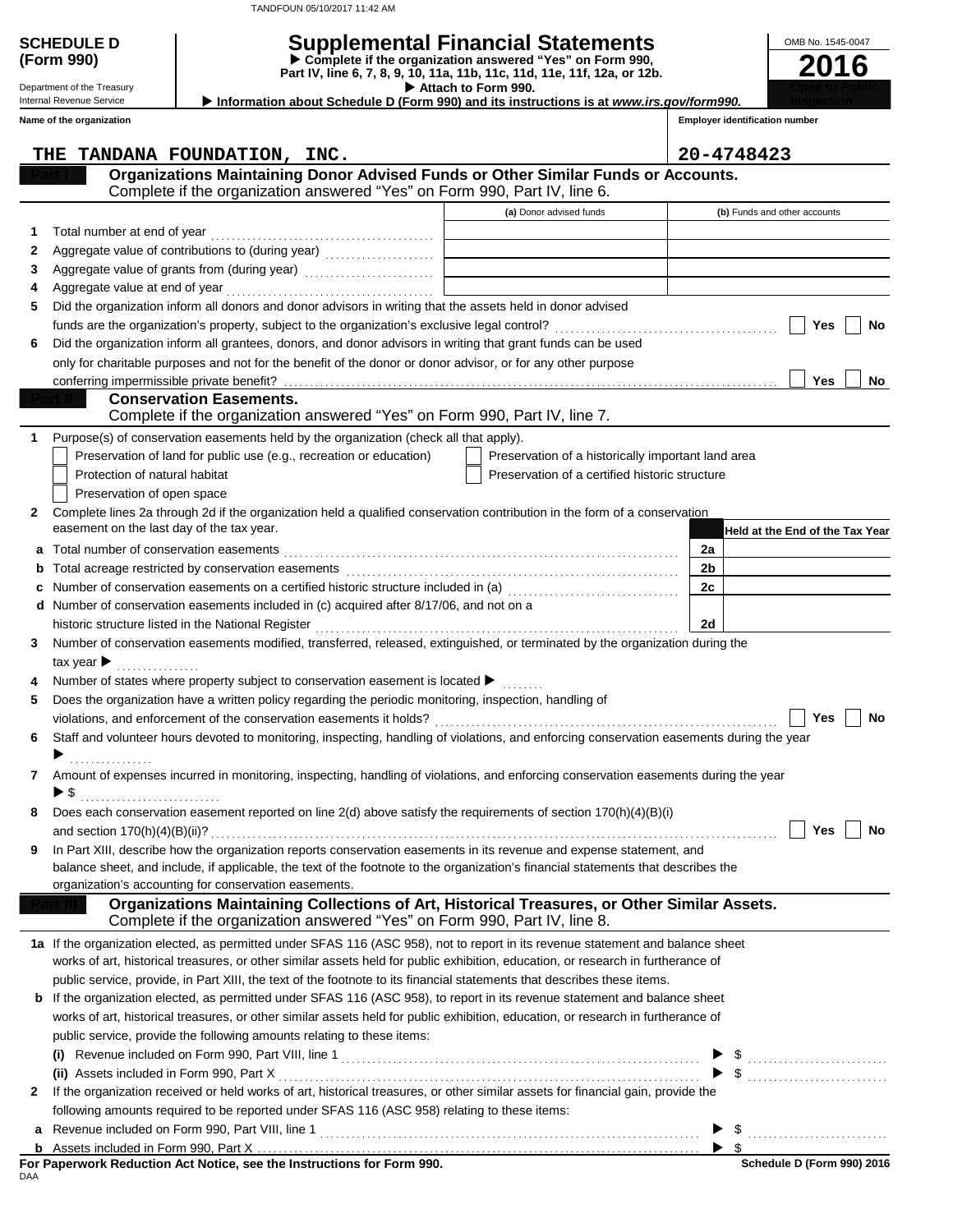|   | Schedule D (Form 990) 2016 THE TANDANA FOUNDATION, INC.                                                                                                                                                                             |                         |                           |                         | 20-4748423      |                      | Page 2              |
|---|-------------------------------------------------------------------------------------------------------------------------------------------------------------------------------------------------------------------------------------|-------------------------|---------------------------|-------------------------|-----------------|----------------------|---------------------|
|   | Organizations Maintaining Collections of Art, Historical Treasures, or Other Similar Assets (continued)                                                                                                                             |                         |                           |                         |                 |                      |                     |
|   | 3 Using the organization's acquisition, accession, and other records, check any of the following that are a significant use of its<br>collection items (check all that apply):                                                      |                         |                           |                         |                 |                      |                     |
| a | Public exhibition                                                                                                                                                                                                                   | d                       | Loan or exchange programs |                         |                 |                      |                     |
| b | Scholarly research                                                                                                                                                                                                                  | е                       |                           |                         |                 |                      |                     |
| с | Preservation for future generations                                                                                                                                                                                                 |                         |                           |                         |                 |                      |                     |
| 4 | Provide a description of the organization's collections and explain how they further the organization's exempt purpose in Part<br>XIII.                                                                                             |                         |                           |                         |                 |                      |                     |
| 5 | During the year, did the organization solicit or receive donations of art, historical treasures, or other similar                                                                                                                   |                         |                           |                         |                 |                      |                     |
|   |                                                                                                                                                                                                                                     |                         |                           |                         |                 |                      | Yes<br>No.          |
|   | <b>Escrow and Custodial Arrangements.</b>                                                                                                                                                                                           |                         |                           |                         |                 |                      |                     |
|   | Complete if the organization answered "Yes" on Form 990, Part IV, line 9, or reported an amount on Form<br>990, Part X, line 21.                                                                                                    |                         |                           |                         |                 |                      |                     |
|   | 1a Is the organization an agent, trustee, custodian or other intermediary for contributions or other assets not                                                                                                                     |                         |                           |                         |                 |                      |                     |
|   | included on Form 990, Part X?                                                                                                                                                                                                       |                         |                           |                         |                 |                      | Yes<br>No           |
|   | <b>b</b> If "Yes," explain the arrangement in Part XIII and complete the following table:                                                                                                                                           |                         |                           |                         |                 |                      |                     |
|   |                                                                                                                                                                                                                                     |                         |                           |                         |                 |                      | Amount              |
|   | c Beginning balance                                                                                                                                                                                                                 |                         |                           |                         |                 | 1c                   |                     |
|   |                                                                                                                                                                                                                                     |                         |                           |                         |                 | 1d                   |                     |
|   |                                                                                                                                                                                                                                     |                         |                           |                         |                 | 1e                   |                     |
| f | Ending balance <b>construction and the construction of the construction</b> of the construction of the construction of the construction of the construction of the construction of the construction of the construction of the cons |                         |                           |                         |                 | 1f                   |                     |
|   |                                                                                                                                                                                                                                     |                         |                           |                         |                 |                      | Yes<br>No           |
|   |                                                                                                                                                                                                                                     |                         |                           |                         |                 |                      |                     |
|   | <b>Endowment Funds.</b>                                                                                                                                                                                                             |                         |                           |                         |                 |                      |                     |
|   | Complete if the organization answered "Yes" on Form 990, Part IV, line 10.                                                                                                                                                          |                         |                           |                         |                 |                      |                     |
|   |                                                                                                                                                                                                                                     | (a) Current year        | (b) Prior year            | (c) Two years back      |                 | (d) Three years back | (e) Four years back |
|   | 1a Beginning of year balance                                                                                                                                                                                                        |                         |                           |                         |                 |                      |                     |
|   | <b>b</b> Contributions <b>contributions</b>                                                                                                                                                                                         |                         |                           |                         |                 |                      |                     |
|   | c Net investment earnings, gains, and<br>losses                                                                                                                                                                                     |                         |                           |                         |                 |                      |                     |
|   | d Grants or scholarships                                                                                                                                                                                                            |                         |                           |                         |                 |                      |                     |
|   | e Other expenditures for facilities and                                                                                                                                                                                             |                         |                           |                         |                 |                      |                     |
|   |                                                                                                                                                                                                                                     |                         |                           |                         |                 |                      |                     |
|   |                                                                                                                                                                                                                                     |                         |                           |                         |                 |                      |                     |
|   |                                                                                                                                                                                                                                     |                         |                           |                         |                 |                      |                     |
|   | 2 Provide the estimated percentage of the current year end balance (line 1g, column (a)) held as:                                                                                                                                   |                         |                           |                         |                 |                      |                     |
|   | a Board designated or quasi-endowment >                                                                                                                                                                                             | %                       |                           |                         |                 |                      |                     |
|   | <b>b</b> Permanent endowment<br>. %                                                                                                                                                                                                 |                         |                           |                         |                 |                      |                     |
|   | c Temporarily restricted endowment $\blacktriangleright$                                                                                                                                                                            | %                       |                           |                         |                 |                      |                     |
|   | The percentages on lines 2a, 2b, and 2c should equal 100%.                                                                                                                                                                          |                         |                           |                         |                 |                      |                     |
|   | 3a Are there endowment funds not in the possession of the organization that are held and administered for the                                                                                                                       |                         |                           |                         |                 |                      |                     |
|   | organization by:                                                                                                                                                                                                                    |                         |                           |                         |                 |                      | Yes<br>No           |
|   |                                                                                                                                                                                                                                     |                         |                           |                         |                 |                      | 3a(i)               |
|   |                                                                                                                                                                                                                                     |                         |                           |                         |                 |                      | 3a(ii)              |
|   |                                                                                                                                                                                                                                     |                         |                           |                         |                 |                      | 3 <sub>b</sub>      |
|   | Describe in Part XIII the intended uses of the organization's endowment funds.                                                                                                                                                      |                         |                           |                         |                 |                      |                     |
|   | Land, Buildings, and Equipment.                                                                                                                                                                                                     |                         |                           |                         |                 |                      |                     |
|   | Complete if the organization answered "Yes" on Form 990, Part IV, line 11a. See Form 990, Part X, line 10.                                                                                                                          |                         |                           |                         |                 |                      |                     |
|   | Description of property                                                                                                                                                                                                             | (a) Cost or other basis |                           | (b) Cost or other basis | (c) Accumulated |                      | (d) Book value      |
|   |                                                                                                                                                                                                                                     | (investment)            |                           | (other)                 | depreciation    |                      |                     |
|   | <b>1a</b> Land                                                                                                                                                                                                                      |                         |                           |                         |                 |                      |                     |
|   |                                                                                                                                                                                                                                     |                         |                           |                         |                 |                      |                     |
|   | c Leasehold improvements                                                                                                                                                                                                            |                         |                           |                         |                 |                      |                     |
|   |                                                                                                                                                                                                                                     |                         |                           |                         |                 |                      |                     |
|   |                                                                                                                                                                                                                                     |                         |                           | 7,434                   |                 | 7,109                | 325                 |
|   |                                                                                                                                                                                                                                     |                         |                           |                         |                 |                      | 325                 |

| Schedule D (Form 990) 2016 |  |
|----------------------------|--|
|                            |  |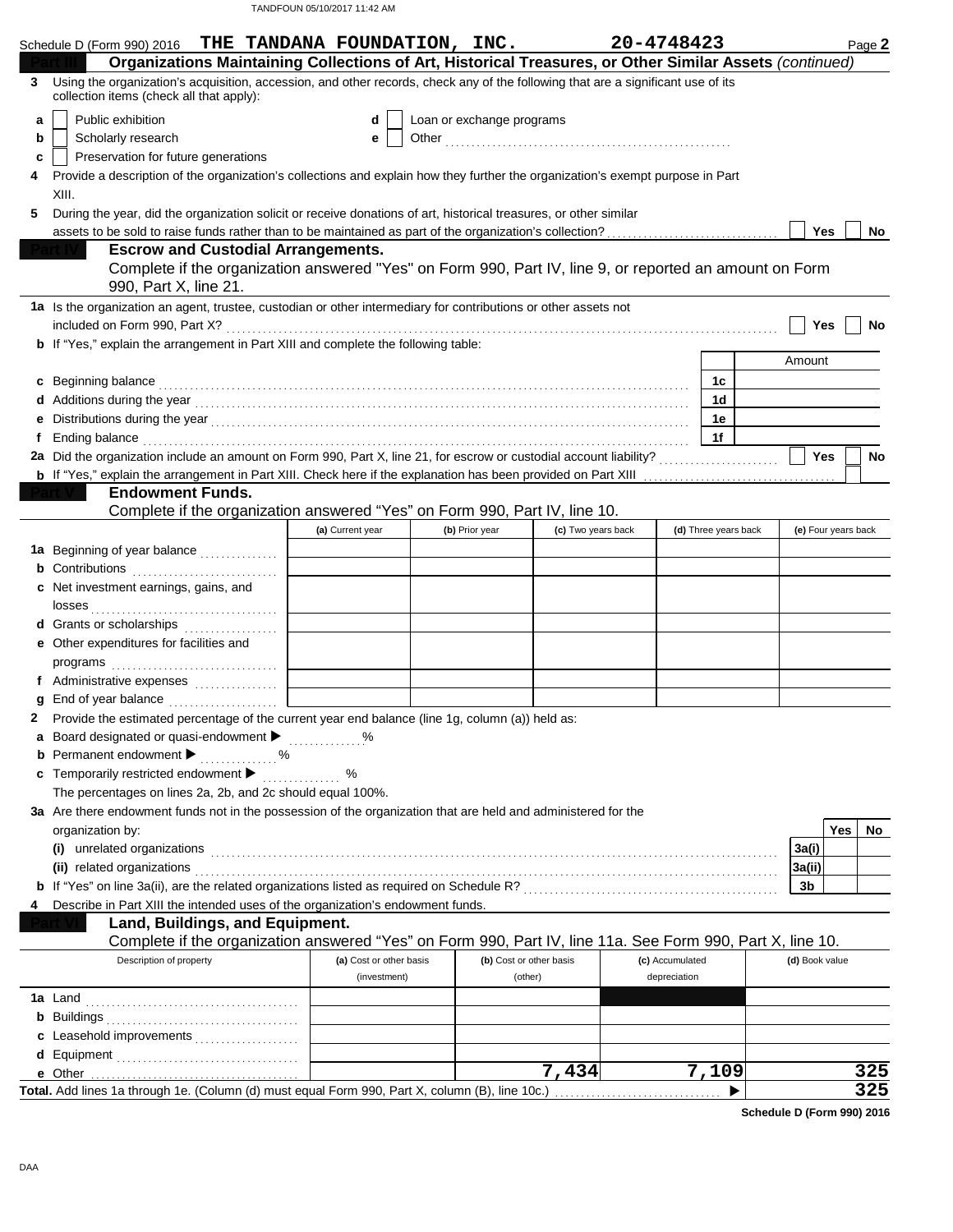| THE TANDANA FOUNDATION, INC.<br>Schedule D (Form 990) 2016                                                 |                | 20-4748423                       | Page 3         |
|------------------------------------------------------------------------------------------------------------|----------------|----------------------------------|----------------|
| <b>Investments-Other Securities.</b>                                                                       |                |                                  |                |
| Complete if the organization answered "Yes" on Form 990, Part IV, line 11b. See Form 990, Part X, line 12. |                |                                  |                |
| (a) Description of security or category                                                                    | (b) Book value | (c) Method of valuation:         |                |
| (including name of security)                                                                               |                | Cost or end-of-year market value |                |
|                                                                                                            |                |                                  |                |
|                                                                                                            |                |                                  |                |
| $(3)$ Other                                                                                                |                |                                  |                |
| (A)                                                                                                        |                |                                  |                |
| (B)                                                                                                        |                |                                  |                |
| (C)                                                                                                        |                |                                  |                |
| (D)<br>(E)                                                                                                 |                |                                  |                |
| (F)                                                                                                        |                |                                  |                |
| (G)                                                                                                        |                |                                  |                |
| (H)                                                                                                        |                |                                  |                |
| Total. (Column (b) must equal Form 990, Part X, col. (B) line 12.) ▶                                       |                |                                  |                |
| <b>Investments-Program Related.</b>                                                                        |                |                                  |                |
| Complete if the organization answered "Yes" on Form 990, Part IV, line 11c. See Form 990, Part X, line 13. |                |                                  |                |
| (a) Description of investment                                                                              | (b) Book value | (c) Method of valuation:         |                |
|                                                                                                            |                | Cost or end-of-year market value |                |
| (1)                                                                                                        |                |                                  |                |
| (2)                                                                                                        |                |                                  |                |
| (3)                                                                                                        |                |                                  |                |
| (4)                                                                                                        |                |                                  |                |
| (5)                                                                                                        |                |                                  |                |
| (6)                                                                                                        |                |                                  |                |
| (7)                                                                                                        |                |                                  |                |
| (8)                                                                                                        |                |                                  |                |
| (9)                                                                                                        |                |                                  |                |
| Total. (Column (b) must equal Form 990, Part X, col. (B) line 13.) ▶                                       |                |                                  |                |
| <b>Other Assets.</b>                                                                                       |                |                                  |                |
| Complete if the organization answered "Yes" on Form 990, Part IV, line 11d. See Form 990, Part X, line 15. |                |                                  |                |
| (a) Description                                                                                            |                |                                  | (b) Book value |
| INTEREST ASSET HELD BY OTHERS<br><b>BENEF</b><br>(1)                                                       |                |                                  | 25,262         |
| (2)                                                                                                        |                |                                  |                |
| (3)                                                                                                        |                |                                  |                |
| (4)                                                                                                        |                |                                  |                |
| (5)                                                                                                        |                |                                  |                |
| (6)                                                                                                        |                |                                  |                |
| (7)                                                                                                        |                |                                  |                |
| (8)                                                                                                        |                |                                  |                |
| (9)                                                                                                        |                |                                  | 25,262         |
| Total. (Column (b) must equal Form 990, Part X, col. (B) line 15.)<br><b>Other Liabilities.</b>            |                |                                  |                |
| Complete if the organization answered "Yes" on Form 990, Part IV, line 11e or 11f. See Form 990, Part X,   |                |                                  |                |
| line 25.                                                                                                   |                |                                  |                |
| 1.<br>(a) Description of liability                                                                         | (b) Book value |                                  |                |
| (1)<br>Federal income taxes                                                                                |                |                                  |                |
| (2)                                                                                                        |                |                                  |                |
| (3)                                                                                                        |                |                                  |                |
| (4)                                                                                                        |                |                                  |                |
| (5)                                                                                                        |                |                                  |                |
| (6)                                                                                                        |                |                                  |                |
| (7)                                                                                                        |                |                                  |                |

**Total.** *(Column (b) must equal Form 990, Part X, col. (B) line 25.)*

Liability for uncertain tax positions. In Part XIII, provide the text of the footnote to the organization's financial statements that reports the **2.** organization's liability for uncertain tax positions under FIN 48 (ASC 740). Check here if the text of the footnote has been provided in Part XIII

(9) (8)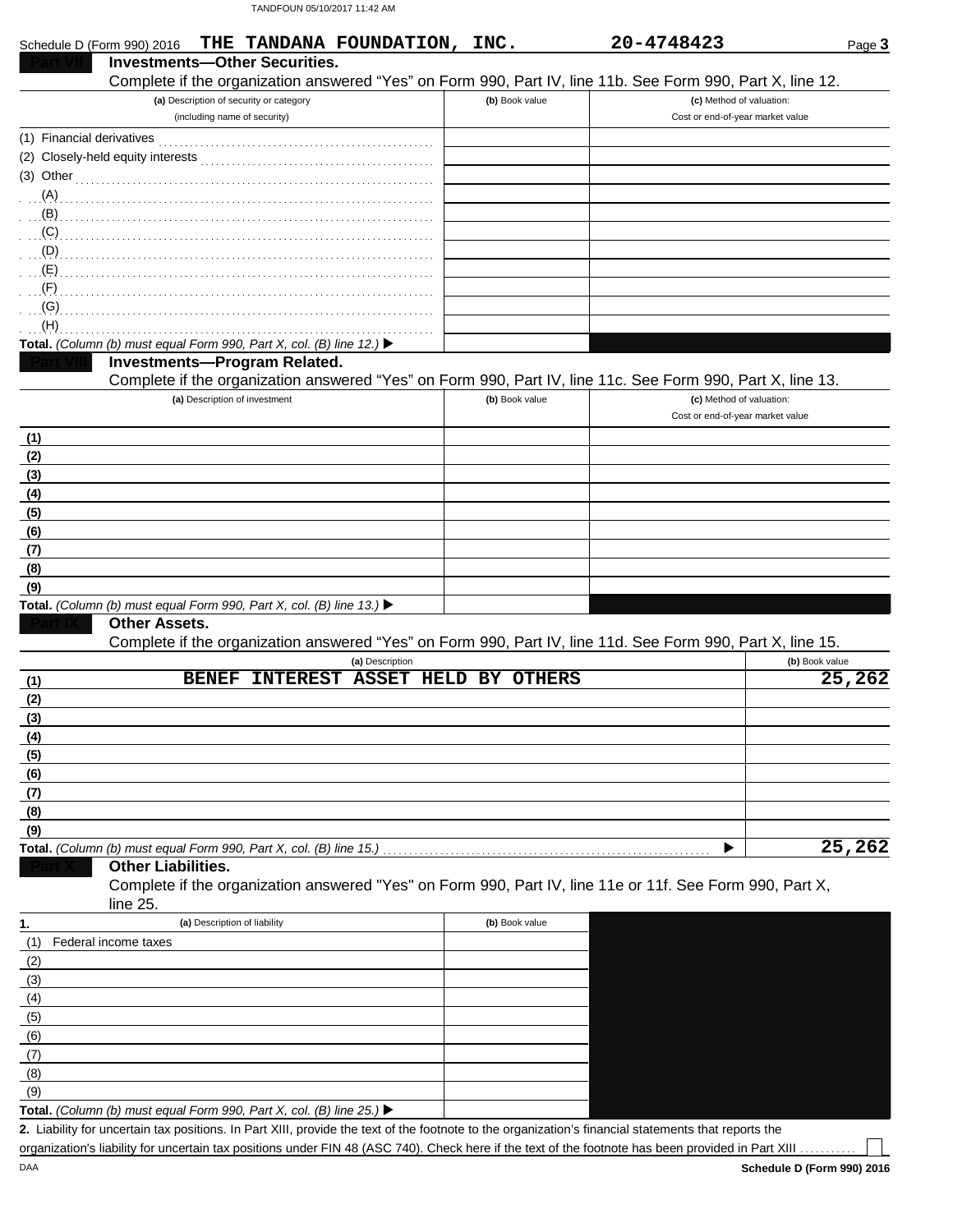| Reconciliation of Revenue per Audited Financial Statements With Revenue per Return.                                                                                                                                                     |                      |              | Page 4 |
|-----------------------------------------------------------------------------------------------------------------------------------------------------------------------------------------------------------------------------------------|----------------------|--------------|--------|
|                                                                                                                                                                                                                                         |                      |              |        |
| Complete if the organization answered "Yes" on Form 990, Part IV, line 12a.                                                                                                                                                             |                      |              |        |
| 1                                                                                                                                                                                                                                       |                      | $\mathbf{1}$ |        |
| Amounts included on line 1 but not on Form 990, Part VIII, line 12:<br>$\mathbf{2}$                                                                                                                                                     |                      |              |        |
| a                                                                                                                                                                                                                                       | 2a<br>2 <sub>b</sub> |              |        |
| b                                                                                                                                                                                                                                       | 2c                   |              |        |
| c                                                                                                                                                                                                                                       | 2d                   |              |        |
| d                                                                                                                                                                                                                                       |                      |              |        |
| Add lines 2a through 2d [11] Additional Property and The Care and The Care and The Care and The Care and The Care and The Care and The Care and The Care and The Care and The Care and The Care and The Care and The Care and<br>е<br>3 |                      | 2e<br>3      |        |
| Amounts included on Form 990, Part VIII, line 12, but not on line 1:<br>4                                                                                                                                                               |                      |              |        |
| a                                                                                                                                                                                                                                       | 4a                   |              |        |
| b                                                                                                                                                                                                                                       | 4 <sub>b</sub>       |              |        |
| Add lines 4a and 4b                                                                                                                                                                                                                     |                      | 4c           |        |
| 5                                                                                                                                                                                                                                       |                      | 5            |        |
| Reconciliation of Expenses per Audited Financial Statements With Expenses per Return.                                                                                                                                                   |                      |              |        |
| Complete if the organization answered "Yes" on Form 990, Part IV, line 12a.                                                                                                                                                             |                      |              |        |
| Total expenses and losses per audited financial statements<br>1                                                                                                                                                                         |                      | $\mathbf{1}$ |        |
| Amounts included on line 1 but not on Form 990, Part IX, line 25:<br>$\mathbf{2}$                                                                                                                                                       |                      |              |        |
|                                                                                                                                                                                                                                         | 2a                   |              |        |
| b                                                                                                                                                                                                                                       | 2 <sub>b</sub>       |              |        |
| Other losses                                                                                                                                                                                                                            | 2c                   |              |        |
| d                                                                                                                                                                                                                                       | 2d                   |              |        |
| Add lines 2a through 2d [11, 12] March 2014 (12, 13) March 2014 (13) March 2014 (13) March 2014 (13) March 201<br>е                                                                                                                     |                      | <b>2e</b>    |        |
| 3                                                                                                                                                                                                                                       |                      | 3            |        |
| Amounts included on Form 990, Part IX, line 25, but not on line 1:<br>4                                                                                                                                                                 |                      |              |        |
| Investment expenses not included on Form 990, Part VIII, line 7b [<br>а                                                                                                                                                                 | 4a                   |              |        |
| b                                                                                                                                                                                                                                       | 4 <sub>b</sub>       |              |        |
| Add lines 4a and 4b                                                                                                                                                                                                                     |                      | 4c           |        |
| 5                                                                                                                                                                                                                                       |                      | 5            |        |
| <b>Supplemental Information.</b>                                                                                                                                                                                                        |                      |              |        |
|                                                                                                                                                                                                                                         |                      |              |        |
| Provide the descriptions required for Part II, lines 3, 5, and 9; Part III, lines 1a and 4; Part IV, lines 1b and 2b; Part V, line 4; Part X, line                                                                                      |                      |              |        |
|                                                                                                                                                                                                                                         |                      |              |        |
|                                                                                                                                                                                                                                         |                      |              |        |
|                                                                                                                                                                                                                                         |                      |              |        |
|                                                                                                                                                                                                                                         |                      |              |        |
|                                                                                                                                                                                                                                         |                      |              |        |
|                                                                                                                                                                                                                                         |                      |              |        |
|                                                                                                                                                                                                                                         |                      |              |        |
|                                                                                                                                                                                                                                         |                      |              |        |
|                                                                                                                                                                                                                                         |                      |              |        |
|                                                                                                                                                                                                                                         |                      |              |        |
|                                                                                                                                                                                                                                         |                      |              |        |
|                                                                                                                                                                                                                                         |                      |              |        |
|                                                                                                                                                                                                                                         |                      |              |        |
|                                                                                                                                                                                                                                         |                      |              |        |
|                                                                                                                                                                                                                                         |                      |              |        |
|                                                                                                                                                                                                                                         |                      |              |        |
|                                                                                                                                                                                                                                         |                      |              |        |
|                                                                                                                                                                                                                                         |                      |              |        |
|                                                                                                                                                                                                                                         |                      |              |        |
| 2; Part XI, lines 2d and 4b; and Part XII, lines 2d and 4b. Also complete this part to provide any additional information.                                                                                                              |                      |              |        |
|                                                                                                                                                                                                                                         |                      |              |        |
|                                                                                                                                                                                                                                         |                      |              |        |
|                                                                                                                                                                                                                                         |                      |              |        |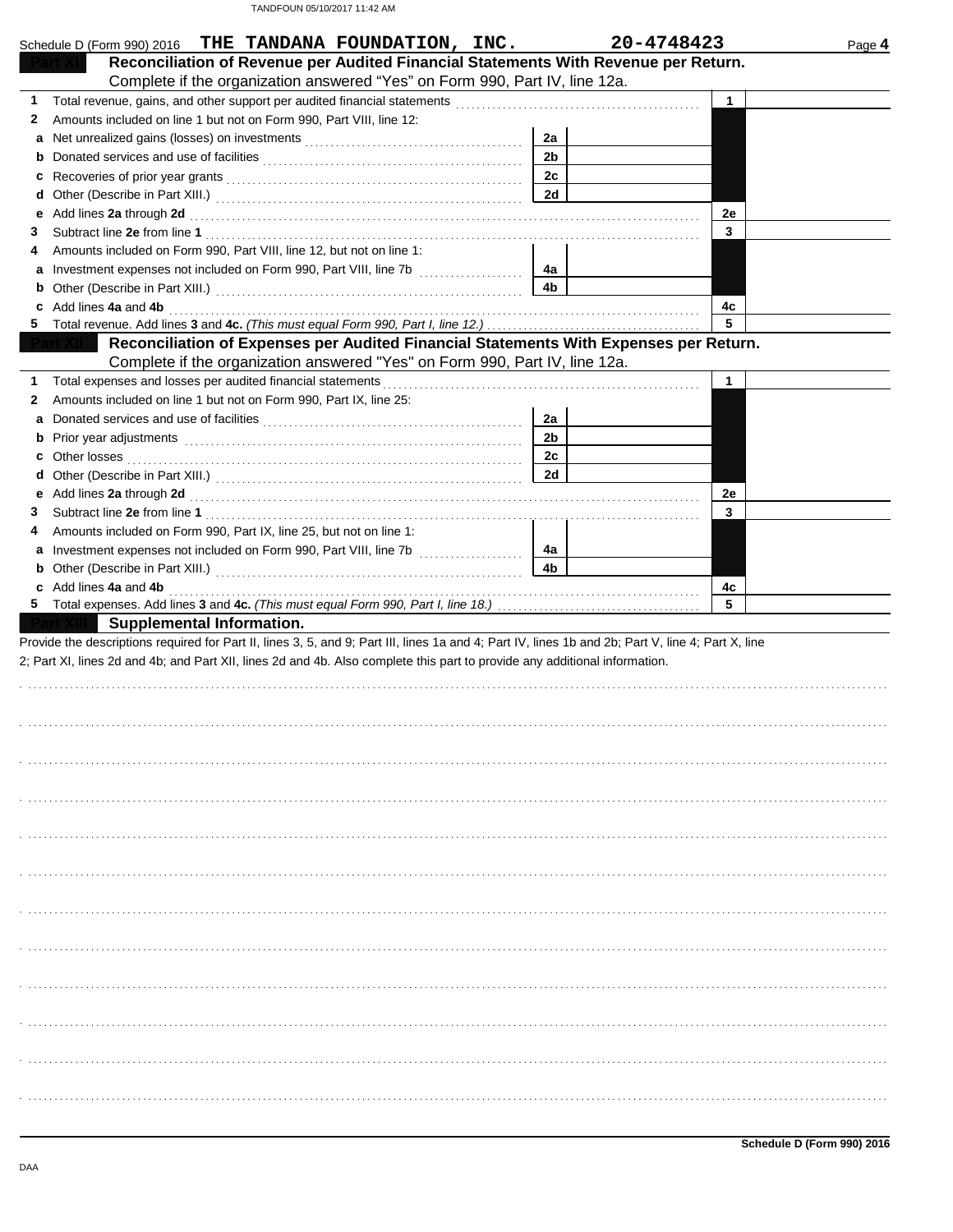| Schedule D (Form 990) 2016 THE TANDANA FOUNDATION, INC. |                                             |  | 20-4748423 | Page 5 |
|---------------------------------------------------------|---------------------------------------------|--|------------|--------|
|                                                         | <b>Supplemental Information (continued)</b> |  |            |        |
|                                                         |                                             |  |            |        |
|                                                         |                                             |  |            |        |
|                                                         |                                             |  |            |        |
|                                                         |                                             |  |            |        |
|                                                         |                                             |  |            |        |
|                                                         |                                             |  |            |        |
|                                                         |                                             |  |            |        |
|                                                         |                                             |  |            |        |
|                                                         |                                             |  |            |        |
|                                                         |                                             |  |            |        |
|                                                         |                                             |  |            |        |
|                                                         |                                             |  |            |        |
|                                                         |                                             |  |            |        |
|                                                         |                                             |  |            |        |
|                                                         |                                             |  |            |        |
|                                                         |                                             |  |            |        |
|                                                         |                                             |  |            |        |
|                                                         |                                             |  |            |        |
|                                                         |                                             |  |            |        |
|                                                         |                                             |  |            |        |
|                                                         |                                             |  |            |        |
|                                                         |                                             |  |            |        |
|                                                         |                                             |  |            |        |
|                                                         |                                             |  |            |        |
|                                                         |                                             |  |            |        |
|                                                         |                                             |  |            |        |
|                                                         |                                             |  |            |        |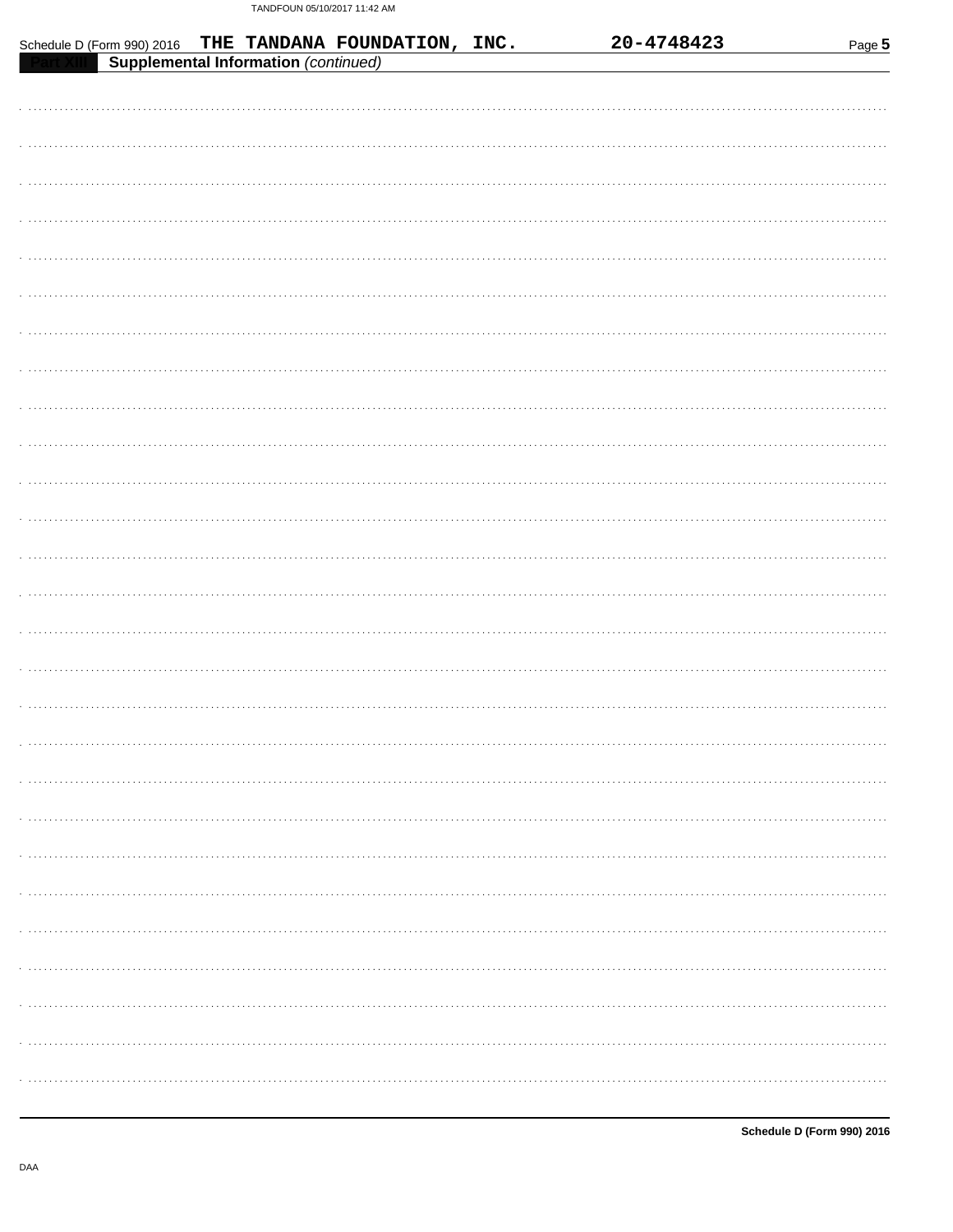| <b>SCHEDULE F</b>                                                                                      |  |                                           |                                                                                           | <b>Statement of Activities Outside the United States</b>                                                                                                                                                                       |                                                                                                                 |                                       | OMB No. 1545-0047                                                 |
|--------------------------------------------------------------------------------------------------------|--|-------------------------------------------|-------------------------------------------------------------------------------------------|--------------------------------------------------------------------------------------------------------------------------------------------------------------------------------------------------------------------------------|-----------------------------------------------------------------------------------------------------------------|---------------------------------------|-------------------------------------------------------------------|
| (Form 990)<br>> Complete if the organization answered "Yes" on Form 990, Part IV, line 14b, 15, or 16. |  |                                           |                                                                                           |                                                                                                                                                                                                                                |                                                                                                                 |                                       | 2016                                                              |
| Department of the Treasury<br>Internal Revenue Service                                                 |  |                                           |                                                                                           | Attach to Form 990.<br>Information about Schedule F (Form 990) and its instructions is at www.irs.gov/form990.                                                                                                                 |                                                                                                                 |                                       |                                                                   |
| Name of the organization                                                                               |  |                                           |                                                                                           |                                                                                                                                                                                                                                |                                                                                                                 | <b>Employer identification number</b> |                                                                   |
|                                                                                                        |  |                                           | THE TANDANA FOUNDATION, INC.                                                              | General Information on Activities Outside the United States. Complete if the organization answered "Yes" on                                                                                                                    |                                                                                                                 | 20-4748423                            |                                                                   |
|                                                                                                        |  | Form 990, Part IV, line 14b.              |                                                                                           |                                                                                                                                                                                                                                |                                                                                                                 |                                       |                                                                   |
| 1<br>grants or assistance?                                                                             |  |                                           |                                                                                           | For grantmakers. Does the organization maintain records to substantiate the amount of its grants and other<br>assistance, the grantees' eligibility for the grants or assistance, and the selection criteria used to award the |                                                                                                                 |                                       | $ \mathbf{x} $<br>Yes<br>No                                       |
|                                                                                                        |  | assistance outside the United States.     |                                                                                           | 2 For grantmakers. Describe in Part V the organization's procedures for monitoring the use of its grants and other                                                                                                             |                                                                                                                 |                                       |                                                                   |
| 3                                                                                                      |  |                                           |                                                                                           | Activities per Region. (The following Part I, line 3 table can be duplicated if additional space is needed.)                                                                                                                   |                                                                                                                 |                                       |                                                                   |
| (a) Region                                                                                             |  | (b) Number of<br>offices in the<br>region | (c) Number of<br>employees,<br>agents, and<br>independent<br>contractors<br>in the region | (d) Activities conducted in the<br>region (by type) (such as,<br>fundraising, program services,<br>investments, grants to recipients<br>located in the region)                                                                 | (e) If activity listed in (d) is<br>a program service,<br>describe specific type of<br>service(s) in the region |                                       | (f) Total<br>expenditures for<br>and investments<br>in the region |
| <b>ECUADOR</b><br>(1)                                                                                  |  |                                           |                                                                                           | <b>1 PROGRAM</b>                                                                                                                                                                                                               | <b>HEALTHCARE, EDU</b>                                                                                          |                                       | 320,524                                                           |
| <b>MALI</b>                                                                                            |  |                                           |                                                                                           | <b>1 IPROGRAM</b>                                                                                                                                                                                                              | COMMUNITY                                                                                                       |                                       | 59,350                                                            |
| (2)                                                                                                    |  |                                           |                                                                                           |                                                                                                                                                                                                                                |                                                                                                                 |                                       |                                                                   |
| (3)                                                                                                    |  |                                           |                                                                                           |                                                                                                                                                                                                                                |                                                                                                                 |                                       |                                                                   |
| (4)                                                                                                    |  |                                           |                                                                                           |                                                                                                                                                                                                                                |                                                                                                                 |                                       |                                                                   |
| (5)                                                                                                    |  |                                           |                                                                                           |                                                                                                                                                                                                                                |                                                                                                                 |                                       |                                                                   |
| (6)                                                                                                    |  |                                           |                                                                                           |                                                                                                                                                                                                                                |                                                                                                                 |                                       |                                                                   |
| (7)                                                                                                    |  |                                           |                                                                                           |                                                                                                                                                                                                                                |                                                                                                                 |                                       |                                                                   |
| (8)                                                                                                    |  |                                           |                                                                                           |                                                                                                                                                                                                                                |                                                                                                                 |                                       |                                                                   |
| <u>(9)</u>                                                                                             |  |                                           |                                                                                           |                                                                                                                                                                                                                                |                                                                                                                 |                                       |                                                                   |
| (10)                                                                                                   |  |                                           |                                                                                           |                                                                                                                                                                                                                                |                                                                                                                 |                                       |                                                                   |
| (11)                                                                                                   |  |                                           |                                                                                           |                                                                                                                                                                                                                                |                                                                                                                 |                                       |                                                                   |
| (12)                                                                                                   |  |                                           |                                                                                           |                                                                                                                                                                                                                                |                                                                                                                 |                                       |                                                                   |
| (13)                                                                                                   |  |                                           |                                                                                           |                                                                                                                                                                                                                                |                                                                                                                 |                                       |                                                                   |
| (14)                                                                                                   |  |                                           |                                                                                           |                                                                                                                                                                                                                                |                                                                                                                 |                                       |                                                                   |
| (15)                                                                                                   |  |                                           |                                                                                           |                                                                                                                                                                                                                                |                                                                                                                 |                                       |                                                                   |
| (16)                                                                                                   |  |                                           |                                                                                           |                                                                                                                                                                                                                                |                                                                                                                 |                                       |                                                                   |
| (17)                                                                                                   |  |                                           |                                                                                           |                                                                                                                                                                                                                                |                                                                                                                 |                                       |                                                                   |
| 3a Sub-total<br><b>b</b> Total from continuation                                                       |  |                                           | 2                                                                                         |                                                                                                                                                                                                                                |                                                                                                                 |                                       | 379,874                                                           |
| sheets to Part I<br>c Totals (add<br>lines 3a and 3b)                                                  |  |                                           | $\mathbf{2}$                                                                              |                                                                                                                                                                                                                                |                                                                                                                 |                                       | 379,874                                                           |

**For Paperwork Reduction Act Notice, see the Instructions for Form 990. Schedule F (Form 990) 2016** DAA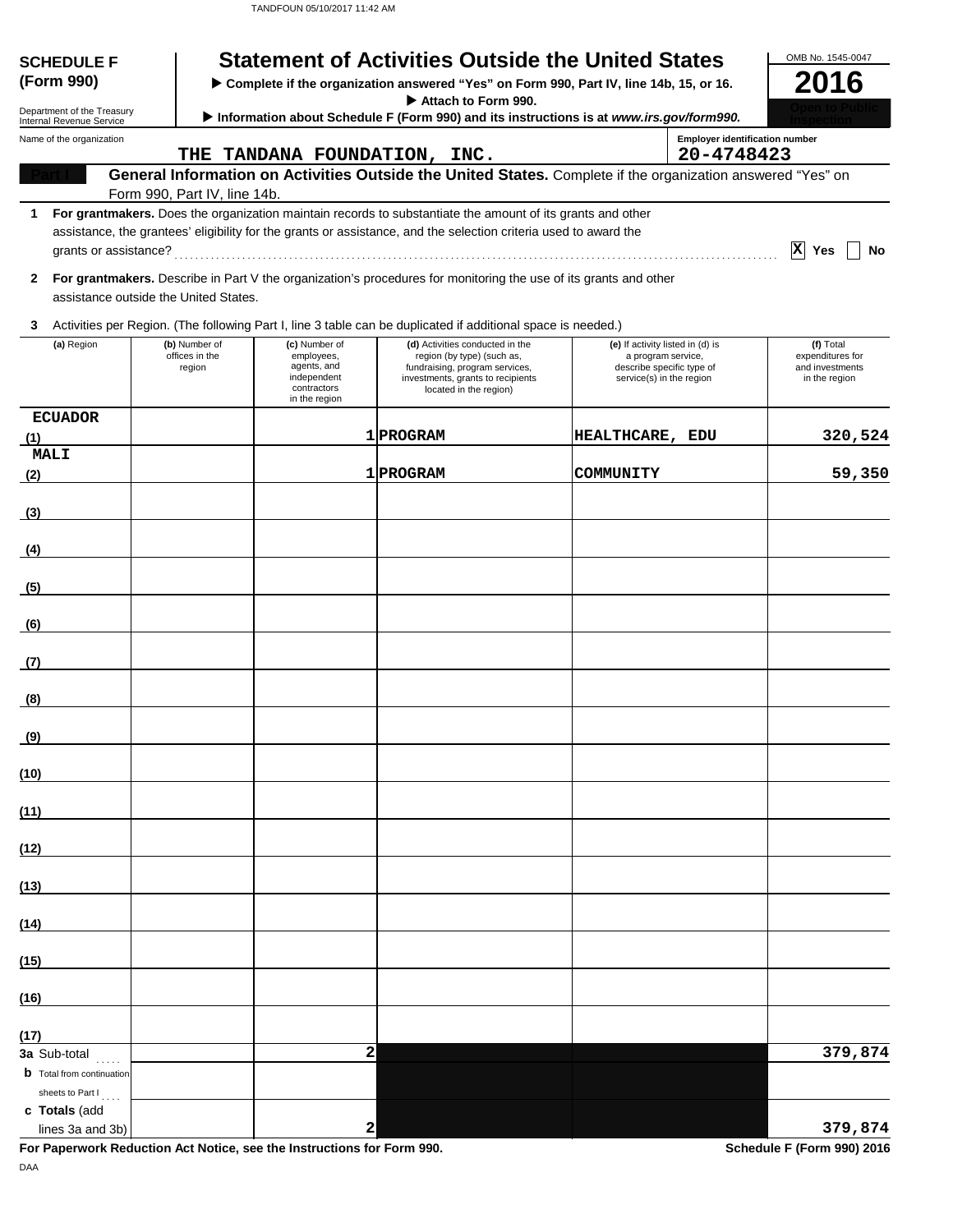| Schedule F (Form 990) 2016                                                        | THE TANDANA FOUNDATION, INC. |                                                                                                                                              | 20-4748423                  |                                       |                                        |                                          | Page 2                                                         |
|-----------------------------------------------------------------------------------|------------------------------|----------------------------------------------------------------------------------------------------------------------------------------------|-----------------------------|---------------------------------------|----------------------------------------|------------------------------------------|----------------------------------------------------------------|
|                                                                                   |                              | Grants and Other Assistance to Organizations or Entities Outside the United States. Complete if the organization answered "Yes" on Form 990, |                             |                                       |                                        |                                          |                                                                |
|                                                                                   |                              | Part IV, line 15, for any recipient who received more than \$5,000. Part II can be duplicated if additional space is needed.                 |                             |                                       |                                        |                                          |                                                                |
| (a) Name of<br>(b) IRS code<br>organization<br>section and EIN<br>(if applicable) | (c) Region                   | (d) Purpose of<br>grant                                                                                                                      | (e) Amount of<br>cash grant | (f) Manner of<br>cash<br>disbursement | (g) Amount of<br>noncash<br>assistance | (h) Description<br>of noncash assistance | (i) Method of<br>valuation<br>(book, FMV,<br>appraisal, other) |
|                                                                                   |                              |                                                                                                                                              |                             |                                       |                                        |                                          |                                                                |
|                                                                                   |                              |                                                                                                                                              |                             |                                       |                                        |                                          |                                                                |
|                                                                                   |                              |                                                                                                                                              |                             |                                       |                                        |                                          |                                                                |
|                                                                                   |                              |                                                                                                                                              |                             |                                       |                                        |                                          |                                                                |
|                                                                                   |                              |                                                                                                                                              |                             |                                       |                                        |                                          |                                                                |
|                                                                                   |                              |                                                                                                                                              |                             |                                       |                                        |                                          |                                                                |
|                                                                                   |                              |                                                                                                                                              |                             |                                       |                                        |                                          |                                                                |
|                                                                                   |                              |                                                                                                                                              |                             |                                       |                                        |                                          |                                                                |
|                                                                                   |                              |                                                                                                                                              |                             |                                       |                                        |                                          |                                                                |
|                                                                                   |                              |                                                                                                                                              |                             |                                       |                                        |                                          |                                                                |
|                                                                                   |                              |                                                                                                                                              |                             |                                       |                                        |                                          |                                                                |
|                                                                                   |                              |                                                                                                                                              |                             |                                       |                                        |                                          |                                                                |
|                                                                                   |                              |                                                                                                                                              |                             |                                       |                                        |                                          |                                                                |
|                                                                                   |                              |                                                                                                                                              |                             |                                       |                                        |                                          |                                                                |
|                                                                                   |                              |                                                                                                                                              |                             |                                       |                                        |                                          |                                                                |
|                                                                                   |                              |                                                                                                                                              |                             |                                       |                                        |                                          |                                                                |
|                                                                                   |                              |                                                                                                                                              |                             |                                       |                                        |                                          |                                                                |
|                                                                                   |                              |                                                                                                                                              |                             |                                       |                                        |                                          |                                                                |

| Enter total number of recipient organizations listed above that are recognized as charities by the foreign country, recognized as tax-exempt |  |
|----------------------------------------------------------------------------------------------------------------------------------------------|--|
| by the IRS, or for which the grantee or counsel has provided a section 501(c)(3) equivalency letter                                          |  |
| Enter total number of other organizations or entities                                                                                        |  |

**Schedule F (Form 990) 2016**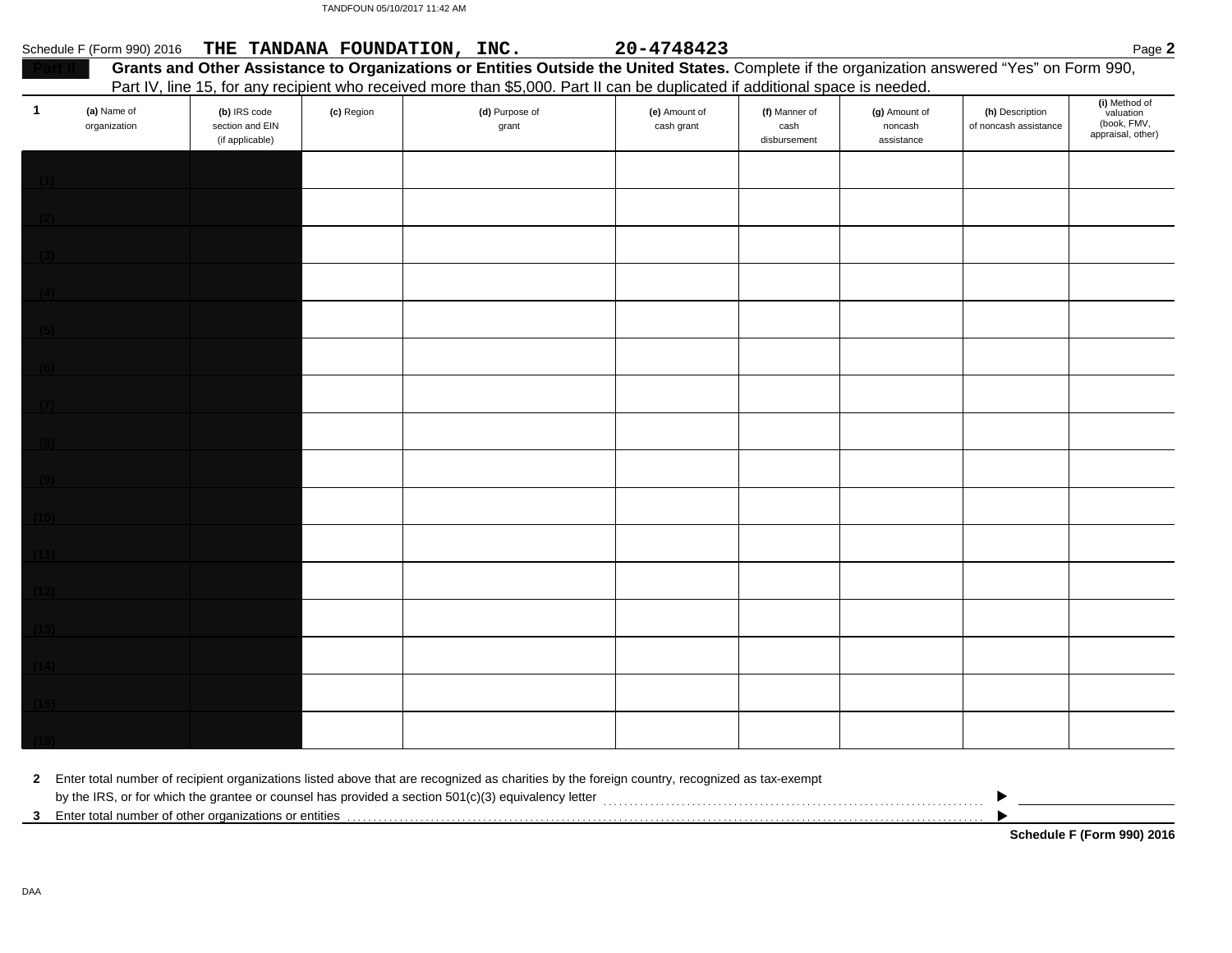|  | $20 - 4745$ |
|--|-------------|

| Schedule F (Form 990) 2016 THE TANDANA FOUNDATION, INC.                                                                                          |                |                             |                             | 20-4748423                            |                                        |                                          | Page 3                                                         |
|--------------------------------------------------------------------------------------------------------------------------------------------------|----------------|-----------------------------|-----------------------------|---------------------------------------|----------------------------------------|------------------------------------------|----------------------------------------------------------------|
| Grants and Other Assistance to Individuals Outside the United States. Complete if the organization answered "Yes" on Form 990, Part IV, line 16. |                |                             |                             |                                       |                                        |                                          |                                                                |
| Part III can be duplicated if additional space is needed.                                                                                        |                |                             |                             |                                       |                                        |                                          |                                                                |
| (a) Type of grant or assistance                                                                                                                  | (b) Region     | (c) Number of<br>recipients | (d) Amount of<br>cash grant | (e) Manner of<br>cash<br>disbursement | (f) Amount of<br>noncash<br>assistance | (g) Description<br>of noncash assistance | (h) Method of<br>valuation<br>(book, FMV,<br>appraisal, other) |
|                                                                                                                                                  | <b>ECUADOR</b> |                             |                             |                                       |                                        |                                          |                                                                |
| (1) EDUCATIONAL ASSISTANCE                                                                                                                       |                | 118                         |                             | 22,498 HAND CASH                      | 10,807                                 | SUPPLIES, FEES                           | <b>BOOK</b>                                                    |
| (2)                                                                                                                                              |                |                             |                             |                                       |                                        |                                          |                                                                |
| (3)                                                                                                                                              |                |                             |                             |                                       |                                        |                                          |                                                                |
| (4)<br><u> 1989 - Jan Stein Stein Stein Stein Stein Stein Stein Stein Stein Stein Stein Stein Stein Stein Stein Stein S</u>                      |                |                             |                             |                                       |                                        |                                          |                                                                |
| (5)                                                                                                                                              |                |                             |                             |                                       |                                        |                                          |                                                                |
| (6)                                                                                                                                              |                |                             |                             |                                       |                                        |                                          |                                                                |
| (7)                                                                                                                                              |                |                             |                             |                                       |                                        |                                          |                                                                |
| (8)                                                                                                                                              |                |                             |                             |                                       |                                        |                                          |                                                                |
| (9)                                                                                                                                              |                |                             |                             |                                       |                                        |                                          |                                                                |
|                                                                                                                                                  |                |                             |                             |                                       |                                        |                                          |                                                                |
| (10)                                                                                                                                             |                |                             |                             |                                       |                                        |                                          |                                                                |
| (11)                                                                                                                                             |                |                             |                             |                                       |                                        |                                          |                                                                |
| (12)                                                                                                                                             |                |                             |                             |                                       |                                        |                                          |                                                                |
| (13)                                                                                                                                             |                |                             |                             |                                       |                                        |                                          |                                                                |
| (14)                                                                                                                                             |                |                             |                             |                                       |                                        |                                          |                                                                |
| (15)                                                                                                                                             |                |                             |                             |                                       |                                        |                                          |                                                                |
| (16)                                                                                                                                             |                |                             |                             |                                       |                                        |                                          |                                                                |
|                                                                                                                                                  |                |                             |                             |                                       |                                        |                                          |                                                                |
| (17)                                                                                                                                             |                |                             |                             |                                       |                                        |                                          |                                                                |
| (18)                                                                                                                                             |                |                             |                             |                                       |                                        |                                          |                                                                |

**Schedule F (Form 990) 2016**

DAA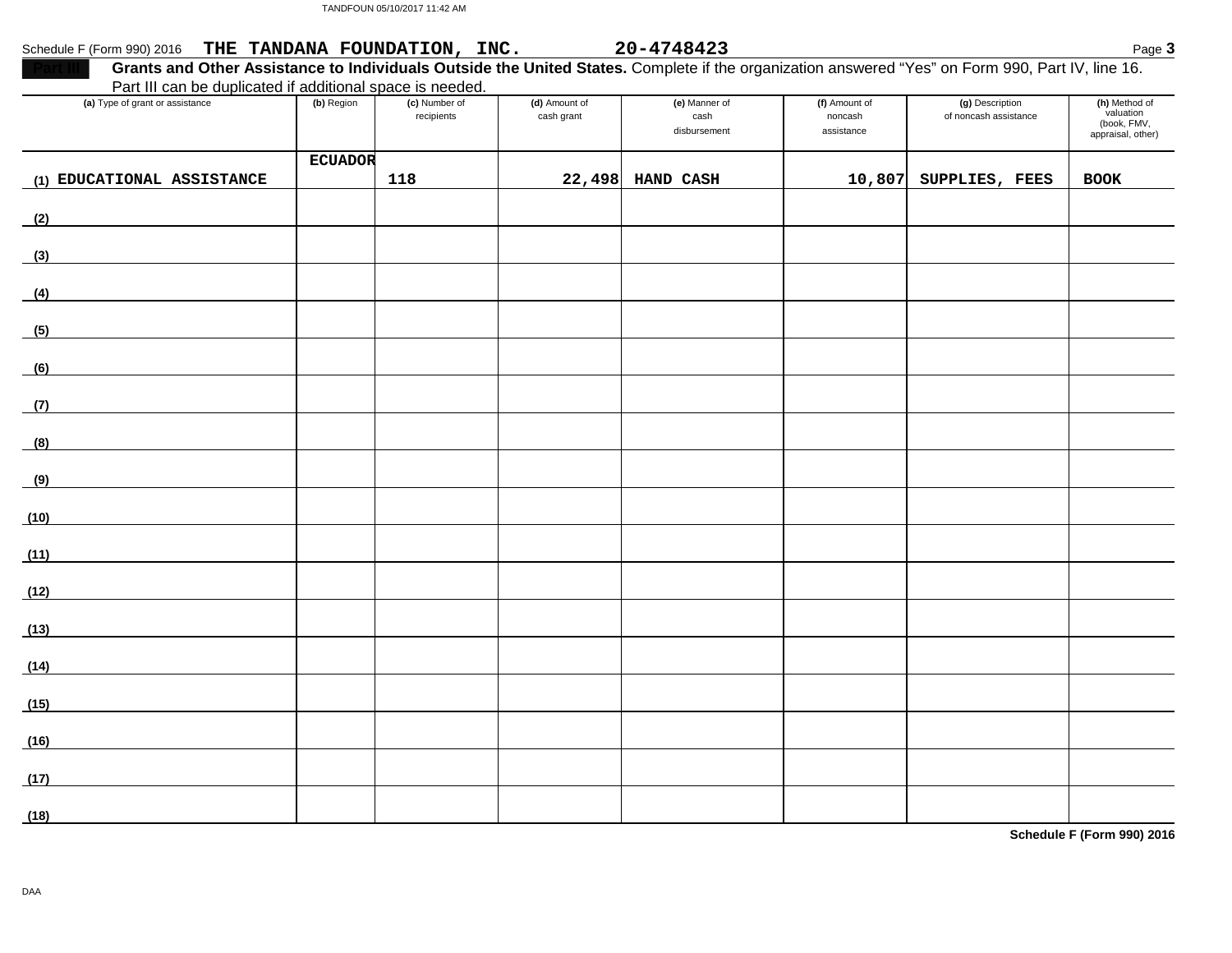|    | Schedule F (Form 990) 2016                                                                                                                                                                                                                                                                                                                                                                                              | THE TANDANA FOUNDATION, INC. | 20-4748423 |     | Page 4                      |
|----|-------------------------------------------------------------------------------------------------------------------------------------------------------------------------------------------------------------------------------------------------------------------------------------------------------------------------------------------------------------------------------------------------------------------------|------------------------------|------------|-----|-----------------------------|
|    | <b>Foreign Forms</b>                                                                                                                                                                                                                                                                                                                                                                                                    |                              |            |     |                             |
| 1. | Was the organization a U.S. transferor of property to a foreign corporation during the tax year? If "Yes,"<br>the organization may be required to file Form 926, Return by a U.S. Transferor of Property to a Foreign                                                                                                                                                                                                   |                              |            | Yes | $ \mathbf{X} $<br><b>No</b> |
| 2  | Did the organization have an interest in a foreign trust during the tax year? If "Yes," the organization<br>may be required to separately file Form 3520, Annual Return To Report Transactions With Foreign<br>Trusts and Receipt of Certain Foreign Gifts, and/or Form 3520-A, Annual Information Return of Foreign<br>Trust With a U.S. Owner (see Instructions for Forms 3520 and 3520-A; do not file with Form 990) |                              |            | Yes | $ \mathbf{X} $<br>No        |
| 3  | Did the organization have an ownership interest in a foreign corporation during the tax year? If "Yes,"<br>the organization may be required to file Form 5471, Information Return of U.S. Persons With Respect to                                                                                                                                                                                                       |                              |            | Yes | $ \mathbf{x} $<br>No        |
| 4  | Was the organization a direct or indirect shareholder of a passive foreign investment company or a<br>qualified electing fund during the tax year? If "Yes," the organization may be required to file Form 8621,<br>Information Return by a Shareholder of a Passive Foreign Investment Company or Qualified Electing<br>Fund (see Instructions for Form 8621)                                                          |                              |            | Yes | $ \mathbf{X} $<br>No        |
| 5  | Did the organization have an ownership interest in a foreign partnership during the tax year? If "Yes,"<br>the organization may be required to file Form 8865, Return of U.S. Persons With Respect to Certain<br>Foreign Partnerships (see Instructions for Form 8865) [11] Conserved Conserved Conserved Conserved Conserved Co                                                                                        |                              |            | Yes | $ \mathbf{x} $<br>No        |
| 6  | Did the organization have any operations in or related to any boycotting countries during the tax year? If<br>"Yes," the organization may be required to separately file Form 5713, International Boycott Report (see<br>Instructions for Form 5713; do not file with Form 990)                                                                                                                                         |                              |            | Yes | x<br>No                     |

**Schedule F (Form 990) 2016**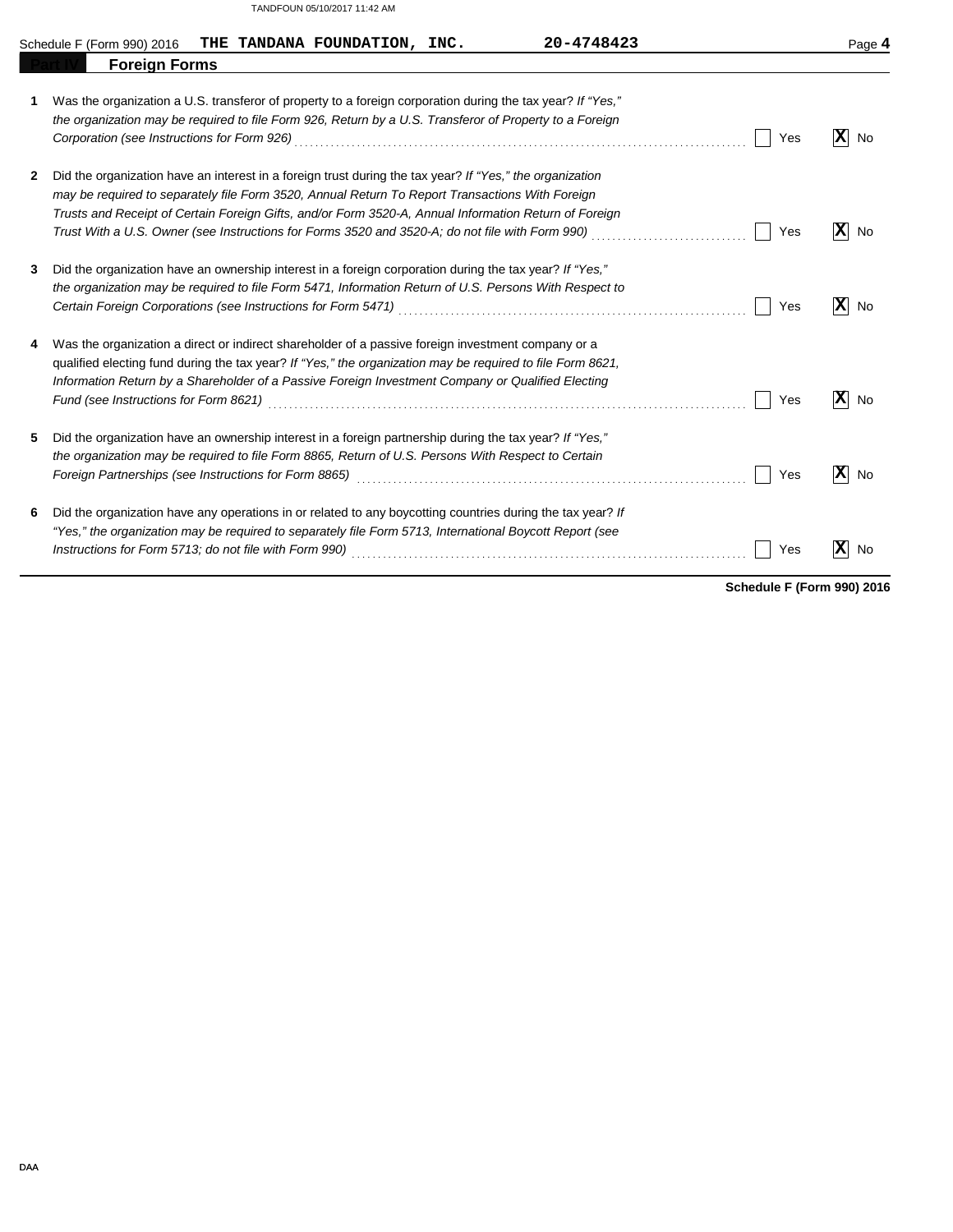| TANDFOUN 05/10/2017 11:42 AM |
|------------------------------|
|------------------------------|

|                | Schedule F (Form 990) 2016<br><b>Supplemental Information</b>                                                                                                                                                                                                                                                                                                                                                        | THE TANDANA FOUNDATION, INC. | 20-4748423          |                    | Page 5      |
|----------------|----------------------------------------------------------------------------------------------------------------------------------------------------------------------------------------------------------------------------------------------------------------------------------------------------------------------------------------------------------------------------------------------------------------------|------------------------------|---------------------|--------------------|-------------|
|                | Provide the information required by Part I, line 2 (monitoring of funds); Part I, line 3, column (f) (accounting method;<br>amounts of investments vs. expenditures per region); Part II, line 1 (accounting method); Part III (accounting method); and<br>Part III, column (c) (estimated number of recipients), as applicable. Also complete this part to provide any additional<br>information. See instructions. |                              |                     |                    |             |
|                | PART I, LINE 2 - PROCEDURES FOR MONITORING THE USE OF GRANT FUNDS                                                                                                                                                                                                                                                                                                                                                    |                              |                     |                    |             |
|                | THE LOCAL AGENT IN ECUADOR WORKS CLOSELY WITH STUDENTS TO IDENTIFY THEIR                                                                                                                                                                                                                                                                                                                                             |                              |                     |                    |             |
|                | EDUCATIONAL NEEDS (BOOKS, SUPPLIES, UNIFORMS, TRANSPORTATION, OTHER FEES)                                                                                                                                                                                                                                                                                                                                            |                              |                     |                    |             |
|                | AND DISTRIBUTES FUNDS BASED ON THOSE NEEDS.                                                                                                                                                                                                                                                                                                                                                                          |                              |                     |                    |             |
|                | PART I, LINE 3 - ACTIVITIES PER REGION                                                                                                                                                                                                                                                                                                                                                                               |                              |                     |                    |             |
| <b>REGION</b>  |                                                                                                                                                                                                                                                                                                                                                                                                                      |                              | <b>EXPENDITURES</b> | <b>INVESTMENTS</b> |             |
| <b>ECUADOR</b> |                                                                                                                                                                                                                                                                                                                                                                                                                      |                              | \$<br>$320,524$ \$  |                    | 0           |
| <b>MALI</b>    |                                                                                                                                                                                                                                                                                                                                                                                                                      |                              | \$<br>$59,350$ \$   |                    | $\mathbf 0$ |
|                | PART V - ADDITIONAL INFORMATION                                                                                                                                                                                                                                                                                                                                                                                      |                              |                     |                    |             |
|                | FUNDS ARE TRANSFERRED TO TANDANA'S BANK ACCOUNT IN ECUADOR AS NEEDED                                                                                                                                                                                                                                                                                                                                                 |                              |                     |                    |             |
|                | BASED ON COMMUNICATION WITH THE LOCAL AGENT. THE AGENT SENDS MONTHLY                                                                                                                                                                                                                                                                                                                                                 |                              |                     |                    |             |
|                | REPORTS DETAILING EXPENDITURES INCURRED TO THE U.S. ACCOUNTANT, WHO USES                                                                                                                                                                                                                                                                                                                                             |                              |                     |                    |             |
|                | THEM TO PREPARE BANK RECONCILIATION. ALL EXPENDITURES ARE THEN                                                                                                                                                                                                                                                                                                                                                       |                              |                     |                    |             |
|                | ENTERED IN THE ACCOUNTING SOFTWARE AND INTEGRATED IN THE FINANCIAL                                                                                                                                                                                                                                                                                                                                                   |                              |                     |                    |             |
|                | STATEMENTS OF THE U.S. OPERATION.                                                                                                                                                                                                                                                                                                                                                                                    |                              |                     |                    |             |
|                |                                                                                                                                                                                                                                                                                                                                                                                                                      |                              |                     |                    |             |
|                |                                                                                                                                                                                                                                                                                                                                                                                                                      |                              |                     |                    |             |
|                |                                                                                                                                                                                                                                                                                                                                                                                                                      |                              |                     |                    |             |
|                |                                                                                                                                                                                                                                                                                                                                                                                                                      |                              |                     |                    |             |
|                |                                                                                                                                                                                                                                                                                                                                                                                                                      |                              |                     |                    |             |
|                |                                                                                                                                                                                                                                                                                                                                                                                                                      |                              |                     |                    |             |
|                |                                                                                                                                                                                                                                                                                                                                                                                                                      |                              |                     |                    |             |
|                |                                                                                                                                                                                                                                                                                                                                                                                                                      |                              |                     |                    |             |
|                |                                                                                                                                                                                                                                                                                                                                                                                                                      |                              |                     |                    |             |
|                |                                                                                                                                                                                                                                                                                                                                                                                                                      |                              |                     |                    |             |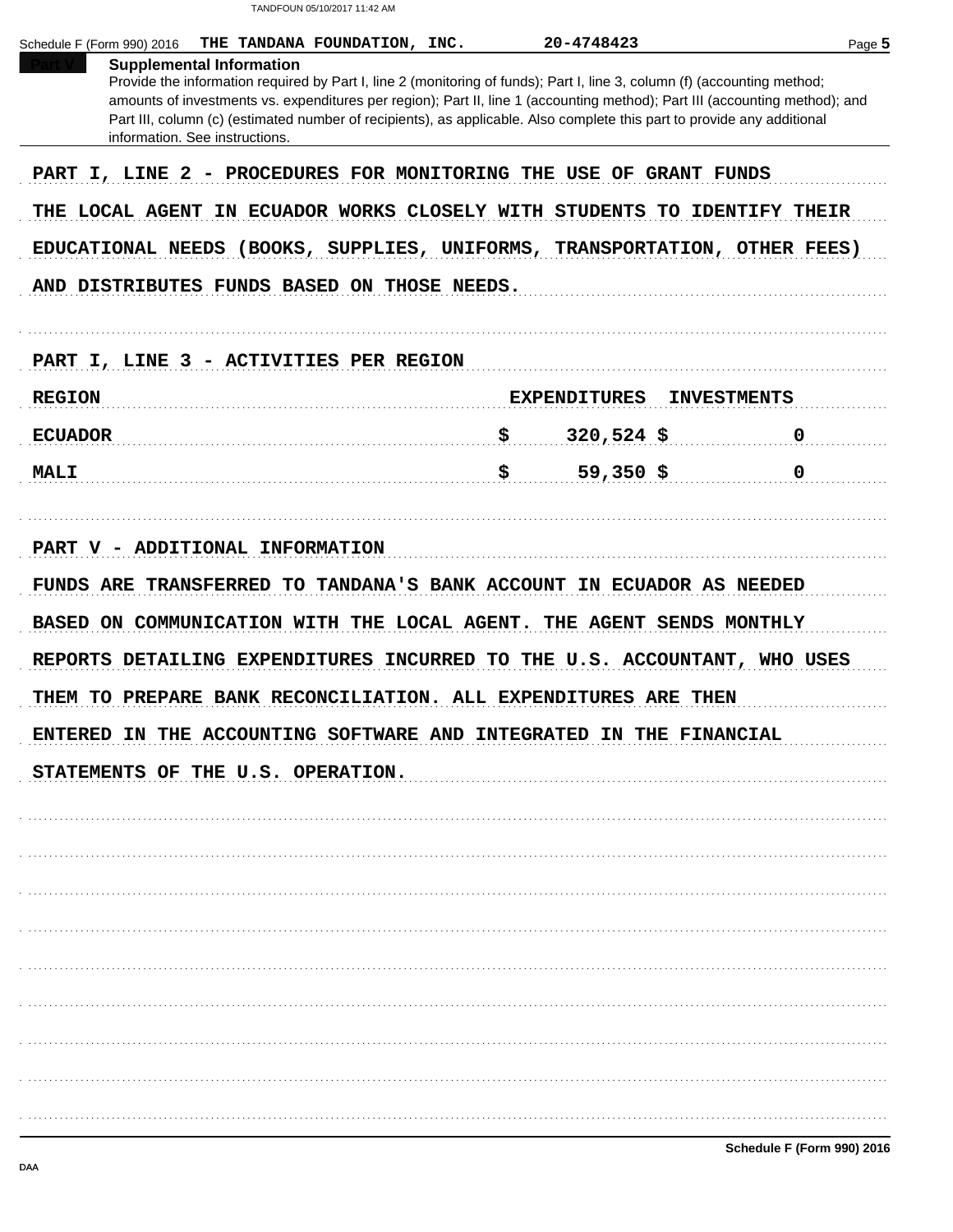| Supplemental Information to Form 990 or 990-EZ<br><b>SCHEDULE O</b><br>(Form 990 or 990-EZ)<br>Complete to provide information for responses to specific questions on<br>Form 990 or 990-EZ or to provide any additional information.<br>Attach to Form 990 or 990-EZ.<br>Department of the Treasury<br>Internal Revenue Service<br>Information about Schedule O (Form 990 or 990-EZ) and its instructions is at www.irs.gov/form990. |              |                                                                             |                                            |                          |                                       |                    |  |  |  |
|---------------------------------------------------------------------------------------------------------------------------------------------------------------------------------------------------------------------------------------------------------------------------------------------------------------------------------------------------------------------------------------------------------------------------------------|--------------|-----------------------------------------------------------------------------|--------------------------------------------|--------------------------|---------------------------------------|--------------------|--|--|--|
| Name of the organization                                                                                                                                                                                                                                                                                                                                                                                                              |              |                                                                             |                                            |                          | <b>Employer identification number</b> |                    |  |  |  |
|                                                                                                                                                                                                                                                                                                                                                                                                                                       |              | THE TANDANA FOUNDATION, INC.                                                |                                            |                          | 20-4748423                            |                    |  |  |  |
|                                                                                                                                                                                                                                                                                                                                                                                                                                       |              | FORM 990, PART V, LINE 4B - FINANCIAL ACCOUNTS IN FOREIGN COUNTRIES         |                                            |                          |                                       |                    |  |  |  |
| <b>ECUADOR</b>                                                                                                                                                                                                                                                                                                                                                                                                                        |              |                                                                             |                                            |                          |                                       |                    |  |  |  |
|                                                                                                                                                                                                                                                                                                                                                                                                                                       |              | FORM 990, PART VI, LINE 2 - RELATED PARTY INFORMATION AMONG OFFICERS        |                                            |                          |                                       |                    |  |  |  |
| <b>ANNA TAFT</b>                                                                                                                                                                                                                                                                                                                                                                                                                      |              |                                                                             |                                            | HOPE TAFT                |                                       |                    |  |  |  |
| EXEC. DIR.                                                                                                                                                                                                                                                                                                                                                                                                                            |              |                                                                             |                                            | <b>PRESIDENT</b>         |                                       |                    |  |  |  |
| <b>FAMILY</b>                                                                                                                                                                                                                                                                                                                                                                                                                         |              |                                                                             |                                            |                          |                                       |                    |  |  |  |
|                                                                                                                                                                                                                                                                                                                                                                                                                                       |              |                                                                             |                                            |                          |                                       |                    |  |  |  |
|                                                                                                                                                                                                                                                                                                                                                                                                                                       |              | FORM 990, PART VI, LINE 11B - ORGANIZATION'S PROCESS TO REVIEW FORM 990     |                                            |                          |                                       |                    |  |  |  |
|                                                                                                                                                                                                                                                                                                                                                                                                                                       |              | THE PRESIDENT, EXECUTIVE DIRECTOR AND ACCOUNTANT REVIEW THE 990 AND ADDRESS |                                            |                          |                                       |                    |  |  |  |
|                                                                                                                                                                                                                                                                                                                                                                                                                                       |              | ANY QUESTIONS TO THE PREPARER                                               |                                            |                          |                                       |                    |  |  |  |
|                                                                                                                                                                                                                                                                                                                                                                                                                                       |              | FORM 990, PART VI, LINE 19 - GOVERNING DOCUMENTS DISCLOSURE EXPLANATION     |                                            |                          |                                       |                    |  |  |  |
|                                                                                                                                                                                                                                                                                                                                                                                                                                       |              | DOCUMENTS MAY BE AVAILABLE UPON REQUEST                                     |                                            |                          |                                       |                    |  |  |  |
|                                                                                                                                                                                                                                                                                                                                                                                                                                       |              | FORM 990, PART IX, LINE 11G - OTHER FEES FOR SERVICES                       |                                            |                          |                                       |                    |  |  |  |
| <b>DESCRIPTION</b>                                                                                                                                                                                                                                                                                                                                                                                                                    |              |                                                                             |                                            |                          |                                       |                    |  |  |  |
|                                                                                                                                                                                                                                                                                                                                                                                                                                       |              | PROGRAM SERVICE                                                             |                                            | <b>MGT &amp; GENERAL</b> |                                       | <b>FUNDRAISING</b> |  |  |  |
|                                                                                                                                                                                                                                                                                                                                                                                                                                       |              |                                                                             |                                            |                          |                                       |                    |  |  |  |
| <b>CONTRACTORS FEES</b>                                                                                                                                                                                                                                                                                                                                                                                                               |              |                                                                             |                                            |                          |                                       |                    |  |  |  |
|                                                                                                                                                                                                                                                                                                                                                                                                                                       | \$.          | 39,512                                                                      | $\ddot{\mathbf{s}}$                        | 14,100                   | \$                                    | $\mathbf 0$        |  |  |  |
| LOCAL PROFESSIONALS                                                                                                                                                                                                                                                                                                                                                                                                                   |              |                                                                             |                                            |                          |                                       |                    |  |  |  |
|                                                                                                                                                                                                                                                                                                                                                                                                                                       |              | 88,257                                                                      | $\mathsf{S}$ , and the set of $\mathsf{S}$ | 1,975                    | \$                                    | 0                  |  |  |  |
|                                                                                                                                                                                                                                                                                                                                                                                                                                       | <b>TOTAL</b> |                                                                             |                                            |                          |                                       |                    |  |  |  |
|                                                                                                                                                                                                                                                                                                                                                                                                                                       | \$           | 127,769                                                                     |                                            | \$16,075                 | \$                                    | 0                  |  |  |  |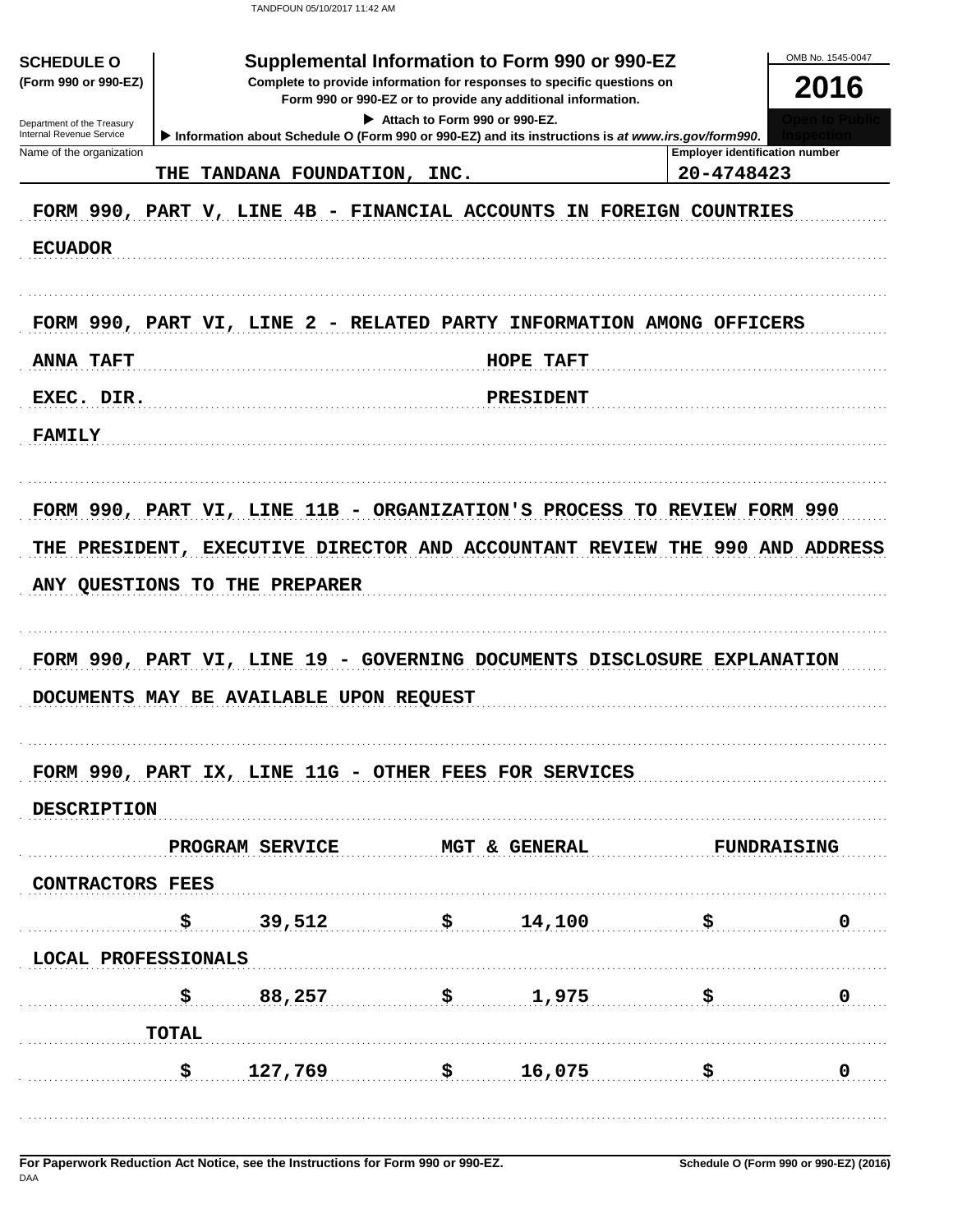| Schedule O (Form 990 or 990-EZ) (2016)                       |      |  |
|--------------------------------------------------------------|------|--|
| Name of the organization                                     |      |  |
| <b>DOIBIRA BICAL</b><br><b><i>manmann</i></b><br><b>mith</b> | T37A |  |

| Name of the organization                                            | <b>Employer identification number</b> |          |  |  |
|---------------------------------------------------------------------|---------------------------------------|----------|--|--|
| THE TANDANA FOUNDATION, INC.                                        | 20-4748423                            |          |  |  |
| FORM 990, PART XI, LINE 9 - OTHER CHANGES IN NET ASSETS EXPLANATION |                                       |          |  |  |
| PRIOR YEAR ADJUSTMENT                                               | \$                                    | $-6,862$ |  |  |
|                                                                     |                                       |          |  |  |
|                                                                     |                                       |          |  |  |
|                                                                     |                                       |          |  |  |
|                                                                     |                                       |          |  |  |
|                                                                     |                                       |          |  |  |
|                                                                     |                                       |          |  |  |
|                                                                     |                                       |          |  |  |
|                                                                     |                                       |          |  |  |
|                                                                     |                                       |          |  |  |
|                                                                     |                                       |          |  |  |
|                                                                     |                                       |          |  |  |
|                                                                     |                                       |          |  |  |
|                                                                     |                                       |          |  |  |
|                                                                     |                                       |          |  |  |
|                                                                     |                                       |          |  |  |
|                                                                     |                                       |          |  |  |
|                                                                     |                                       |          |  |  |
|                                                                     |                                       |          |  |  |
|                                                                     |                                       |          |  |  |
|                                                                     |                                       |          |  |  |
|                                                                     |                                       |          |  |  |
|                                                                     |                                       |          |  |  |
|                                                                     |                                       |          |  |  |
|                                                                     |                                       |          |  |  |
|                                                                     |                                       |          |  |  |
|                                                                     |                                       |          |  |  |
|                                                                     |                                       |          |  |  |
|                                                                     |                                       |          |  |  |
|                                                                     |                                       |          |  |  |
|                                                                     |                                       |          |  |  |
|                                                                     |                                       |          |  |  |
|                                                                     |                                       |          |  |  |
|                                                                     |                                       |          |  |  |
|                                                                     |                                       |          |  |  |
|                                                                     |                                       |          |  |  |
|                                                                     |                                       |          |  |  |

| .<br>. |  |  |
|--------|--|--|
|        |  |  |

Schedule O (Form 990 or 990-EZ) (2016)

Page 2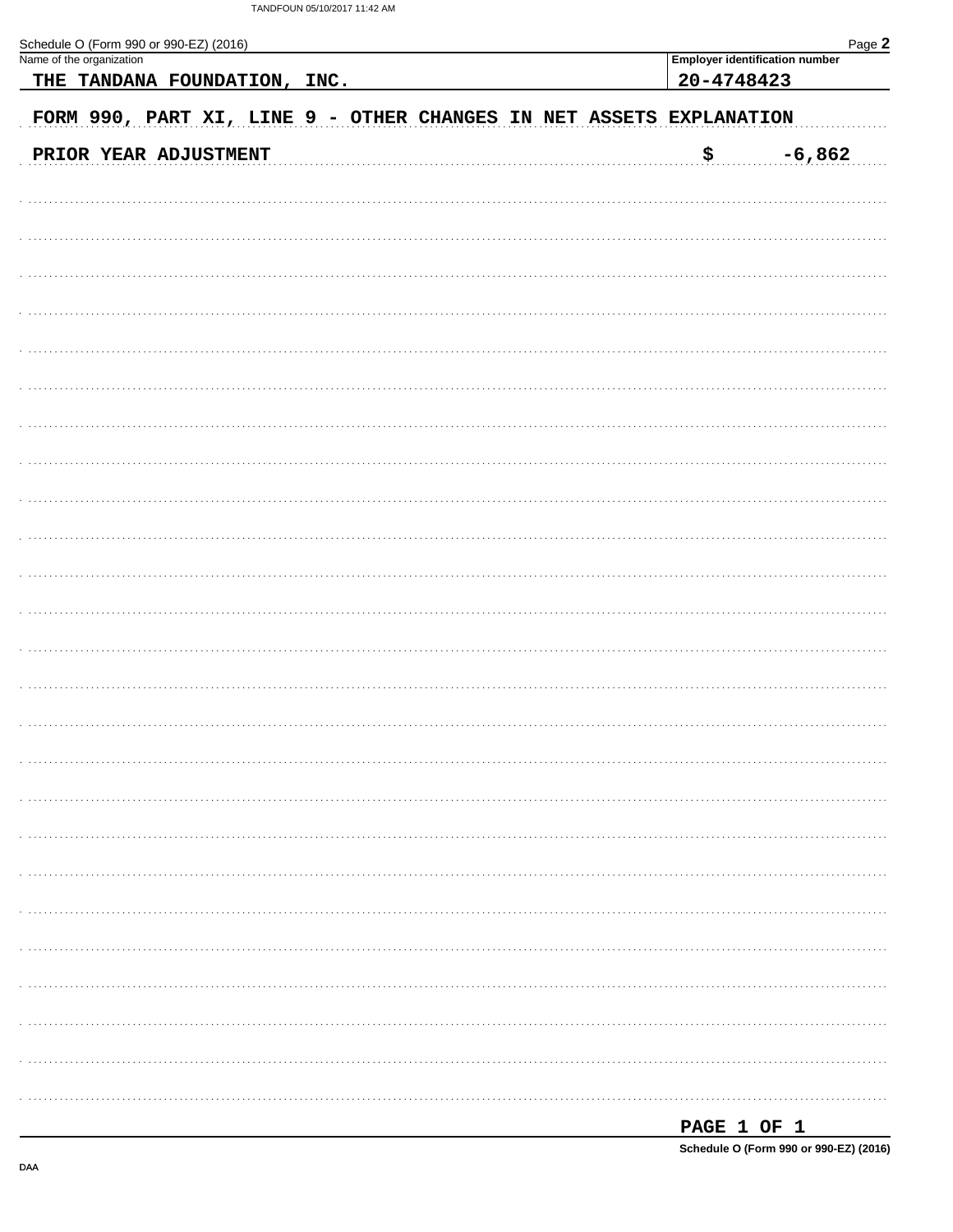| TANDFOUN 05/10/2017 11:42 AM |  |
|------------------------------|--|
|------------------------------|--|

|          |                                                                                     |                             |                      | <b>Depreciation and Amortization</b>                                                                                                                                                                                  |                              |                |                                  |                         | OMB No. 1545-0172          |
|----------|-------------------------------------------------------------------------------------|-----------------------------|----------------------|-----------------------------------------------------------------------------------------------------------------------------------------------------------------------------------------------------------------------|------------------------------|----------------|----------------------------------|-------------------------|----------------------------|
|          | Form 4562                                                                           |                             |                      | (Including Information on Listed Property)                                                                                                                                                                            |                              |                |                                  |                         | 16                         |
|          | Department of the Treasury                                                          |                             |                      | Attach to your tax return.                                                                                                                                                                                            |                              |                |                                  |                         | Attachment                 |
|          | (99)<br>Internal Revenue Service<br>Name(s) shown on return                         | THE                         |                      | Information about Form 4562 and its separate instructions is at www.irs.gov/form4562.<br>TANDANA FOUNDATION, INC.                                                                                                     |                              |                | Identifying number<br>20-4748423 |                         | 179<br>Sequence No.        |
|          | Business or activity to which this form relates                                     |                             |                      |                                                                                                                                                                                                                       |                              |                |                                  |                         |                            |
|          | INDIRECT DEPRECIATION                                                               |                             |                      |                                                                                                                                                                                                                       |                              |                |                                  |                         |                            |
|          |                                                                                     |                             |                      | <b>Election To Expense Certain Property Under Section 179</b>                                                                                                                                                         |                              |                |                                  |                         |                            |
|          |                                                                                     |                             |                      | Note: If you have any listed property, complete Part V before you complete Part I.                                                                                                                                    |                              |                |                                  |                         |                            |
| 1        | Maximum amount (see instructions)                                                   |                             |                      |                                                                                                                                                                                                                       |                              |                |                                  | 1                       | 500,000                    |
| 2<br>3   |                                                                                     |                             |                      |                                                                                                                                                                                                                       |                              |                |                                  | $\mathbf{2}$<br>3       | 2,010,000                  |
| 4        | Reduction in limitation. Subtract line 3 from line 2. If zero or less, enter -0-    |                             |                      |                                                                                                                                                                                                                       |                              |                |                                  | $\overline{\mathbf{4}}$ |                            |
| 5        |                                                                                     |                             |                      | Dollar limitation for tax year. Subtract line 4 from line 1. If zero or less, enter -0-. If married filing separately, see instructions                                                                               |                              |                |                                  | 5                       |                            |
| 6        |                                                                                     | (a) Description of property |                      |                                                                                                                                                                                                                       | (b) Cost (business use only) |                | (c) Elected cost                 |                         |                            |
|          |                                                                                     |                             |                      |                                                                                                                                                                                                                       |                              |                |                                  |                         |                            |
|          |                                                                                     |                             |                      |                                                                                                                                                                                                                       |                              |                |                                  |                         |                            |
| 7        |                                                                                     |                             |                      |                                                                                                                                                                                                                       |                              | $\overline{7}$ |                                  |                         |                            |
| 8        |                                                                                     |                             |                      |                                                                                                                                                                                                                       |                              |                |                                  | 8                       |                            |
| 9        |                                                                                     |                             |                      |                                                                                                                                                                                                                       |                              |                |                                  | 9                       |                            |
| 10<br>11 |                                                                                     |                             |                      | Business income limitation. Enter the smaller of business income (not less than zero) or line 5 (see instructions)                                                                                                    |                              |                |                                  | 10<br>11                |                            |
| 12       |                                                                                     |                             |                      | Section 179 expense deduction. Add lines 9 and 10, but don't enter more than line 11                                                                                                                                  |                              |                |                                  | 12                      |                            |
| 13       |                                                                                     |                             |                      | Carryover of disallowed deduction to 2017. Add lines 9 and 10, less line 12 ▶                                                                                                                                         |                              | 13             |                                  |                         |                            |
|          | Note: Don't use Part II or Part III below for listed property. Instead, use Part V. |                             |                      |                                                                                                                                                                                                                       |                              |                |                                  |                         |                            |
|          |                                                                                     |                             |                      | Special Depreciation Allowance and Other Depreciation (Don't include listed property.) (See instructions.)                                                                                                            |                              |                |                                  |                         |                            |
| 14       |                                                                                     |                             |                      | Special depreciation allowance for qualified property (other than listed property) placed in service                                                                                                                  |                              |                |                                  |                         |                            |
|          |                                                                                     |                             |                      |                                                                                                                                                                                                                       |                              |                |                                  | 14                      |                            |
| 15       |                                                                                     |                             |                      |                                                                                                                                                                                                                       |                              |                |                                  | 15                      |                            |
| 16       |                                                                                     |                             |                      |                                                                                                                                                                                                                       |                              |                |                                  | 16                      | 630                        |
|          |                                                                                     |                             |                      | <b>MACRS Depreciation (Don't include listed property.) (See instructions.)</b><br><b>Section A</b>                                                                                                                    |                              |                |                                  |                         |                            |
|          |                                                                                     |                             |                      |                                                                                                                                                                                                                       |                              |                |                                  | 17                      | 0                          |
| 17<br>18 |                                                                                     |                             |                      | MACRS deductions for assets placed in service in tax years beginning before 2016<br>If you are electing to group any assets placed in service during the tax year into one or more general asset accounts, check here |                              |                |                                  |                         |                            |
|          |                                                                                     |                             |                      | Section B-Assets Placed in Service During 2016 Tax Year Using the General Depreciation System                                                                                                                         |                              |                |                                  |                         |                            |
|          | (a) Classification of property                                                      |                             | placed in<br>service | (b) Month and year (c) Basis for depreciation (d) Recovery<br>(business/investment use<br>only-see instructions)                                                                                                      | period                       | (e) Convention | (f) Method                       |                         | (g) Depreciation deduction |
| 19a      | 3-year property                                                                     |                             |                      |                                                                                                                                                                                                                       |                              |                |                                  |                         |                            |
| b        | 5-year property                                                                     |                             |                      |                                                                                                                                                                                                                       |                              |                |                                  |                         |                            |
| c        | 7-year property                                                                     |                             |                      |                                                                                                                                                                                                                       |                              |                |                                  |                         |                            |
| d        | 10-year property                                                                    |                             |                      |                                                                                                                                                                                                                       |                              |                |                                  |                         |                            |
| е        | 15-year property                                                                    |                             |                      |                                                                                                                                                                                                                       |                              |                |                                  |                         |                            |
| f        | 20-year property                                                                    |                             |                      |                                                                                                                                                                                                                       |                              |                | S/L                              |                         |                            |
| a        | 25-year property<br><b>h</b> Residential rental                                     |                             |                      |                                                                                                                                                                                                                       | 25 yrs.<br>27.5 yrs.         | МM             | S/L                              |                         |                            |
|          | property                                                                            |                             |                      |                                                                                                                                                                                                                       | 27.5 yrs.                    | MМ             | S/L                              |                         |                            |
| i.       | Nonresidential real                                                                 |                             |                      |                                                                                                                                                                                                                       | 39 yrs.                      | МM             | S/L                              |                         |                            |
|          | property                                                                            |                             |                      |                                                                                                                                                                                                                       |                              | MМ             | S/L                              |                         |                            |
|          |                                                                                     |                             |                      | Section C-Assets Placed in Service During 2016 Tax Year Using the Alternative Depreciation System                                                                                                                     |                              |                |                                  |                         |                            |
|          | 20a Class life                                                                      |                             |                      |                                                                                                                                                                                                                       |                              |                | S/L                              |                         |                            |
| b        | 12-year                                                                             |                             |                      |                                                                                                                                                                                                                       | 12 yrs.                      |                | S/L                              |                         |                            |
|          | c 40-year                                                                           |                             |                      |                                                                                                                                                                                                                       | 40 yrs.                      | МM             | S/L                              |                         |                            |
|          | <b>Summary (See instructions.)</b>                                                  |                             |                      |                                                                                                                                                                                                                       |                              |                |                                  |                         |                            |
| 21       | Listed property. Enter amount from line 28                                          |                             |                      |                                                                                                                                                                                                                       |                              |                |                                  | 21                      |                            |
| 22       |                                                                                     |                             |                      | Total. Add amounts from line 12, lines 14 through 17, lines 19 and 20 in column (g), and line 21. Enter                                                                                                               |                              |                |                                  |                         | 630                        |
| 23       |                                                                                     |                             |                      | here and on the appropriate lines of your return. Partnerships and S corporations—see instructions<br>For assets shown above and placed in service during the current year, enter the                                 |                              |                |                                  | 22                      |                            |
|          | portion of the basis attributable to section 263A costs                             |                             |                      |                                                                                                                                                                                                                       |                              | 23             |                                  |                         |                            |
|          | For Paperwork Reduction Act Notice, see separate instructions.                      |                             |                      |                                                                                                                                                                                                                       |                              |                |                                  |                         | Form 4562 (2016)           |

**THERE ARE NO AMOUNTS FOR PAGE 2**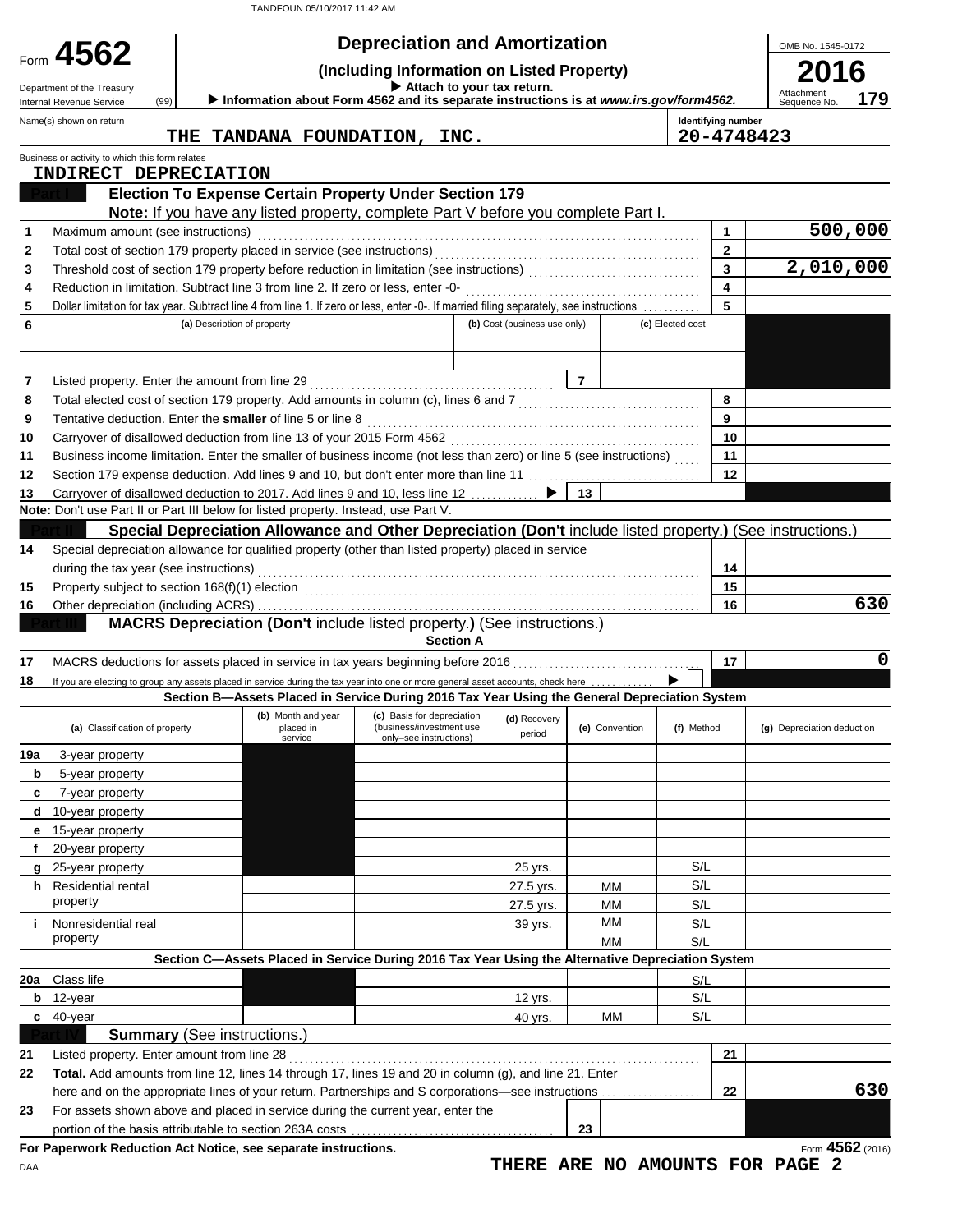| TANDFOUN The Tandana Foundation, Inc.<br>Tax Asset Detail 1/01/16 - 12/31/16<br>20-4748423<br>FYE: 12/31/2016 |                             |                    |             |                              |                         |                                  |                                    |                 |                              | 05/10/2017 11:42 AM<br>Page 1 |               |
|---------------------------------------------------------------------------------------------------------------|-----------------------------|--------------------|-------------|------------------------------|-------------------------|----------------------------------|------------------------------------|-----------------|------------------------------|-------------------------------|---------------|
| d<br>Asset                                                                                                    | <b>Property Description</b> | Date In<br>Service | Tax<br>Cost | Sec 179 Exp<br>$Current = c$ | Tax<br><b>Bonus Amt</b> | <b>Tax Prior</b><br>Depreciation | <b>Tax Current</b><br>Depreciation | Tax<br>End Depr | Tax Net<br><b>Book Value</b> | Tax<br>Method                 | Tax<br>Period |
|                                                                                                               | Motorcycle in Mali          | 6/30/10            | 3.772.78    | 0.00                         | 0.00                    | 3.772.78                         | 0.00                               | 3,772.78        | 0.00 S/L                     |                               | 5.00          |
|                                                                                                               | Dental Equipment - Ecuador  | 4/01/11            | 1.012.15    | 0.00                         | 0.00                    | 910.94                           | 101.21                             | 1,012.15        | $0.00\,$                     | - S/L                         | 5.00          |
|                                                                                                               | New Motorcycle/Moussa       | 7/15/12            | 1.449.90    | 0.00                         | 0.00                    | 1.014.93                         | 289.98                             | 1.304.91        | 144.99 S/L                   |                               | 5.00          |
|                                                                                                               | Third Motorcycle/Moussa     | 9/30/12            | 1.199.37    | 0.00                         | 0.00                    | 779.58                           | 239.87                             | 1.019.45        | 179.92 S/L                   |                               | 5.00          |
|                                                                                                               |                             | <b>Grand Total</b> | 7.434.20    | 0.00c                        | 0.00                    | 6.478.23                         | 631.06                             | 7.109.29        | 324.91                       |                               |               |